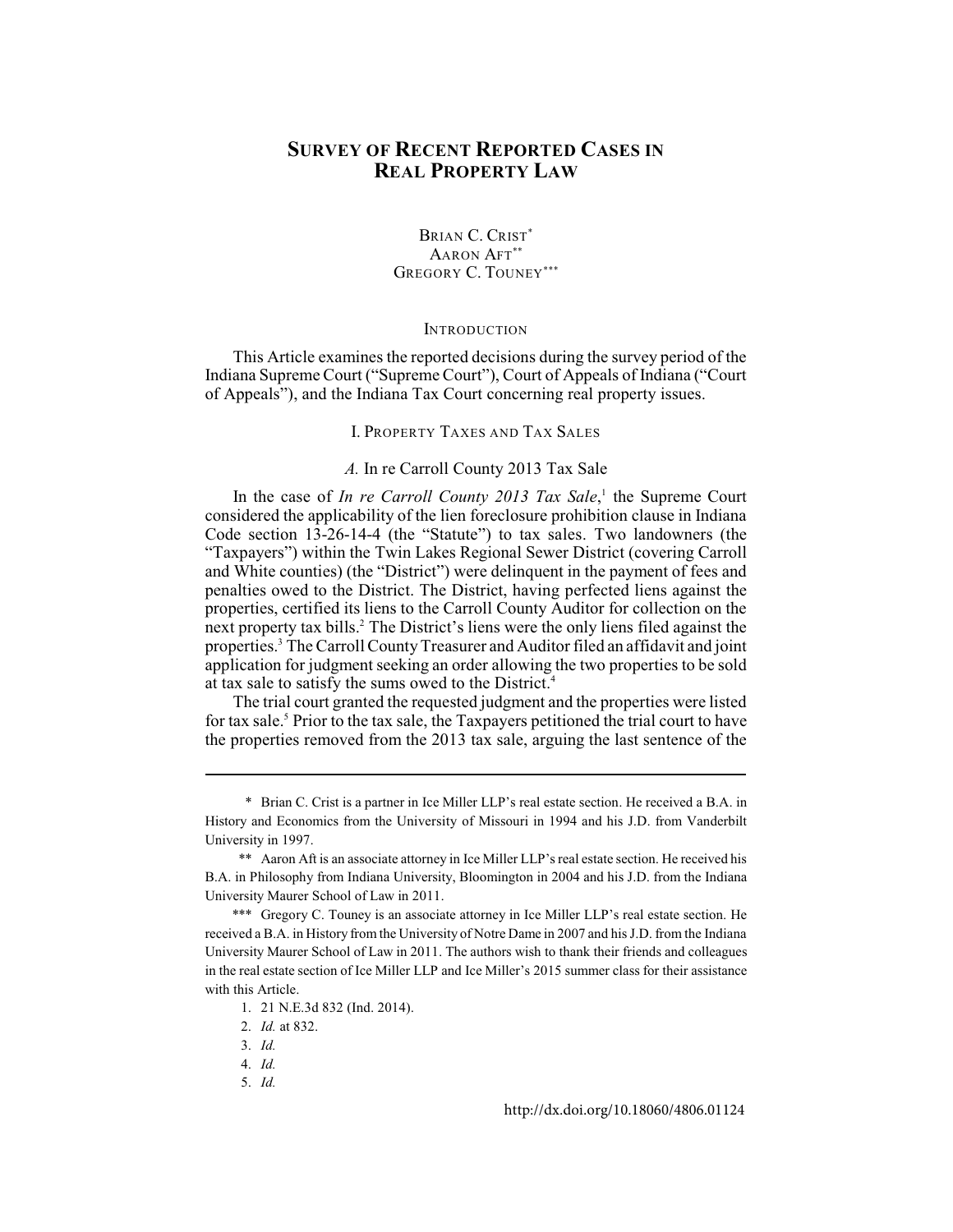Statute prohibits the foreclosure of sewer liens if such liens are the only liens on the property; therefore, neither property could be sold at tax sale.<sup>6</sup> After a hearing, the trial court ordered the properties removed from the tax sale.<sup>7</sup> The District appealed to the Supreme Court pursuant to Indiana Rule of Appellate Procedure  $56(A)$ .<sup>8</sup>

On appeal to the Supreme Court, the District argued Indiana law provides three distinct methods for collecting unpaid sewer charges and penalties:  $"(1)$  the filing of a civil lawsuit (Indiana Code section 36–9–23–31); (2) the perfection and foreclosure of a lien on the customer's property (Indiana Code sections 36–9–23–34 and 13–26–14 *et seq.*); and (3) the certification of a lien to the county auditor for collection with property taxes (Indiana Code section 36–9–23–33)." District argued a foreclosure, which terminates the landowner's <sup>9</sup> interest in the real estate, is distinct from a tax sale.<sup>10</sup> A tax sale, in contrast to a foreclosure, constitutes the sale of the tax lien against the property subject to the taxpayer's one-year right of redemption and does not terminate the landowner's property rights.<sup>11</sup> The Taxpayers argued the word "foreclose" in the Statute should be read broadly enough to encompass a traditional real estate foreclosure and a tax sale, which landowners characterize as a "tax foreclosure."<sup>12</sup>

The Supreme Court ruled in favor of the District, observing the Statute provides for the collection and enforcement of regional sewer district liens in substantially the same manner as provided in Indiana Code sections 36-9-23-31 through  $36$ -9-23-34.<sup>13</sup> Sections 31-34 establish three separate methods available to a regionalsewer district to collect unpaid charges and penalties and distinguish "tax liens" from the regional sewer district liens contemplated by the Statute.<sup>14</sup> As the Statute distinguishes between a tax lien and a sewer lien, the Supreme Court concluded the prohibition on foreclosure in the Statute does not apply to tax sales.<sup>15</sup>

#### *B.* Marineland Gardens Community Ass'n v. Kosciusko County Assessor

In *Marineland Gardens Community Ass'n v. Kosciusko County Assessor*, 16 the Indiana Tax Court interpreted and applied the property tax exemption provided in Indiana Code section 6-1.1-10-16(c)(3) concerning land owned by non-profit entities for the purpose of "retaining and preserving land and water for

- 11. *Id.* (citing IND. CODE § 6-1.1-24-9(b) (2015)).
- 12. *Id.*
- 13. *Id.*

- 15. *Id.*
- 16. 26 N.E.3d 1087 (Ind. T.C. 2015).

<sup>6.</sup> *Id.* at 833-34.

<sup>7.</sup> *Id.* at 834.

<sup>8.</sup> *Id.*

<sup>9.</sup> *Id.* at 834 n.2.

<sup>10.</sup> *Id.* at 835.

<sup>14.</sup> *Id.* at 836.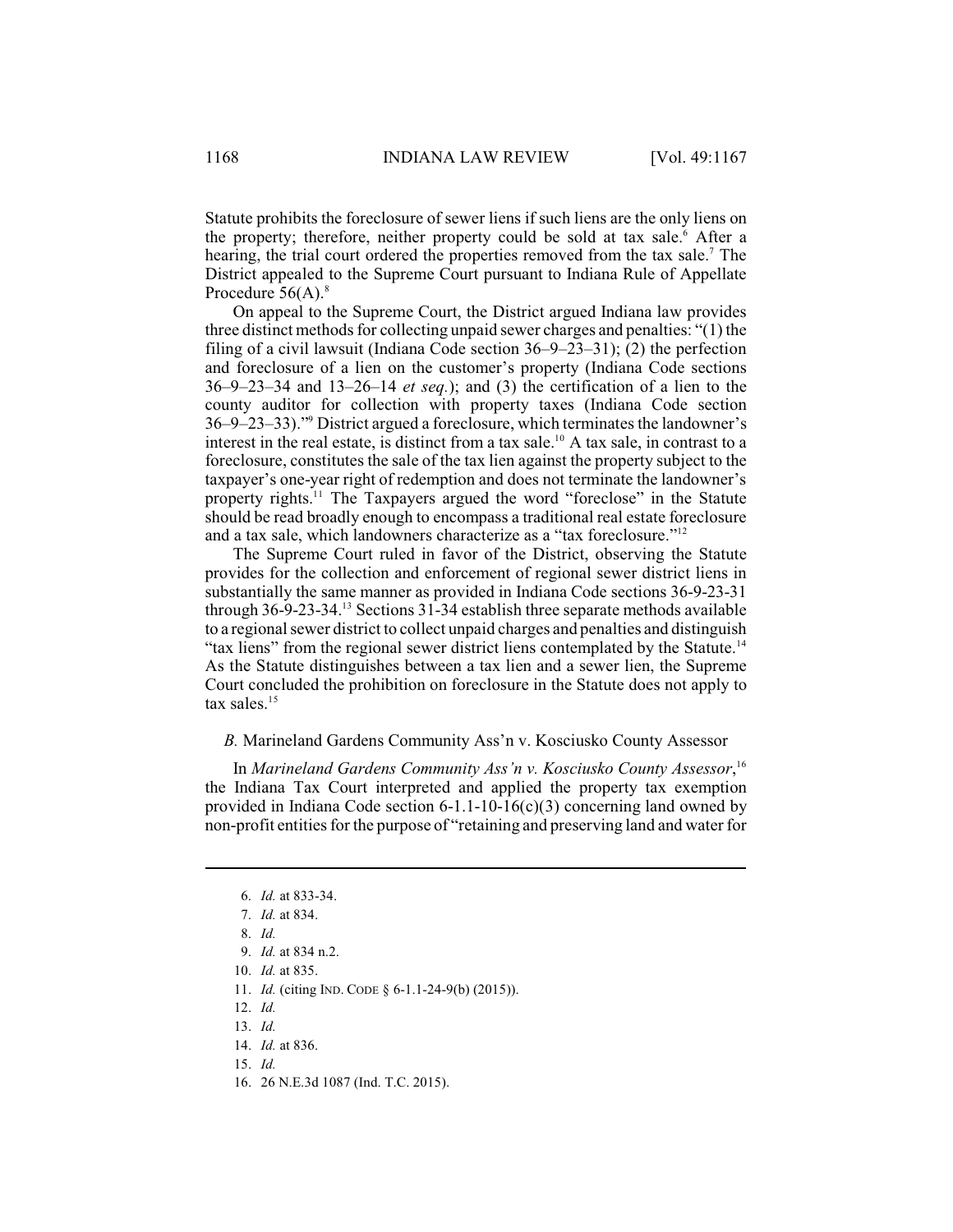their natural characteristics."<sup>17</sup> Marineland ("Taxpayer") is a homeowners' association representing a subdivision located on a lake, $18$  which owns and maintains ten non-contiguous parcels of land within the subdivision, including several that abut the lake.<sup>19</sup> For the 2009 and 2010 tax years, Taxpayer applied for a property tax exemption on each of its ten parcels, claiming the association maintained the parcels for the purpose of retaining and preserving the land and water's natural characteristics.<sup>20</sup> Taxpayer introduced testimony and evidence the association's property was maintained for recreational use (e.g., picnics, fishing, walking) by residents of the subdivision and the public.<sup>21</sup> The Kosciusko County Property Tax Assessment Board of Appeals denied Taxpayer's exemptions and Taxpayer appealed to the Indiana Board of Tax Review (the "Indiana Board").<sup>22</sup> The Indiana Board affirmed the Kosciusko County PTABOA denial of the exemptions and Taxpayer appealed.<sup>23</sup>

The Tax Court affirmed the denial of the exemption.<sup>24</sup> The Tax Court gives great deference to final determinations of the Indiana Board when it acts within the scope of its authority.<sup>25</sup> Taxpayer argued on appeal its evidence of the actual use and maintenance of its land to preserve its natural characteristics was given no weight by the Indiana Board.<sup>26</sup> The Tax Court was unpersuaded.<sup>27</sup> To be eligible for the requested exemption, Taxpayer had the burden of proving the association was established for the purposes of retaining and preserving its property for such property's natural characteristics.<sup>28</sup> The Tax Court concluded Taxpayer did not meet its burden because Taxpayer failed to submit organizational documents or other evidence establishing Taxpayer's purpose.<sup>29</sup> The Tax Court further concluded the only evidence submitted concerned how Taxpayer used its property.<sup>30</sup>

- 17. *Id.* at 1088.
- 18. *Id.*
- 19. *Id.*
- 20. *Id.*
- 21. *Id.*
- 22. *Id.*
- 23. *Id.*
- 24. *Id.* at 1090-91.
- 25. *Id.* at 1089.
- 26. *Id.* at 1089-90.
- 27. *Id.* at 1090-91.
- 28. *Id.* at 1090.
- 
- 29. *Id.*

30. *Id.* at 1090-91. The Tax Court's opinion states, in dicta, even if evidence of a property's long-standing use could prove why an organization was established, the evidence Marineland produced was in several cases contradictory. *Id.* at 1090. Citing examples, the Tax Court observed some of Marineland's parcels were improved (one had a gravel lot, one a boat dock and ramp, one a seawall, and several were improved to provide lighting and/or other utilities). *See id.*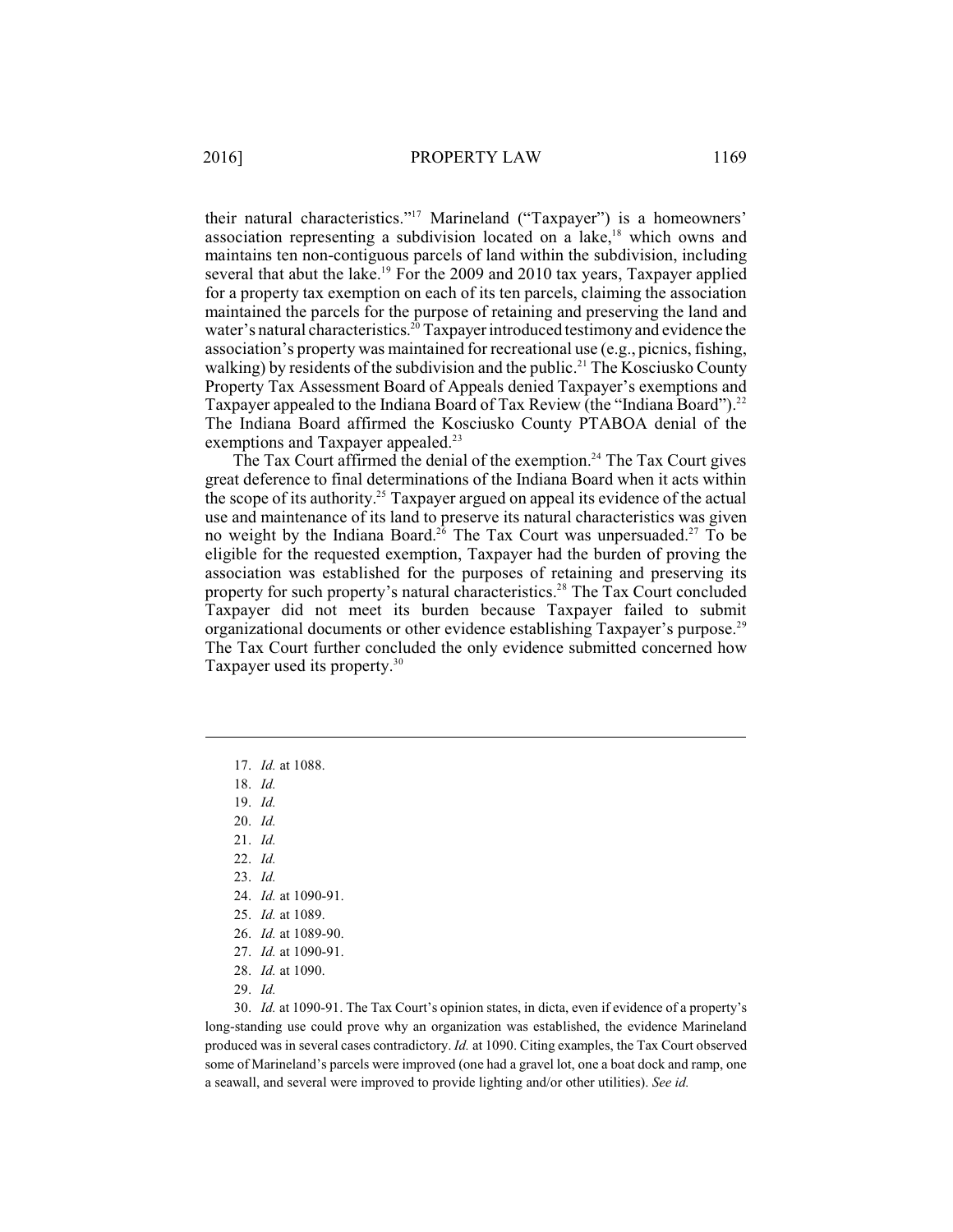## *C.* Johnson County Property Tax Assessment Board of Appeals v. KC Propco LLC

In *Johnson County Property Tax Assessment Board of Appeals v. KC Propco*  $LLC<sub>31</sub>$ <sup>1</sup> the Indiana Tax Court considered the applicability of the educational purposes property tax exemption.<sup>32</sup> KC Propco ("Taxpayer") owned certain real estate in Greenwood, Indiana improved with an almost 7000 square-foot building used to operate a KinderCare Learning Center.<sup>33</sup> In 2009, Taxpayer filed for exemption from property taxes under the educational purposes exemption in Indiana Code section 6-1.1-10.16 on the basis that the property was owned, occupied, and used for an early learning center for children.<sup> $34$ </sup> The Johnson County PTABOA denied the exemption and Taxpayer appealed to the Indiana Board of Tax Review (the "Indiana Board"), where evidence was presented demonstrating the educational activities and programs for which the subject property was used by KinderCare Learning Centers.<sup>35</sup> In response, the Johnson County Assessor argued because Taxpayer's purpose was limited to acquiring and owning real estate, Taxpayer had to demonstrate a use independent of KinderCare Learning Centers.<sup>36</sup> The Assessor also argued KinderCare Learning Centers' educational purposes were incidental to the subject property's primary use as a childcare facility.<sup>37</sup> The Indiana Board granted the exemption, concluding Taxpayer and KinderCare Learning Centers operated as integral parts of a single operation, which provided educational programming sufficient to qualify for the exemption.<sup>38</sup> The Assessor and PTABOA appealed.<sup>39</sup>

The Indiana Tax Court affirmed the granting of the exemption.<sup>40</sup> Indiana Code section 6-1.1-10-16 provides that all or part of a building and the land on which it sits is exempt from property taxes if it is owned, occupied, and used for an educational purpose.<sup>41</sup> "When ownership, occupancy, and use of a property are not unified in one entity, each entity" is required to "demonstrate its own exempt purpose." $42$  The purpose of the education exemption "is to encourage non-governmental entities to provide educational services for the public welfare."<sup>43</sup> To qualify for the exemption, an applicant must demonstrate the use of its property serves to provide a public benefit "sufficient to justify the loss in

- 31. 28 N.E.3d 370 (Ind. T.C. 2015).
- 32. *Id.* at 374-78.
- 33. *Id.* at 371-72.
- 34. *Id.* at 372.
- 35. *Id.*
- 36. *Id.* at 373.
- 37. *Id.*
- 38. *Id.* at 373-74.
- 39. *Id.* at 374.
- 40. *Id.* at 378.
- 41. *Id.* at 374.
- 42. *Id.* at 374-75.
- 43. *Id.* at 375 (internal quotation omitted).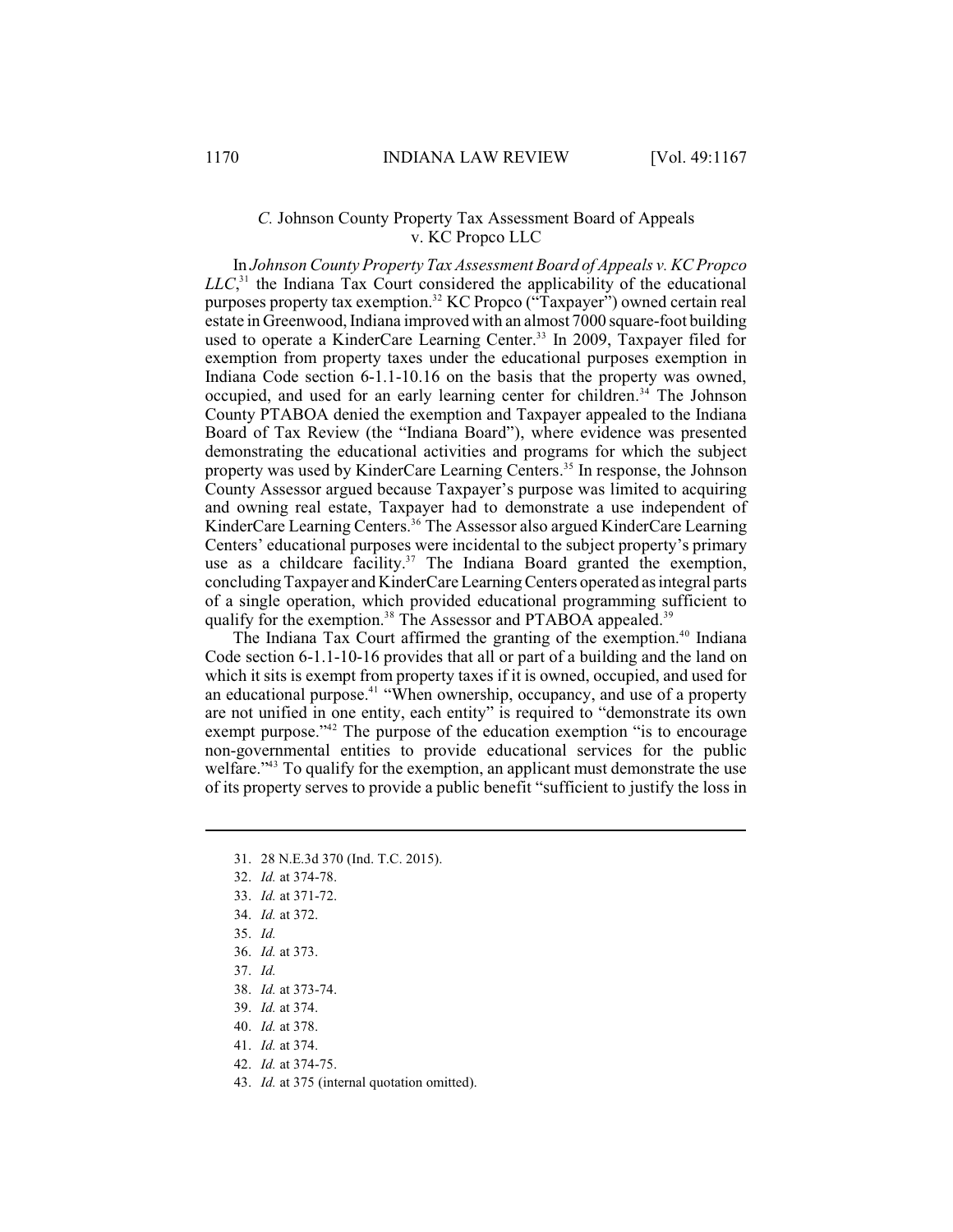tax revenue."<sup>44</sup>

An applicant can meet that burden by showing that it provides the public with either the same educational training that would otherwise be furnished by . . . tax-supported schools or that it provides educational courses that are related to those found in tax-supported schools but not necessarily provided by them. 45

Finding the record presented sufficient evidence to support the Indiana Board's determination, the Tax Court affirmed the granting of the exemption.<sup>46</sup>

*D.* 219 Kenwood Holdings, LLC v. Properties 2006, LLC

In *219 Kenwood Holdings, LLC v. Properties 2006, LLC*, the Court of Appeals considered the notice requirements for a petition to apply for a tax deed under Indiana Code section  $6-1.1-25-4.6$ .<sup> $47$ </sup> Kenwood was delinquent in paying property taxes on property it owned in Hammond, Indiana.<sup>48</sup> As a result, the property was sold at a tax sale to a third party ("Tax Sale Purchaser") on April 25, 2013, who assigned its rights to Properties  $2006<sup>49</sup>$  On June 21, 2013, Tax Sale Purchaser sent Kenwood notice of its purchase and its intent to petition for a tax deed as required by Indiana Code section 6-1.1-25-4.5.<sup>50</sup> The notice declared: "A petition for a tax deed will be filed on or after August 24, 2013."<sup>51</sup> On August 30, 2013, Tax Sale Purchaser notified Kenwood it had petitioned for a tax deed as required by Indiana Code section 6-1.1-25-4.6.<sup>52</sup>

Under Indiana Code section 6-1.1-25-4.6, a party that purchases Indiana real property at a property tax sale initially receives a certificate of sale.<sup>53</sup> A redemption period for the delinquent owner then ensues.<sup>54</sup> If the delinquent owner fails to redeem the property during that period, a tax sale purchaser who complies with the statutory requirements is entitled to a tax deed.<sup>55</sup> The delinquent owner must be given two notices.<sup>56</sup> "The first notice announces the fact of the sale, the date the redemption period will expire, and the date on or after which a tax deed petition will be filed. The second notice announces that

47. 219 Kenwood Holdings, LLC v. Props. 2006, LLC, 19 N.E.3d 342, 342-43 (Ind. Ct. App.

- 52. *Id.*
- 53. *Id.*
- 54. *Id.*
- 55. *Id.*
- 56. *Id.*

<sup>44.</sup> *Id.*

<sup>45.</sup> *Id.*

<sup>46.</sup> *Id.* at 376-378.

<sup>2014).</sup> 

<sup>48.</sup> *Id.* at 342.

<sup>49.</sup> *Id.* at 342-43.

<sup>50.</sup> *Id.* at 343.

<sup>51.</sup> *Id.*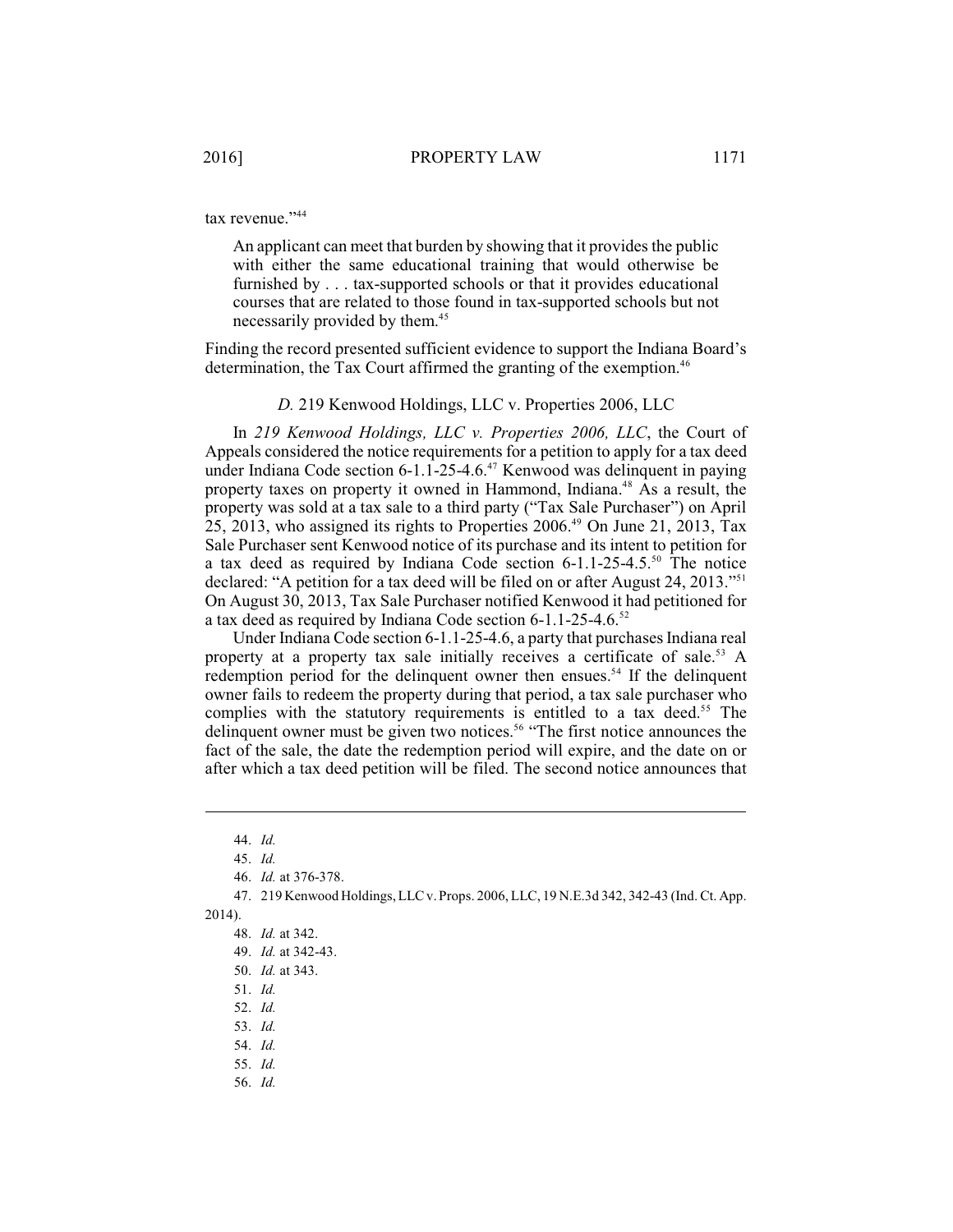the tax sale purchaser has petitioned for a tax deed."<sup>57</sup>

The notice must contain the following information: "(1) a statement that a petition for a tax deed will be filed on or after a specified date" and "(2) the date on or after which the petitioner intends to petition for a tax deed to be issued."<sup>58</sup> Kenwood argued the second provision required Tax Sale Purchaser to alert them of when the government would grant the tax deed.<sup>59</sup> The trial and appellate courts disagreed with Kenwood's interpretation, holding subsection (2) does notrequire a tax sale purchaser to predict when the court will actually issue the tax deed.<sup>60</sup> The court further held subsection (1) and (2) can be satisfied by one statement in a notice. $61$ 

## *E.* Property Development Co. Four, LLC v. Grant County Assessor

In *Property Development Co. Four, LLC v. Grant County Assessor*, the Indiana Tax Court considered whether a retroactive assessment of former agricultural land was permissible and whether documents mailed to a taxpayer by the county assessor comported with statutory notice requirements for assessments.  $^{62}$  In 2003, Property Development Company Four, LLC ("Taxpayer") purchased two parcels of land in Marion, Indiana.<sup>63</sup> At the time of Taxpayer's purchase, both parcels were assessed as vacant agricultural land; however, shortly afterwards, in 2004, Taxpayer built a home for the disabled on each parcel. $^{64}$  When the two parcels were reassessed in 2006 and 2007, the county assessor ("Assessor") retroactively increased the real property taxes for prior tax years.<sup>65</sup> Following the respective reassessments, the Assessor mailed "Reports of Assessments for Omitted or Undervalued Property Assessment and Assessment Penalties" ("Form 122s") to Taxpayer in 2006 for one parcel, but sent Form 122s for the second parcel to a prior owner ("Prior Owner") in 2007.<sup>66</sup> Taxpayer paid the increased tax liabilities on the two parcels in the years following the reassessments but did not pay for the retroactive assessments.<sup>67</sup>

In 2010, the county treasurer finally attempted to recover the retroactive tax liabilities, fees, and penalties on the two parcels from Taxpayer.<sup>68</sup> Subsequently, Taxpayer appealed the assessments first to the Grant County Property Tax

68. *Id.*

<sup>57.</sup> *Id.*

<sup>58.</sup> *Id.* at 343-44.

<sup>59.</sup> *Id.* at 344.

<sup>60.</sup> *Id.* at 344-45.

<sup>61.</sup> *Id.*

<sup>62.</sup> Prop. Dev. Co. Four, LLC v. Grant Cty. Assessor, 31 N.E.3d 1049, 1051-54 (Ind. T.C.), *aff'd on reh'g*, 42 N.E.3d 182 (Ind. T.C. 2015).

<sup>63.</sup> *Id.* at 1049-50.

<sup>64.</sup> *Id.* at 1050.

<sup>65.</sup> *Id.*

<sup>66.</sup> *Id.*

<sup>67.</sup> *Id.*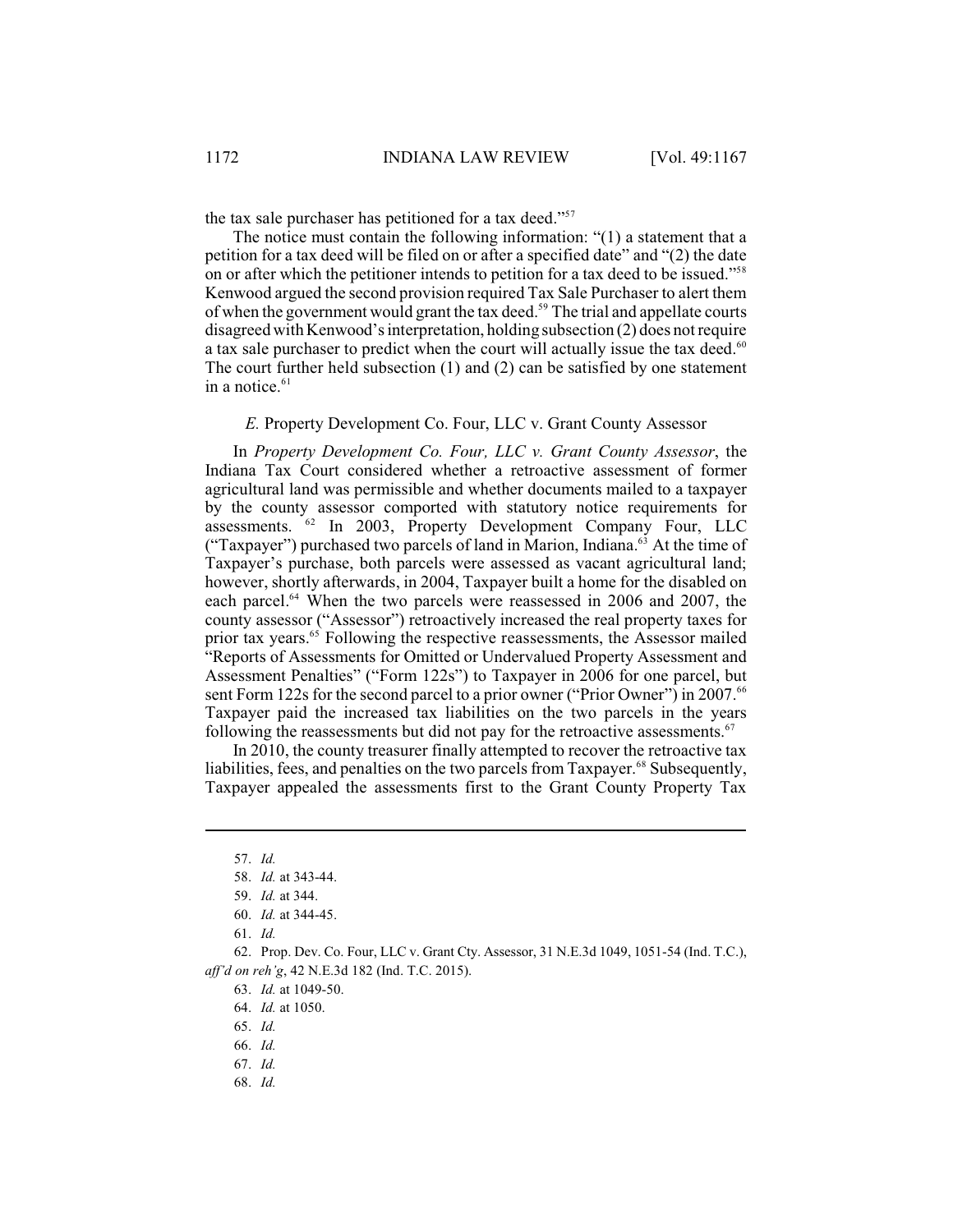Assessment Board of Appeals then to the Indiana Board of Tax Review (the "Indiana Board").<sup>69</sup> The Indiana Board conducted a hearing in which Taxpayer argued the retroactive assessments were invalid because they conflicted with Indiana Code section 6-1.1-4-12 and because the Assessor failed to provide Taxpayer with proper notice.<sup>70</sup> In 2013, the Indiana Board held the retroactive property tax assessments were permitted in accordance with Indiana Code chapter 6-1.1-9, except for the 2004 assessment of the second parcel as the Indiana Board concluded it was "untimely."<sup>71</sup>

The Tax Court affirmed the Indiana Board's final determination in part and reversed in part, remanding the matter to the Indiana Board.<sup>72</sup> First, Taxpayer argued the property tax assessments had been misapplied, as the Indiana Board erred in authorizing the assessments under Indiana Code chapter 6-1.1-9 because a more specific statute, Indiana Code section 6-1.1-4-12, applied instead.<sup>73</sup> At the time the parcels were assessed, Indiana Code section 6-1.1-9-4 provided that "property may be assessed, or its assessed value increased, for a prior year under this chapter *only if* the notice required by [Indiana Code section 6-1.1-9-1] is given within three  $(3)$  years after the assessment date for that prior year."<sup>74</sup> Indiana Code section 6-1.1-4-12 authorized "the assessment of certain property (e.g., agricultural land) when an objective event signaling the commencement of commercial development occurs."<sup>75</sup> Although the Court acknowledged a more specific statute generally prevails over a more general statute<sup>76</sup> and both statutes authorize the assessment of property, $^{77}$  the Court held the application of these statutes were triggered by different factual circumstances and neither statute indicates the application of one precludes an assessment under the other.<sup>78</sup> Here, the Assessor applied assessments to each parcel retroactively "according to Indiana Code section 6-1.1-9-4 because the improvements were omitted fromthe assessment rolls post-construction."<sup>79</sup> The Court found even though the Assessor could have assessed these parcels when they were subdivided for development under Indiana Code section 6-1.1-4-12, the failure to assess the parcels at that time did not preclude retroactive assessment. $80$  Thus, the Tax Court upheld the final determination of the Indiana Board's property tax assessments under

- 77. *Id.*; IND. CODE §§ 6-1.1-9-1, -4-12 (2015).
- 78. *Prop. Dev. Co. Four, LLC*, 31 N.E.3d at 1052.
- 79. *Id.*; IND. CODE § 6-1.1-9-4.
- 80. *Prop. Dev. Co. Four, LLC*, 31 N.E.3d at 1052.

<sup>69.</sup> *Id.*

<sup>70.</sup> *Id.*

<sup>71.</sup> *Id.* at 1050-51.

<sup>72.</sup> *Id.* at 1054.

<sup>73.</sup> *Id.* at 1051.

<sup>74.</sup> *Id.* at 1051-52.

<sup>75.</sup> *Id.* at 1052 (citing Hamilton Cty. Assessor v. Allisonville Rd. Dev., LLC, 988 N.E.2d 820, 823-24 (Ind. T.C. 2013)).

<sup>76.</sup> *Id.* at 1051 (citing State *ex rel*. Hatcher v. Lake Superior Court, Room Three, 500 N.E.2d 737, 739 (Ind. 1986)).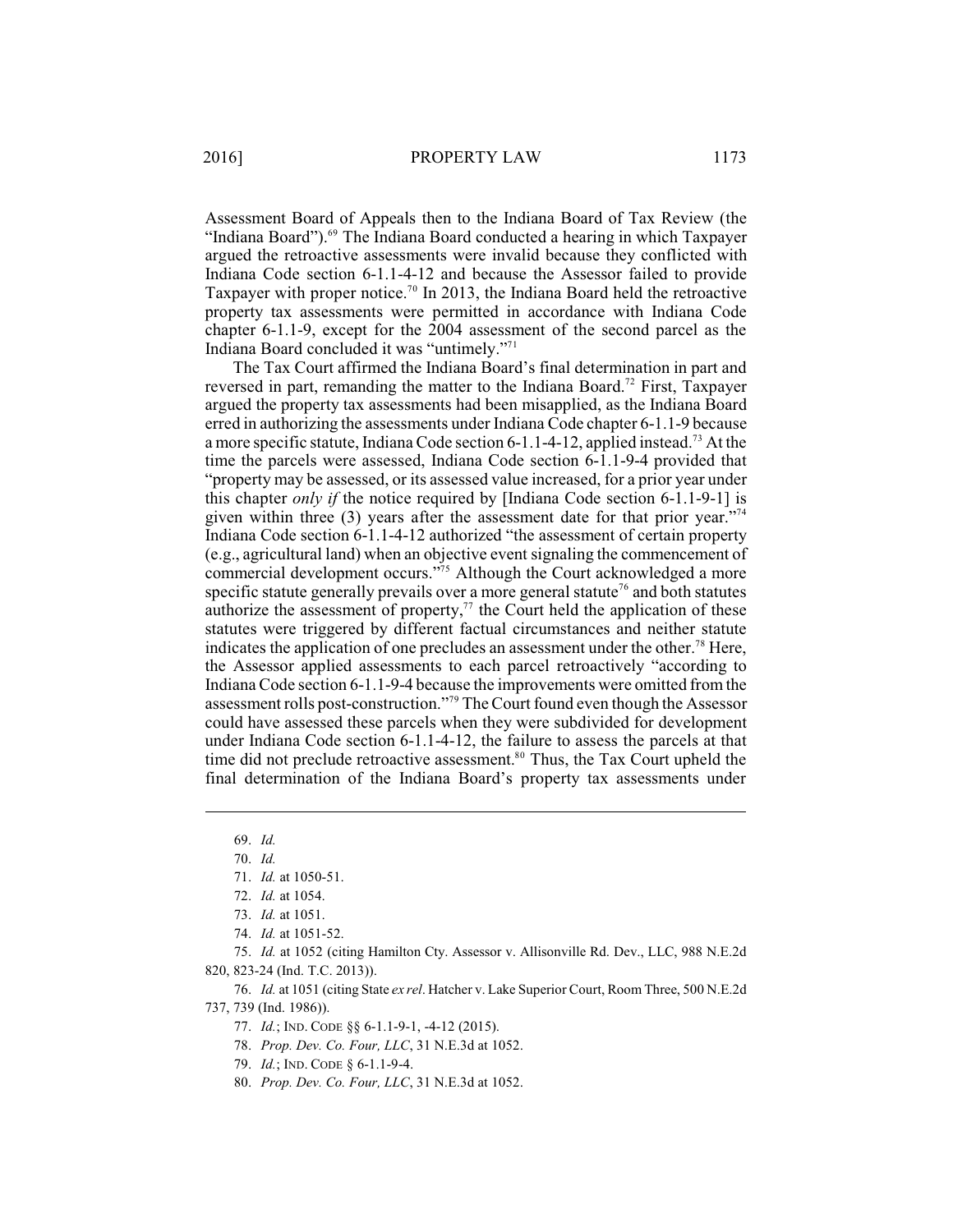Indiana Code section  $6-1.1-9-4.^{81}$ 

Taxpayer, though, additionally argued it did not receive sufficient notice of the respective assessments of the two parcels of land, not only because the Assessor's notice failed to comply with Indiana Code section 6-1.1-9-1, but also because the Assessor mailed the Form 122s for the second parcel to Prior Owner instead of Taxpayer.<sup>82</sup> The Tax Court determined the Assessor failed to meet the required notice provisions for two reasons.<sup>83</sup> First, under a 2007 amendment to Indiana Code section 6-1.1-9-1, the statute requires the notice to contain a statement of "the taxpayer's right to review with the county property tax assessment board of appeals under [Indiana Code section] 6-1.1-15-1."<sup>84</sup> Although the Assessor timely mailed the appropriate Form 122s to the respective parcels, the Assessor failed to include statements regarding Taxpayer's rights to a preliminary conference under Indiana Code section 6-1.1-15-1 in the Form  $122s$ .<sup>85</sup> Secondly, though the mailing of an annual tax bill may itself satisfy the notice requirements of Indiana Code section  $6-1.1-9-1$ ,  $86$  the Tax Court found in this instance that the tax bills—sent in 2010 and thus six years after the 2004 reassessment, five years after the 2005 reassessment, and four years after the 2006 reassessment—were not timely issued within three years of the assessment date.<sup>87</sup>

## *F.* Peters v. Garoffolo

In *Peters v. Garoffolo*, the Indiana Tax Court (the "Tax Court") considered the burden of proof for assessments that increase by more than 5% in any one year and the evidence needed to prove an overvaluation in assessment. <sup>88</sup> Lee and Sally Peters (the "Taxpayers") challenged an assessment of their real property by the Boone County Property Tax Assessment Board of Appeals, which the Indiana Board of Tax Review (the "Indiana Board") upheld.<sup>89</sup> The Taxpayers owned a 0.16 acre lot consisting of a 2582 square-foot office on Main Street in Zionsville, Indiana.<sup>90</sup> In 2009, the Taxpayers' real property was assessed at \$306,400; however, for the 2010 tax year the assessment increased to \$430,900, but was subsequently reduced to  $$420,000.<sup>91</sup>$  The Taxpayers filed a tax appeal to the Tax

85. *Prop. Dev. Co. Four, LLC*, 31 N.E.3d at 1054.

T.C. 1995).

- 87. *Prop. Dev. Co. Four, LLC*, 31 N.E.3d at 1054.
- 88. Peters v. Garoffolo, 32 N.E.3d 847, 849 (Ind. T.C. 2015).

<sup>81.</sup> *Id.*

<sup>82.</sup> *Id.* at 1052-53*.*

<sup>83.</sup> *Id.* at 1053-54.

<sup>84.</sup> *Id.* at 1053; IND. CODE §§ 6-1.1-9-1, -15-1.

<sup>86.</sup> *Id.*; *see, e.g.*, Williams Indus. v. State Bd. of Tax Comm'rs, 648 N.E.2d 713, 715 (Ind.

<sup>89.</sup> *Id.* at 848.

<sup>90.</sup> *Id.* 

<sup>91.</sup> *Id.*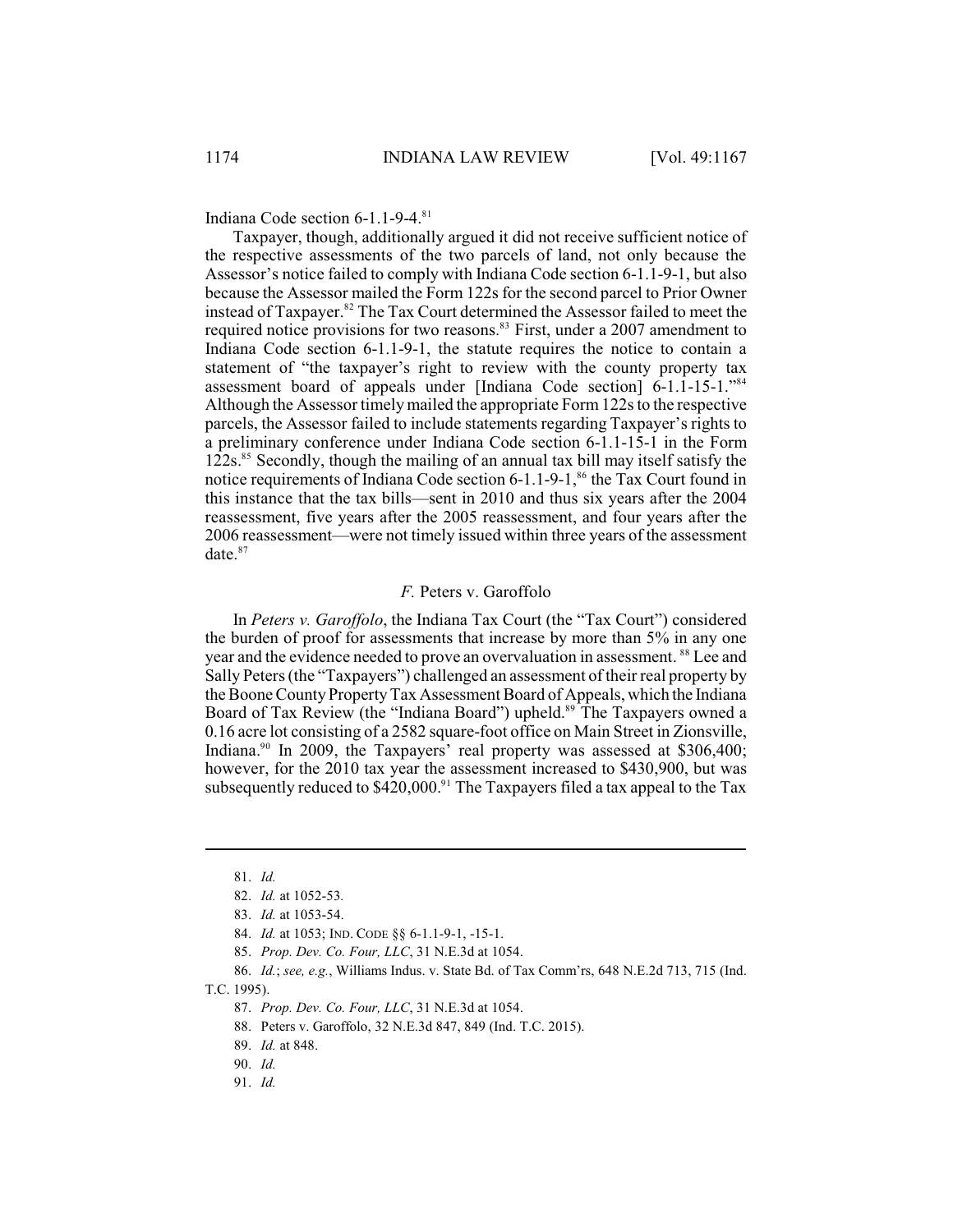Court in 2012.<sup>92</sup>

First, the Tax Court considered whether the Indiana Board erred in determining the Taxpayers, rather than the assessor, bore the burden of proof at the administrative hearing.<sup>93</sup> The Tax Court examined "the burden-shifting rule" under Indiana Code section 6-1.1-15-17.2, which provides if an assessment of a property increased by more than 5% from year to year, the burden of proving the assessment is correct shifts to the assessor.<sup>94</sup> Here, the assessment clearly increased more than 5% from 2009 to 2010, so the Tax Court concluded the burden of proof should have shifted to the county assessor.<sup>95</sup>

Even though the Tax Court found the Indiana Board erred in this burden of proof determination, the Tax Court upheld the Indiana Board's assessment of the property value based on the evidence presented by the parties.<sup>96</sup>

In Indiana, real property is assessed on the basis of its market value-in-use, which is usually its fair market value. $97$  Three appraisal techniques are generally acceptable for use in determining a property's market-in-value, including the cost approach, the sales comparison approach, and the income approach.<sup>98</sup> The cost approach is the primary technique used in Indiana, where the assessor calculates the market-in-use value by applying previously determined base rates set forth by township or county's land orders and calculates improvements by using cost tables.<sup>99</sup> Property assessments determined by an assessor are presumed accurate, but may be rebutted with other market-based evidence.<sup>100</sup>

In reviewing the administrative record, the Tax Court found the increased assessment was a result of the county assessor failing to assess half of the Taxpayers' property in 2009.<sup>101</sup> Thus, the county assessor simply corrected her mistake by using the base rate to calculate the unassessed portion of the property.<sup>102</sup> The Taxpayers acknowledged half of the property went unassessed in 2009, but presented a number of market comparisons to support their argument the assessment in 2010 was overvalued.<sup>103</sup> In conclusion, the Tax Court held the county assessor's explanation as to the increase in the assessment was sufficient to shift the burden of production back to the Taxpayers and the market evidence presented by the Taxpayers was insufficient to prove the Indiana Board erred in

103. *Id.* at 851.

<sup>92.</sup> *Id.*

<sup>93.</sup> *Id.* at 849.

<sup>94.</sup> *Id.* (citing Orange Cty. Assessor v. Stout, 996 N.E.2d 871, 873 (Ind. T.C. 2013)).

<sup>95.</sup> *Id.* at 850.

<sup>96.</sup> *Id.* at 850-53.

<sup>97.</sup> *Id.* at 848 (citing Millennium Real Estate Inv., LLC v. Benton Cty. Assessor, 979 N.E.2d 192, 196 (Ind. T.C. 2012)).

<sup>98.</sup> *Id.* at 848-49.

<sup>99.</sup> *Id.* at 849.

<sup>100.</sup> *Id.* (citing Indianapolis Racquet Club, Inc. v. Marion Cty. Assessor, 15 N.E.3d 150, 153 (Ind. T.C. 2014)).

<sup>101.</sup> *Id.* at 850.

<sup>102.</sup> *Id.*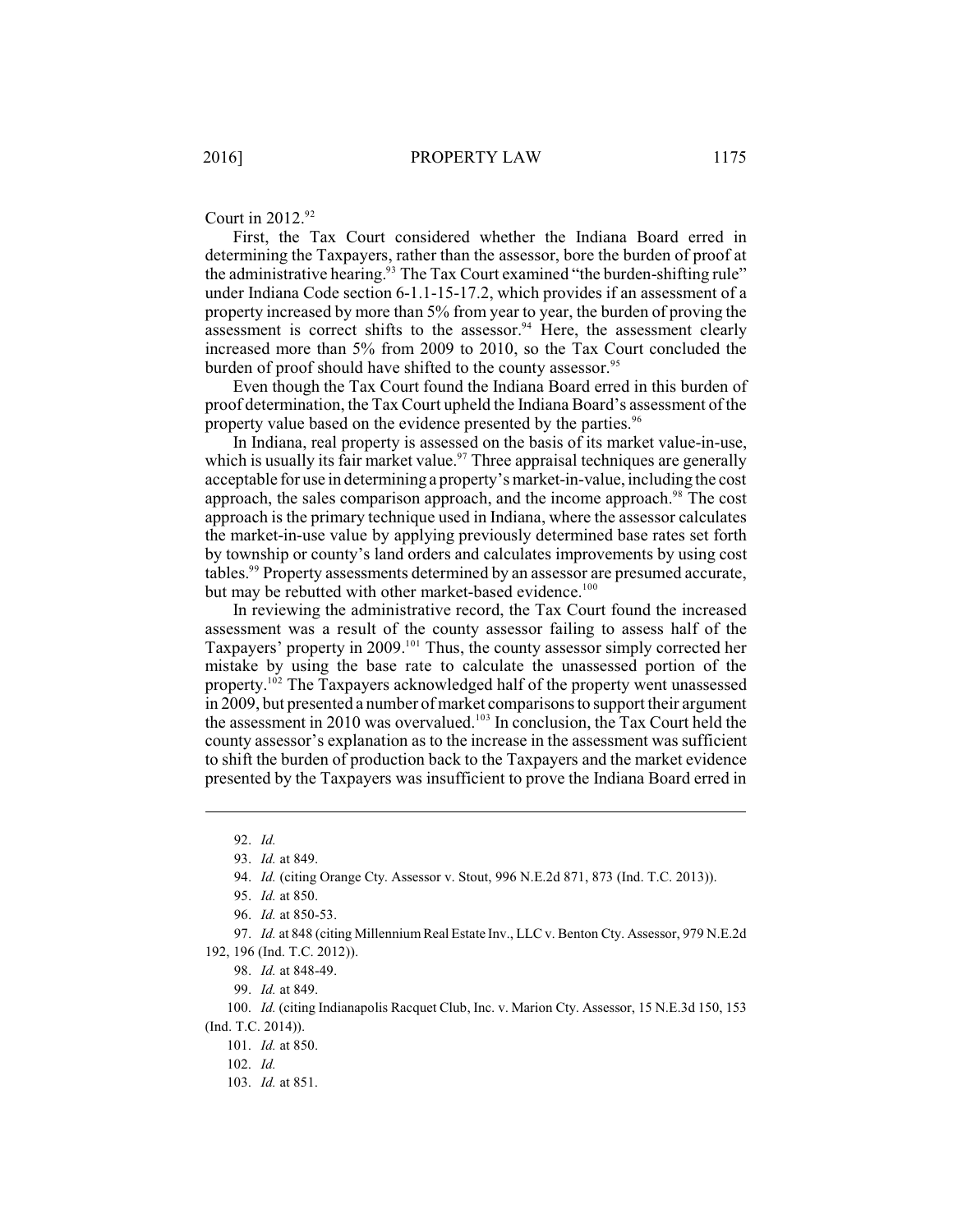upholding the assessment. 104

## *G.* First Bank of Whiting v. 524, LLC

In *First Bank of Whiting v. 524, LLC*, the Court of Appeals considered the adequacy of a tax sale notice and the timeliness of an order granting a tax deed.<sup>105</sup> Purchaser purchased two parcels of real property (the "Parcels") in Lake County, Indiana at a tax sale.<sup>106</sup> At the time of the sale, a trust was the owner of record of both Parcels.<sup>107</sup> The First Bank of Whiting ("Trustee") was the trustee of the trust.<sup>108</sup> After the redemption period expired, Purchaser filed a petition for the trial court to issue a tax deed and Trustee objected.<sup>109</sup> In 2014, the trial court concluded all notices required by law were given and the property owner actually received those notices.<sup>110</sup> The trial court entered an order in favor of Purchaser, directing that the tax deed should be issued to Purchaser with respect to both Parcels.<sup> $111$ </sup> Trustee appealed.<sup> $112$ </sup> Two issues were presented for review: first, whether the tax sale notices substantially complied with the requirements of Indiana Code sections 6-1.1-24-4, 6-1.1-25-4.5, and 6-1.1-25-4.6; and second, whether the trial court's order to issue tax deeds was untimely.<sup>113</sup> In both instances, the Court of Appeals affirmed.<sup> $114$ </sup> With respect to the tax sale notices, Trustee contended because Purchaser did not include "c/o SSAY Corp" in certain mailed notices, the notices were defective.<sup>115</sup> The Court of Appeals noted that to determine whether a notice "substantially complied" with statutory requirements must be "based on the facts and circumstances of the case and is a *question of fact*."<sup>116</sup> In this instance, the Court of Appeals noted it was undisputed (1) at the time of the sale, Trustee was the long-time owner of the Parcels; (2) notwithstanding the failure to include "c/o SSAY Corp," Trustee "actually received presale notices of the tax sale;" and (3) the notices were sufficient to enable Trustee "to timely file an objection to the issuance of tax deeds and appear with counsel at the hearing on the issuance of those deeds."<sup>117</sup> The Court

106. *Id.* at 700.

- 109. *Id.* at 700-01.
- 110. *Id.* at 701.
- 111. *Id.*
- 112. *Id.*

117. *Id.* at 702-03.

<sup>104.</sup> *Id.* at 852-53.

<sup>105.</sup> First Bank of Whiting v. 524, LLC, 39 N.E.3d 698, 699 (Ind. Ct. App. 2015).

<sup>107.</sup> *Id.* at 699-700.

<sup>108.</sup> *Id.*

<sup>113.</sup> *Id.* at 699.

<sup>114.</sup> *Id.*

<sup>115.</sup> *Id.* at 701.

<sup>116.</sup> *Id.* at 702 (emphasis in original) (quoting First Am. Title Ins. Co. v. Calhoun, 13 N.E.3d 423, 433 (Ind. Ct. App. 2014) (quoting *In re* Sale of Real Prop. with Delinquent Taxes of Special Assessments, 822 N.E.2d 1063, 1074 (Ind. Ct. App. 2005))).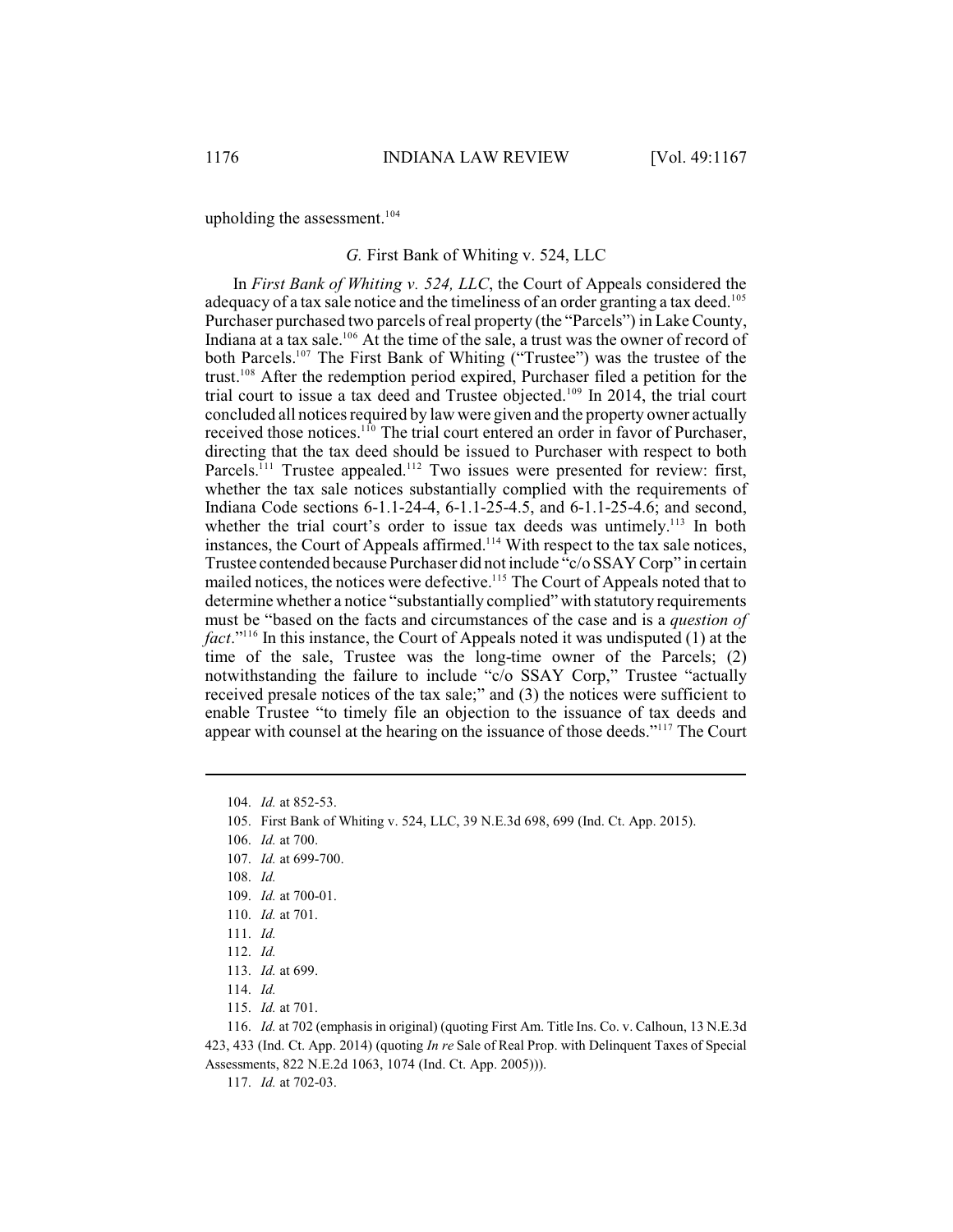of Appeals also noted that "'SSAY Corp' was merely a conduit by which the required notices were to be delivered to the owner" of record.<sup>118</sup> Thus, under these facts, the Court of Appeals concluded the various notices substantially complied with the applicable rules and Trustee's due process rights were not violated.<sup>119</sup> Second, the Court of Appeals concluded the trial court's order for a tax deed was timely.<sup>120</sup> According to Indiana Code section 6-1.1-25-4.6(b), "the trial court was required to enter an order directing the County auditor to issue tax deeds no later than sixty-one days after the Petition for Issuance of Tax Deed."<sup>121</sup> Specifically, Section 4.6(b) provides:

Not later than sixty-one (61) days after the petition is filed under subsection (a), the court shall enter an order directing the county auditor (on the production of the certificate of sale and a copy of the order) to issue to the petitioner a tax deed if the court finds that the following conditions exist:

(1) The time of redemption has expired.

(2) The tract or real property has not been redeemed from the sale before the expiration of the period of redemption specified in section 4 of this chapter.

(3) Except with respect to a petition for the issuance of a tax deed under a sale of the certificate of sale on the property under IC  $6-1.1-24-6.1$  or IC  $6-1.1-24-6.8$ , or with respect to penalties described in section 4(k) of this chapter, all taxes and special assessments, penalties, and costs have been paid.

(4) The notices required by this section and section 4.5 of this chapter have been given.

(5) The petitioner has complied with all the provisions of law entitling the petitioner to a deed.

The county auditor shall execute deeds issued under this subsection in the name of the state under the county auditor's name. If a certificate of sale is lost before the execution of a deed, the county auditor shall issue a replacement certificate if the county auditor is satisfied that the original certificate existed.<sup>122</sup>

Trustee contended the trial court's order was filed on July 17, 2014, which was almost a year after Purchaser filed a motion asking the court to order the auditor to issue tax deeds for the Parcels.<sup>123</sup> The Court of Appeals noted if it were to adopt Trustee's interpretation, "the trial court would have been required to

<sup>118.</sup> *Id.* at 703.

<sup>119.</sup> *Id.*

<sup>120.</sup> *Id.* at 704.

<sup>121.</sup> *Id.* at 703.

<sup>122.</sup> *Id.* at 703-04.

<sup>123.</sup> *Id.* at 703.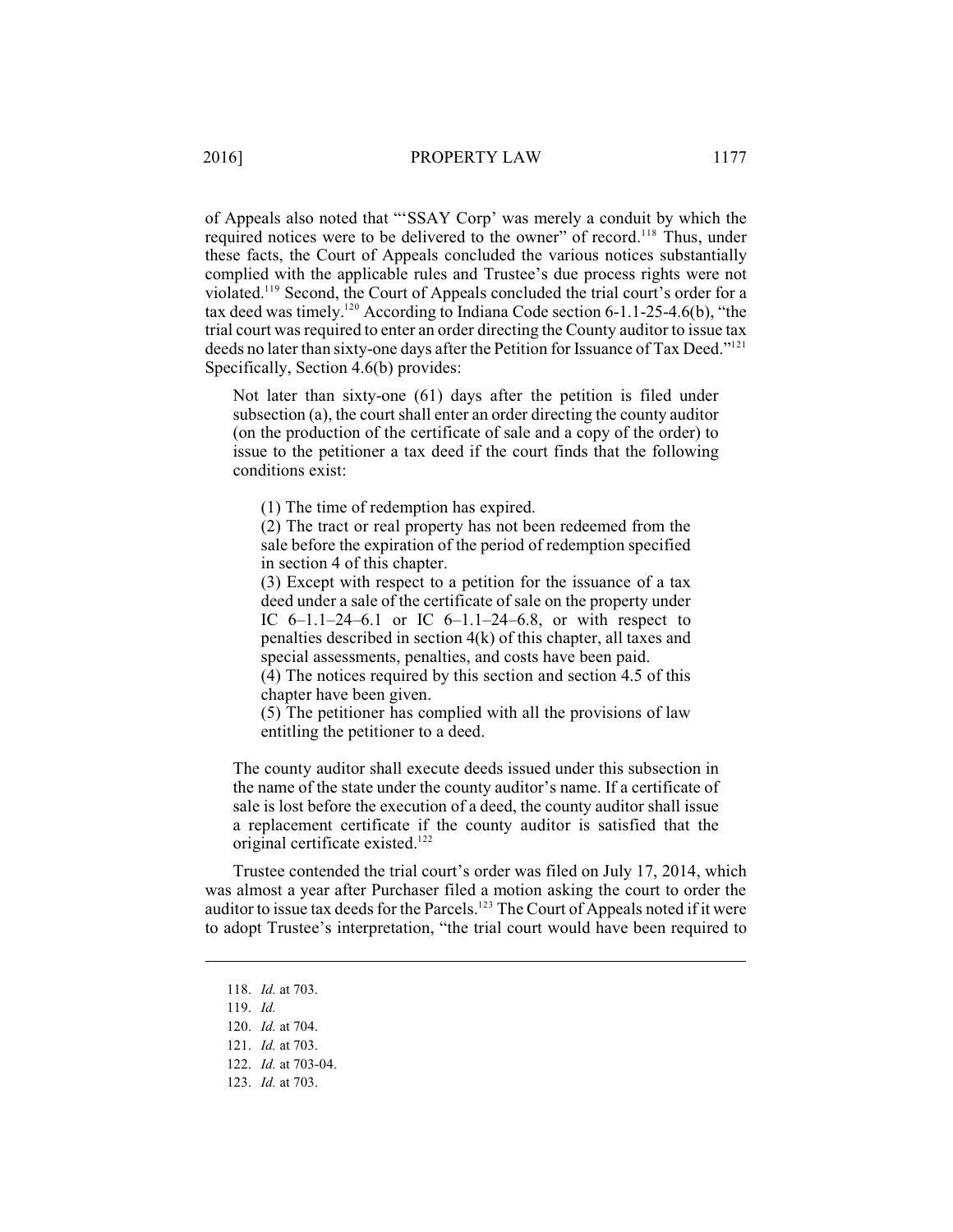enter its order directing the auditor to issue a tax deed for the Parcels almost six months before it conducted the hearing to determine whether . . . [Purchaser's] petition should be granted."<sup>124</sup>

To avoid an absurd result, the Court of Appeals concluded there is an implicit sixth condition in the statute that "the petitioner is *legally* entitled to a tax deed after completing all of the requisite steps."<sup>125</sup> Thus, under the statute, the "trial court has sixty-one days, *after resolving a challenge to a petitioner's request for a tax deed in favor of the petitioner*, to enter an order directing the auditor to issue the deed."<sup>126</sup> Because the trial court simultaneously rejected Trustee's objection and ordered the auditor to issue the tax deed for the Parcels, the lower court complied with the statute.<sup>127</sup>

*H.* Monroe County Assessor v. Kooshtard Property I, LLC

In *Monroe County Assessor v. Kooshtard Property I, LLC*, the Indiana Tax Court upheld the decision by the Indiana Board of Tax Review (the "Indiana Board") that concluded a taxpayer's appraisal was the best evidence of the value of the taxpayer's land (the "Property").<sup>128</sup>

The taxpayer at issue ("Taxpayer") appealed the assessed value of his land, set at \$1.2 million, for the 2008, 2009, and 2011 tax years.<sup>129</sup> At a hearing with the Indiana Board, Taxpayer presented an appraisal that concluded the assessed value of the Property as of March 1, 2006 was \$300,000 based on the adjusted sales price of four comparable tracts of real estate.<sup>130</sup> The assessor challenged the appraisal, highlighting the fact the 2006 valuation date was not the appropriate valuation date for any of the applicable years being appealed.<sup>131</sup> Furthermore, the assessor questioned the adjustments the appraiser made in the appraisal to the sales prices of the comparable tracts.<sup>132</sup> The Indiana Board had concerns with the appraiser's methodology but ultimately determined the appraisal, and thus Taxpayer, presented the best evidence of the value of the Property.<sup>133</sup>

On appeal in front of the Indiana Tax Court (the "Tax Court"), the assessor argued  $(1)$  the Indiana Board's review was not impartial, and  $(2)$  the Indiana Board's determination was arbitrary, capricious, and notsupported by substantial and reliable evidence.<sup>134</sup> On both points, the Tax Court sided with Taxpayer.<sup>135</sup>

135. *Id.* at 757-58.

<sup>124.</sup> *Id.* at 704.

<sup>125.</sup> *Id.*

<sup>126.</sup> *Id.* (emphasis in original).

<sup>127.</sup> *Id.*

<sup>128.</sup> Monroe Cty. Assessor v. Kooshtard Prop. I, LLC, 38 N.E.3d 754, 757 (Ind. T.C. 2015).

<sup>129.</sup> *Id.* at 755.

<sup>130.</sup> *Id.* at 755-56.

<sup>131.</sup> *Id.* at 756.

<sup>132.</sup> *Id.*

<sup>133.</sup> *Id.*

<sup>134.</sup> *Id.*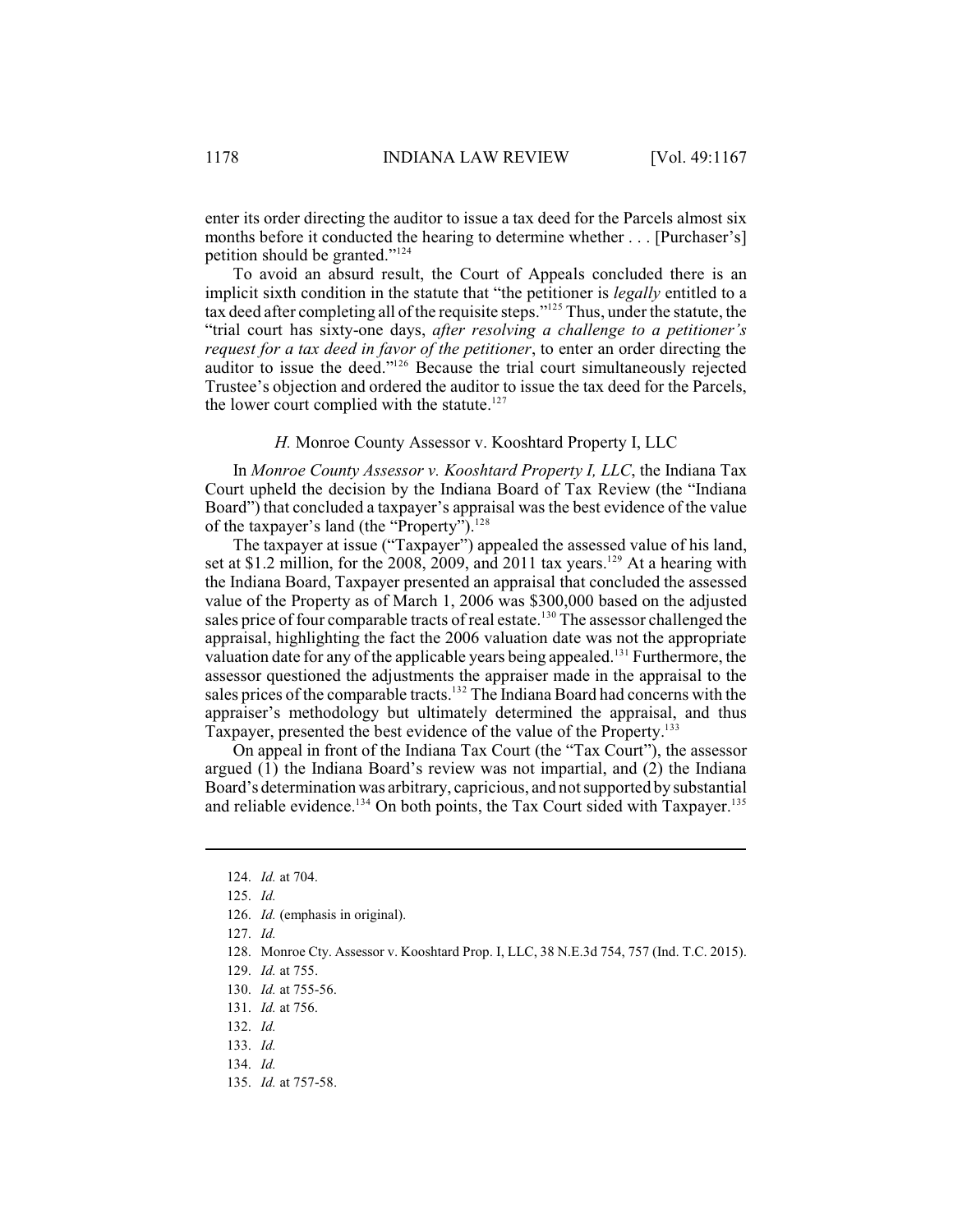Although the Tax Court pointed out the concerns the Indiana Board had with the appraisal, the court also referenced the Indiana Board's reasons for concluding the appraisal provided the best indication of the value of the Property and stated that it would not substitute its judgment for that of the Indiana Board.<sup>136</sup> Specifically, the Tax Court pointed out the Indiana Board's conclusion that though the appraisal's valuation date was not the same as the valuation dates at issue, other evidence, such as the fact that the assessment across all years was the same, linked the valuation dates, and the assessor had failed to present any evidence that the appraisal's adjustments were incorrect.<sup>137</sup>

#### *I.* Cooper v. Allen County Assessor

In *Cooper v. Allen County Assessor*, the Indiana Tax Court (the "Tax Court") considered the standard required to use neighborhood property values for purposes of comparison properties.<sup>138</sup> Cooper involved a property owner's challenge of his 2012 assessed value and the subsequent denial of that challenge by the county property tax assessment board of appeals and by the Indiana Board of Tax Review (the "Board").<sup>139</sup>

The assessor submitted evidence to the Board indicating the portion of the assessed value attributable to the property owner'sland was comparable, on a per acre basis, to the sales price of vacant lots in the same neighborhood.<sup>140</sup> On appeal with the Tax Court, the property owner argued any litigant that uses comparable properties in its analysis must identify how characteristics of the property at issue compare with the characteristics of the comparable property and how any differences between such properties affected their relative market values-in-use.<sup>141</sup> The *Cooper* property owner argued the assessor failed this requirement by using comparisons that were "too conclusory" and "not detailed enough."<sup>142</sup>

The Tax Court rejected the property owner's argument for two reasons.<sup>143</sup> First, the Tax Court concluded that "for purposes of property assessment, the lots within . . . [the neighborhood] were already presumed comparable" and the assessor's evidence in front of the Indiana Board bolstered that presumption by including an explanation of why the lots within the neighborhood were comparable.<sup>144</sup> Second, the Tax Court concluded the owner's appeal basically

144. *Id.* The assessor's evidence included a map showing the size, shape, and location of the neighborhood lots and explained the lots appeared to be nearly identical in terms of topography, access to amenities, and primary views. *Id.*

<sup>136.</sup> *Id.* at 758.

<sup>137.</sup> *Id.*

<sup>138.</sup> Cooper v. Allen Cty. Assessor, 42 N.E.3d 596, 598 (Ind. T.C. 2015).

<sup>139.</sup> *Id.* at 597-98.

<sup>140.</sup> *Id.* at 597.

<sup>141.</sup> *Id.* at 598.

<sup>142.</sup> *Id.* at 598-99.

<sup>143.</sup> *Id.* at 599.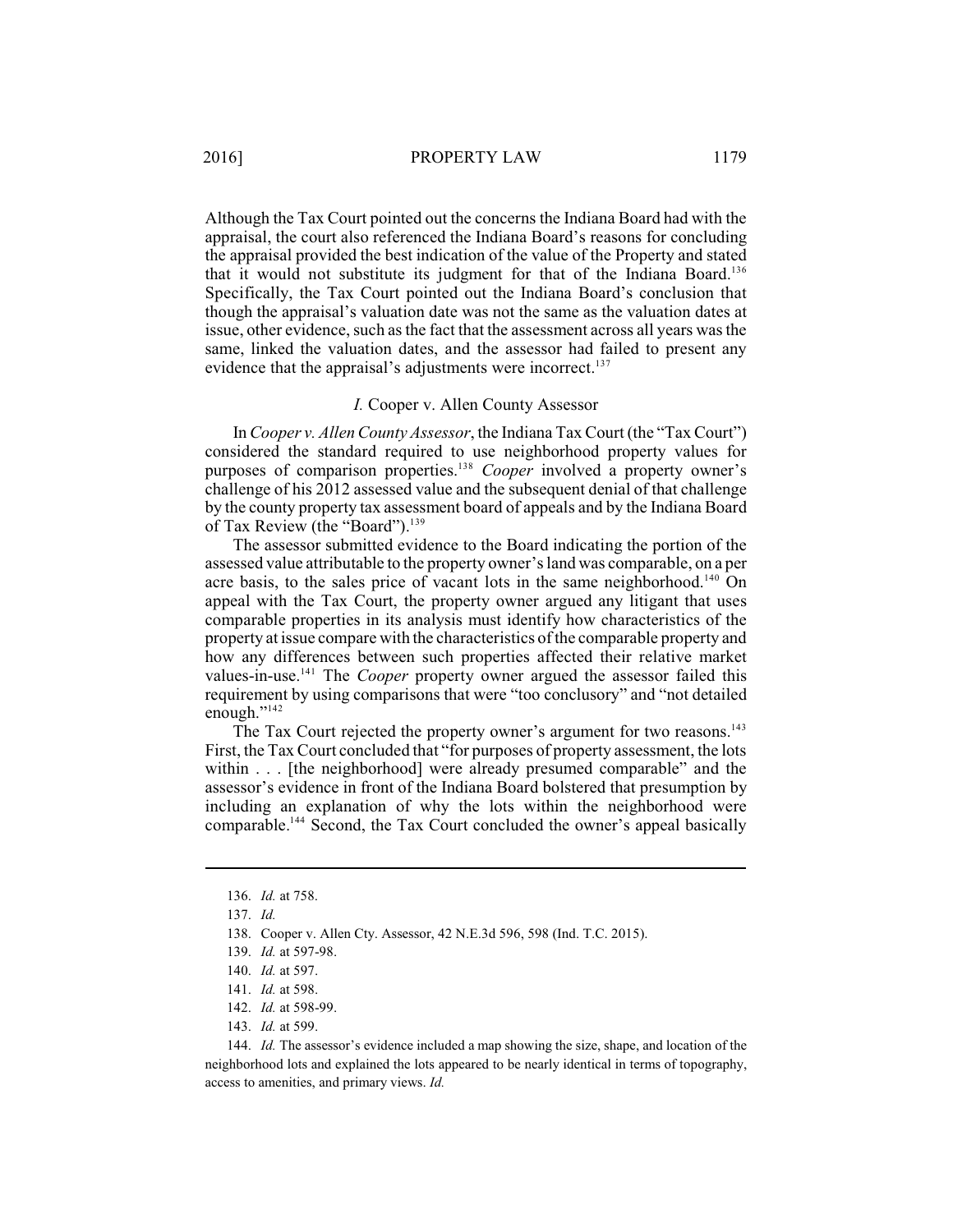asked the Tax Court to reweigh the evidence provided to the Indiana Board—a request the Tax Court would only entertain if the Indiana Board's conclusion was "against the logic and effect of the facts and circumstances before it."<sup>145</sup> Based upon the "ample evidence" in support of the assessor's proposed assessed value and the owner's appraisal, which carried "no weight," $146$  the court could not conclude the Indiana Board's final determination was against such logic and effect. 147

## *J.* Pulte Homes of Ind., LLC v. Hendricks County Assessor

In *Pulte Homes of Indiana, LLC v. Hendricks County Assessor*, the Tax Court reviewed a determination of the Indiana Board of Tax Review (the "Indiana Board") regarding the scope of relief available to a taxpayer during the appeal procedure that begins with a Petition for Correction of an Error (a "Form  $133")$ .<sup>148</sup>

*Pulte* arose when the owner of a substantial number of common area parcels of land within several residential neighborhoods ("Petitioner") filed Form 133s with the Hendricks County Property Tax Assessment Board of Appeals (the "PTABOA"), claiming the assessments of its parcels were illegal as a matter of law, or, in the alternative, contained a mathematical error.<sup>149</sup> The PTABOA denied all of Petitioner's appeals, and Petitioner subsequently petitioned the Indiana Board, asserting the same claims it made to the PTABOA.<sup>150</sup> The Indiana Board issued a show cause order (the "Show Cause Order"), which stated that because Form 133s appeared to raise claims that could only be resolved by exercising subjective judgment, the Indiana Board had to determine whether it had the authority to provide Petitioner with the relief it requested.<sup>151</sup> The Indiana Board held a hearing on the Show Cause Order and subsequently issued a final determination dismissing Petitioner's petitions, finding the resolution of Petitioner's claims required subjective judgment and was beyond the scope of relief available through the Form 133 appeal procedure.<sup>152</sup> Soon after, Petitioner initiated a tax appeal. $153$ 

Petitioner argued the Tax Court should reverse the Indiana Board's final

<sup>145.</sup> *Id.*

<sup>146.</sup> *Id.* The Indiana Board had determined the owner's appraisal, which concluded the assessed value should reflect the purchase price paid for the property by the owner in 2007, was countered by evidence produced at the hearing indicating the 2007 purchase was not performed at arm-length. *Id.* at 597-98.

<sup>147.</sup> *Id.* at 599.

<sup>148.</sup> Pulte Homes of Ind., LLC v. Hendricks Cty. Assessor, 42 N.E.3d 590, 591 (Ind. T.C. 2015), *trans. denied*, 43 N.E.3d 244 (Ind. 2016).

<sup>149.</sup> *Id.* at 592.

<sup>150.</sup> *Id.*

<sup>151.</sup> *Id.*

<sup>152.</sup> *Id.*

<sup>153.</sup> *Id.*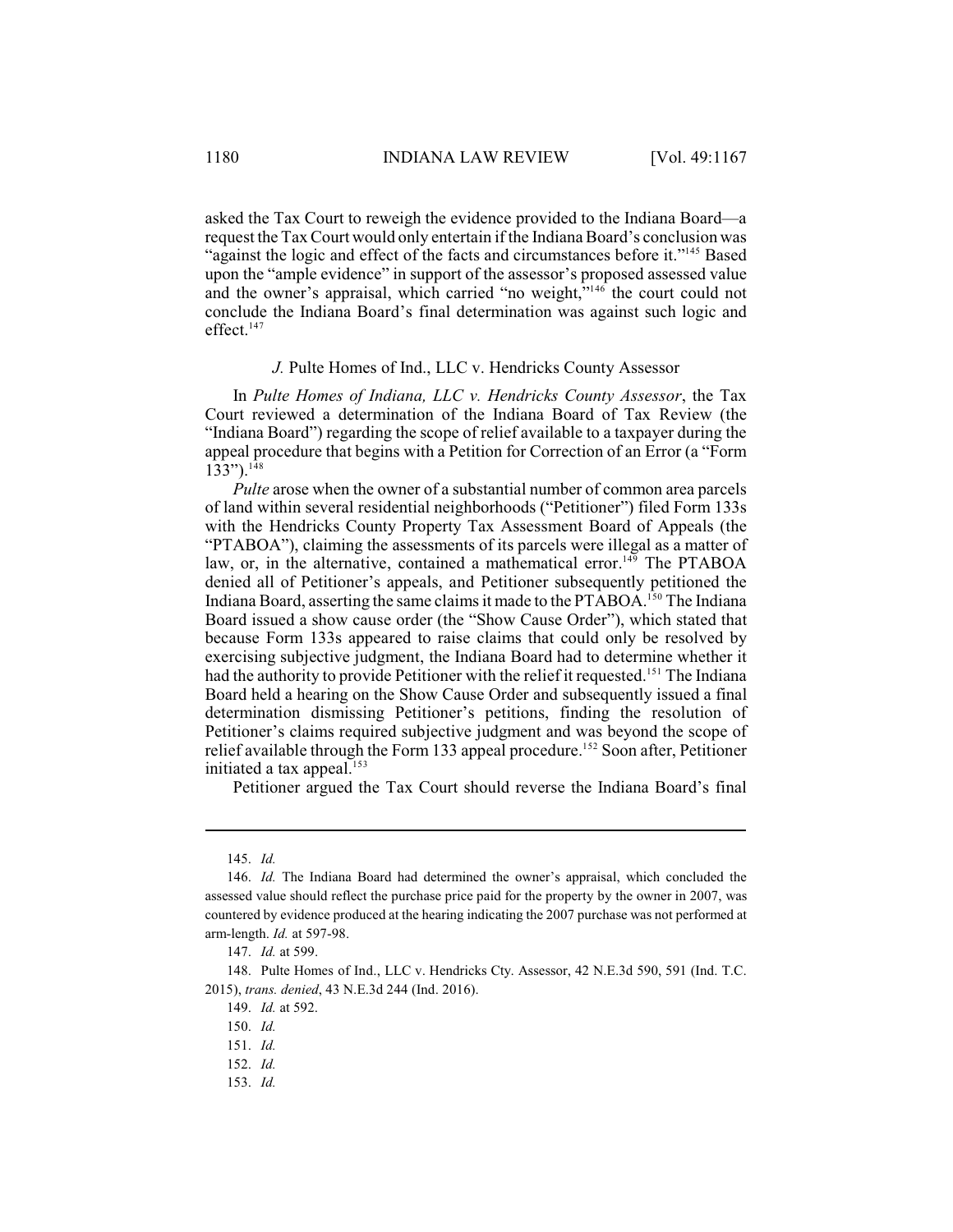determination for four reasons.<sup>154</sup> First, Petitioner claimed that "the Indiana Board lacked the authority to dismiss its case *sua sponte*."<sup>155</sup> Second, Petitioner claimed the Indiana Board abused its discretion by dismissing its claims "without first conducting an evidentiary hearing."<sup>156</sup> Third, Petitioner claimed the Indiana Board "erred in dismissing its case because it [could] be objectively shown that the taxes on its common area parcels were illegal as a matter of law."<sup>157</sup> Fourth, Petitioner claimed the Indiana Board erred in dismissing its case because the Assessor, not Petitioner, "bore the burden of proving the validity of the assessments under Indiana Code section 6–1.1–15–17.2."<sup>158</sup>

The Tax Court affirmed the Indiana Board's determination in all instances.<sup>159</sup> First, the court held that "the Indiana Board [had] authority to issue an order of dismissal on its own motion."<sup>160</sup> Second, the court found that state law required the Indiana Board to hold a hearing only when the merits are considered for a correction of error, not when determining a preliminary procedural issue.<sup>161</sup> Petitioner argued that "an evidentiary hearing is required on the merits of the appeal even when the Indiana Board is determining a preliminary procedural issue because the Indiana Board cannot limit the scope of an appeal with the parties' consent," citing Indiana Code section  $6-1.1-15-4(k)$ . <sup>162</sup> Petitioner further argued the Indiana Board could not dismiss the case because Petitioner would be unable to present evidence of comparable property assessments as permitted by Indiana Code section  $6-1.1-15-18$ .<sup>163</sup> The court ultimately rejected these two arguments, finding the statutes were not applicable.<sup>164</sup>

Third, the court held there is no per se rule that states that "common areas have zero value," and therefore, "any evidence presented would necessarily involve subjective judgment because the value cannot be determined from a simple rendition of objective facts."<sup>165</sup> Finally, the court rejected Petitioner's last argument, finding Petitioner bore the burden of proving to the Indiana Board that the assessment of its common area parcels were not correct.<sup>166</sup> In reviewing Indiana Code section 6-1.1-15-17.2, the court determined the plain language of the statute states the, "burden shifts when an appeal or review is of an assessment."<sup>167</sup> Because this case dealt with a preliminary procedural issue, the

154. *Id.* at 593. 155. *Id.* 156. *Id.* 157. *Id.*  158. *Id.*  159. *Id.* at 596. 160. *Id.* at 594. 161. *Id.*  162. *Id.* 163. *Id.* 164. *Id.* 165. *Id.* at 595. 166. *Id.* at 596. 167. *Id.* at 595.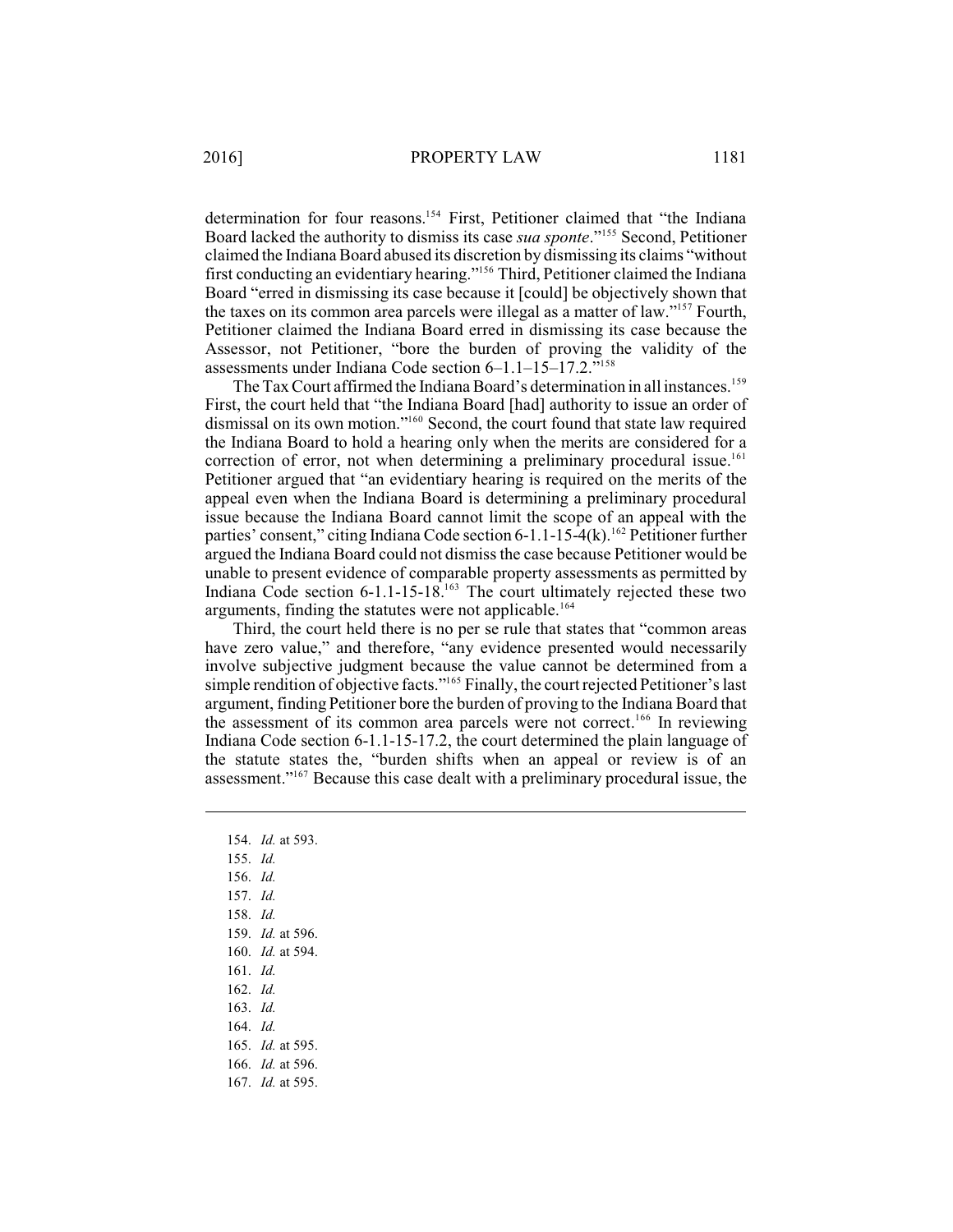statute did not apply.<sup>168</sup>

## II. ZONING

## *A.* Caddyshack Looper, LLC v. Long Beach Advisory Board of Zoning Appeals

In *Caddyshack Looper, LLC v. Long Beach Advisory Board of Zoning* Appeals,<sup>169</sup> the Court of Appeals considered a landowner's appeal from the denial of a variance for the construction of a seawall beyond established setbacks. Landowner owned property along Lake Shore Drive in Long Beach, LaPorte County, Indiana.<sup>170</sup> The property is adjacent to Lake Michigan and was improved with an expensive home, a pool, and a patio. $171$  In 2010, a severe storm sheared a portion of the property resulting in a five to six foot cliff from the existing grade that left pipes for the pool-deck, guttering, and drainage system exposed.<sup>172</sup> After the storm, the landowner engaged its general contractor to construct a seawall to protect the property.<sup>173</sup> The Contractor submitted a building permit application to the Town of Long Beach, then met with a town official and identified the proposed location of the seawall on a professional survey.<sup>174</sup> The building permit was issued and the contractor commenced work on the seawall.<sup>175</sup> During construction, the town building inspector visited the construction site and discussed his concerns with the seawall's height and the complaints received from neighbors with the contractor, but did not discuss or object to the location of the seawall.<sup>176</sup> The Long Beach Building Commissioner sent a letter to the contractor indicating the seawall being constructed on the property was in violation of the Long Beach View Protection Ordinance (the "Ordinance")—the seawall was located more than 106.6 feet from the zoning lot line abutting Lake Shore Drive—and directing the contractor to stop work immediately.<sup>177</sup> The letter was received after construction was completed.<sup>178</sup>

Landowner filed a petition for a variance to allow the seawall "to extend beyond the 106.6 foot setback."<sup>179</sup> The Long Beach Advisor Board of Zoning Appeals (the "BZA") held a hearing and ultimately declined the petition for

169. 22 N.E.3d 694, 696 (Ind. Ct. App. 2014).

175. *Id.* 

<sup>168.</sup> *Id.* at 596.

<sup>170.</sup> *Id.* 

<sup>171.</sup> *Id.* at 704-05.

<sup>172.</sup> *Id.* at 704.

<sup>173.</sup> *Id.* at 696.

<sup>174.</sup> *Id.*

<sup>176.</sup> *Id.*

<sup>177.</sup> *Id.* at 697.

<sup>178.</sup> *Id.*

<sup>179.</sup> *Id.* (internal quotation omitted).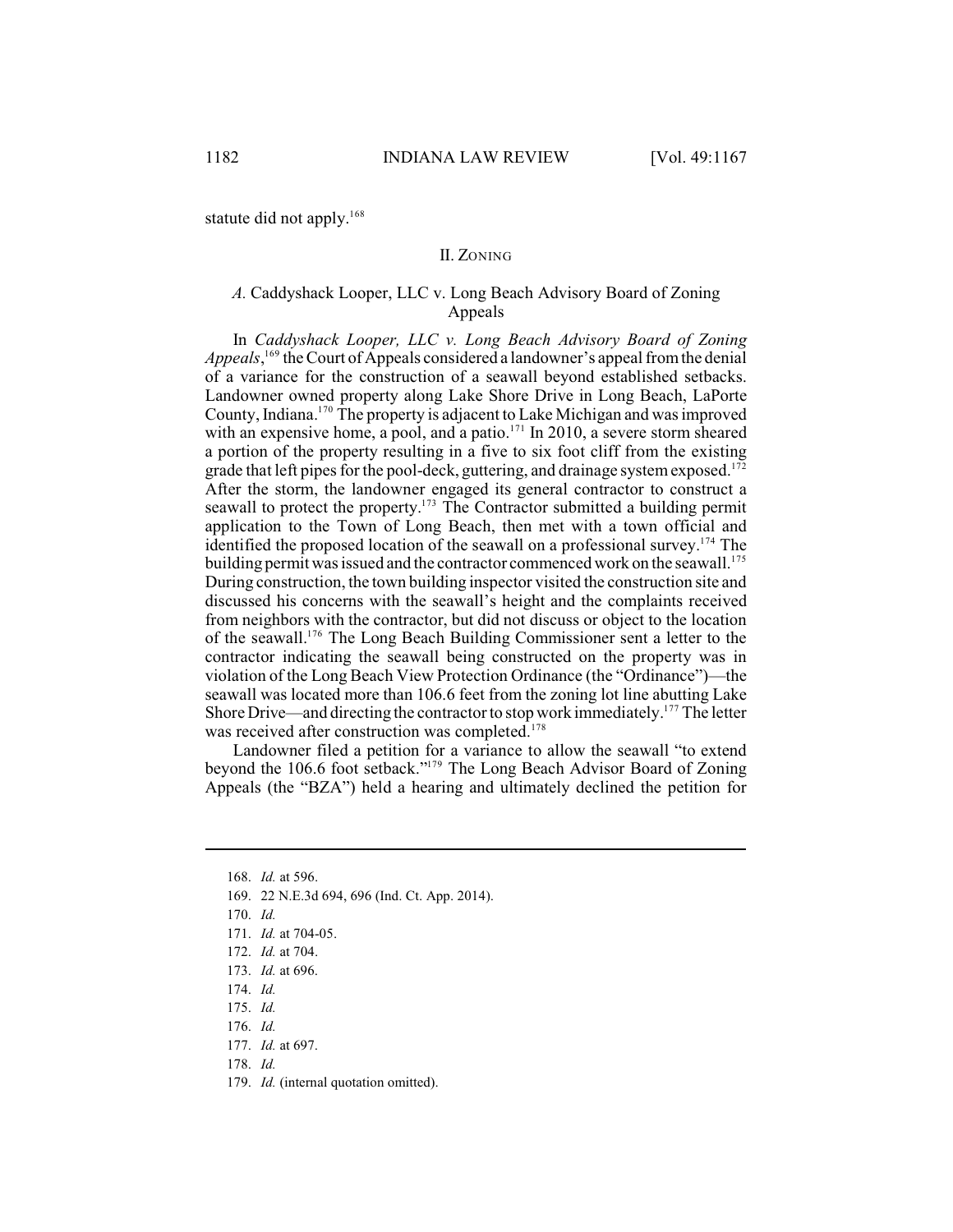variance.<sup>180</sup> Landowner sought judicial review.<sup>181</sup> The trial court reviewed the BZA determination under the provisions of Indiana Code section 36-7-4-  $918.5(a)$ , <sup>182</sup> which provides a variance petition before a board of zoning appeals may be approved upon a determination that:

(1) the approval will not be injurious to the public health, safety, morals, and general welfare of the community; (2) the use and value of the area adjacent to the property included in the variance will not be affected in a substantially adverse manner; and (3) the strict application of the terms of the zoning ordinance will result in practical difficulties in the use of the property. However, the zoning ordinance may establish a stricter standard than the "practical difficulties" standard prescribed by this subdivision.<sup>183</sup>

The trial court concluded the BZA determination as to considerations one and two under Indiana Code section 36-7-4-918.5(a) were not supported by the evidence in the record.<sup>184</sup> As to the third consideration, however, the trial court concluded it could not find that the BZA findings were clearly erroneous.<sup>185</sup> Because only one of the three considerations in Indiana Code section 36-7-4- 918.5(a) is required to sustain a determination by the BZA, the trial court affirmed the denial of the variance.<sup>186</sup> Landowner appealed.<sup>187</sup>

The Court of Appeals reversed the trial court's decision, concluding strict application of the Ordinance would result in practical difficulties for the use of the property and, as a result, the trial court erred in affirming the BZA's denial of the variance.<sup>188</sup> At issue on appeal was whether the evidence in the record supported the BZA's determination that the strict application of the terms of the Ordinance would not result in practical difficulties in the use of the property.<sup>189</sup> Indiana courts have established three factors for evaluating whether strict application of a zoning ordinance will result in practical difficulties in the use of a property: "(1) whether 'significant economic injury' will result if the ordinance is enforced; (2) whether the injury is self-created; and (3) whether there are feasible alternatives."<sup>190</sup> The Court of Appeals concluded factor one and three weighed in favor of the landowner, while factor two did not weigh heavily for or against the landowner. $191$  Accordingly, the Court of Appeals held in favor of the

190. *Id.* (internal citation omitted).

<sup>180.</sup> *Id.* at 697-98.

<sup>181.</sup> *Id.* at 698.

<sup>182.</sup> *Id.*

<sup>183.</sup> *Id.* at 703-04.

<sup>184.</sup> *Id.* at 698-99.

<sup>185.</sup> *Id.* at 700.

<sup>186.</sup> *Id.*

<sup>187.</sup> *Id.*

<sup>188.</sup> *Id.* at 706.

<sup>189.</sup> *Id.* at 704.

<sup>191.</sup> *Id.* at 704-06.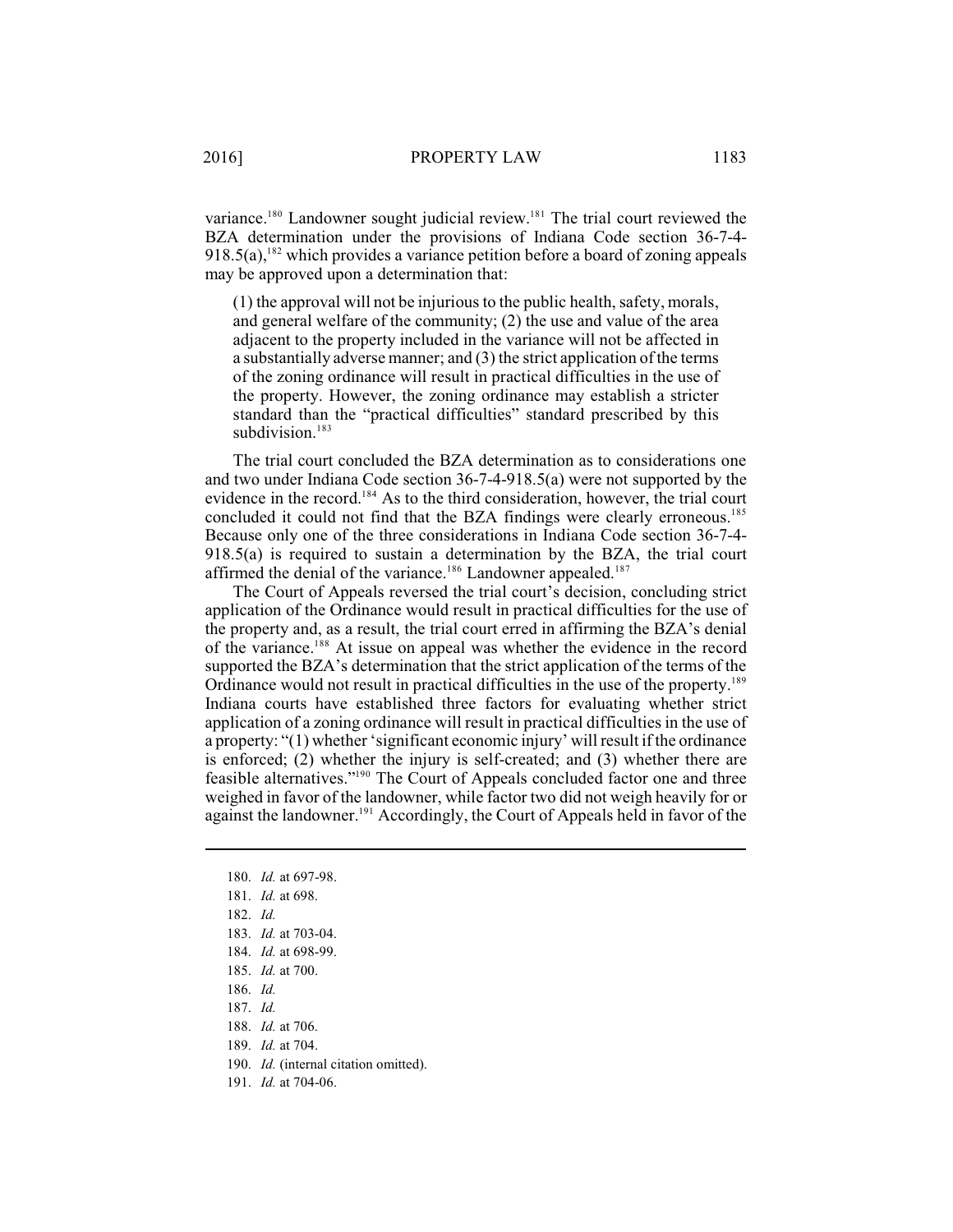landowner as to issuing the variance for the seawall.<sup>192</sup>

*B.* Town of Pittsboro Advisory Plan Commission v. Ark Park, LLC

In *Town of Pittsboro Advisory Plan Commission v. Ark Park, LLC*,<sup>193</sup> the Court of Appeals considered the standards applicable to an appeal of the Pittsboro Town Council's (the "Town Council") zoning decision and the constitutionality of a zoning ordinance. Developer filed a complaint seeking judicial review of the Pittsboro Town Advisory Plan Commission's denial of the developer's application for concept plan approval in connection with a planned unit development ("PUD").<sup>194</sup> The developer's complaint sought judicial review and declaratory judgment, and included several documents pertaining to the claims asserted, but the developer failed to either file the board record with the original complaint or request an extension of time to do so pursuant to Indiana Code section  $36-7-4-1613$ .<sup>195</sup> The Town of Pittsboro sought to dismiss the developer's suit on this basis, but the dismissal was rejected by the trial court.<sup>196</sup> The Town Council appealed the trial court's decision.<sup>197</sup>

The Court of Appeals concluded recent decisions by the Supreme Court establish a "bright-line" rule for cases involving judicial review of administrative agency determinations.<sup>198</sup> The statutes codified in Indiana Code section 36-7-4-1600-1616, known as the "1600 Series," establish the exclusive means for obtaining judicial review of zoning decisions.<sup>199</sup> Indiana Code section 36-7-4-1613 requires a party seeking judicial review to either transmit the original or a certified copy of the administrative record, or seek an extension of time to do so within thirty days after filing its complaint.<sup>200</sup> Developer conceded in the record it failed to comply with Indiana Code section  $36-7-4-1613$ <sup>201</sup> The Court of Appeals concluded the developer's failure to comply with the statute was fatal pursuant to the Supreme Court's bright-line rule that "a 'petitioner for [judicial] review cannot receive consideration of its petition where the statutorily defined agency record has not been filed.'"<sup>202</sup> The Court of Appeals explained this brightline rule is intended to avoid putting trial courts "in the unenviable position of

201. *Id.* at 118.

202. *Id.* (quoting Teaching Our Posterity Success, Inc. v. Ind. Dep't of Educ., 20 N.E.3d 149 (Ind. 2014)). This bright-line rule was applied in a companion case to *Teaching Our Posterity Success, Inc.* to require dismissal of a petition for judicial review where the agency record was not timely certified. *See id.* (citing First Am. Title Ins. Co. v. Robertson, 19 N.E.3d 757 (Ind. 2014)).

<sup>192.</sup> *Id.* at 706.

<sup>193.</sup> 26 N.E.3d 110, 112 (Ind. Ct. App. 2015).

<sup>194.</sup> *Id.*

<sup>195.</sup> *Id.* at 114.

<sup>196.</sup> *Id.* at 114-16.

<sup>197.</sup> *Id.* at 116.

<sup>198.</sup> *Id.* at 118.

<sup>199.</sup> *Id.* at 117 (quoting IND. CODE § 36-7-4-1601(a) (2015) (internal quotations omitted)).

<sup>200.</sup> *Id.*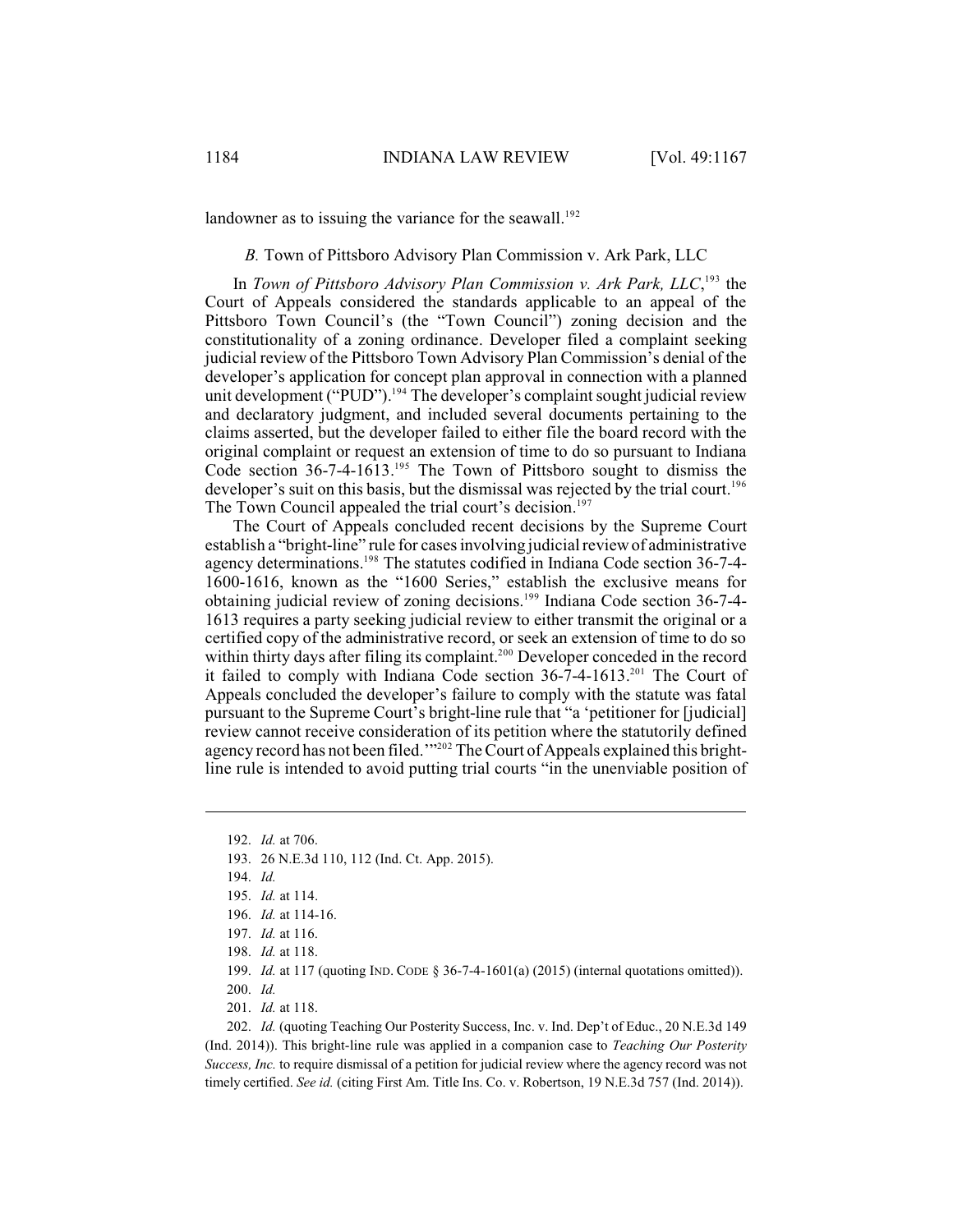trying to ascertain blindly whether the documents before it are enough or whether other documents in the official record—to which it does not have access—are relevant to the issues on [judicial] review."<sup>203</sup> Because developer failed to comply with Indiana Code section 36-7-4-1613's requirement to file the agency record timely, the Court of Appeals concluded the complaint should have been dismissed. 204

#### *C.* Dunmoyer v. Wells County

In *Dunmoyer v. Wells County*,<sup>205</sup> the Court of Appeals considered whether landowners opposing a wind farm project (the "Remonstrators") demonstrated the Wells County Planning Commission's (the "Commission") approval of the project was not supported by substantial evidence under Indiana Code section 36-7-4-1614. Developer sought to construct a wind energy conversion system consisting of sixty-eight wind turbines in Wells County, Indiana.<sup>206</sup> Development on private land in Wells County is governed by a county-level zoning ordinance (the "Ordinance").  $207$  The subject property was zoned A-1 under the Ordinance, which specifically permitted use of such land for large wind energy projects pursuant to specific standards applicable to wind energy conversion systems ("WECS") and communications towers.<sup>208</sup> Developer initially submitted a development plan to the Commission for approval in March 2013.<sup>209</sup> After multiple, well-attended<sup> $210$ </sup> hearings over a six-month period and several intervening revisions to developer's proposed development plan, the Commission approved the developer's plan and Remonstrators sought judicial review.<sup>211</sup> At trial the Remonstrators argued, inter alia, they were aggrieved and prejudiced because the proposed wind energy project would allow wind turbines to be constructed in close proximity to their homes, decreasing Remonstrators' property values, and subjecting their homes to shadow flicker and noise from the turbines.<sup>212</sup> Because the applicable zoning designation permitted the proposed wind energy project and because developer's proposed development plan met or exceeded applicable requirements under the Ordinance, the trial court concluded the Remonstrators had not been aggrieved or prejudiced by the Commission's

211. *Id.* at 790-91.

<sup>203.</sup> *Id.* at 119 (quoting *Teaching Our Posterity Success, Inc.*, 20 N.E.3d at 155).

<sup>204.</sup> *Id.*

<sup>205.</sup> 32 N.E.3d 785 (Ind. Ct. App. 2015).

<sup>206.</sup> *Id.* at 786.

<sup>207.</sup> *Id.* at 787.

<sup>208.</sup> *Id.* at 787, 796.

<sup>209.</sup> *Id.* at 789.

<sup>210.</sup> *Id.* at 789-90. The June 2013 Commission hearing drew in excess of 300 people and the July 2013 meeting was continued until a larger venue could be found to accommodate the number of attendees. *Id.* at 790.

<sup>212.</sup> *Id.* at 791-92 (summarizing the findings of the trial court).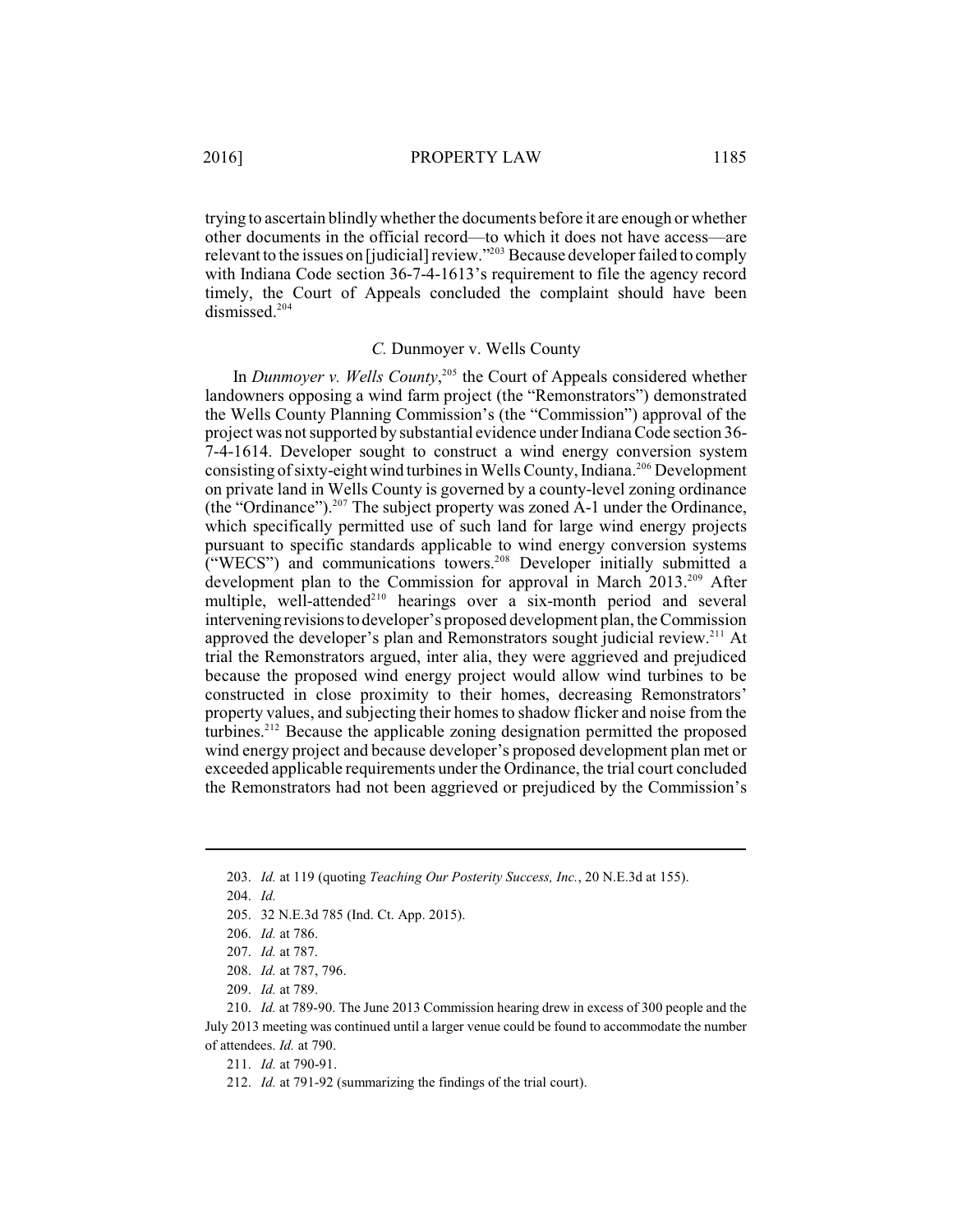approval of the development plan.<sup>213</sup> Remonstrators appealed.<sup>214</sup>

The Court of Appeals affirmed, concluding the Remonstrators failed to demonstrate they had been prejudiced under Indiana Code section 36-7-4-1614.<sup>215</sup>

Section 1614 allows a trial court to grant relief from the zoning decision only if the court determines that the petitioner has been prejudiced by a zoning decision that is: (1) arbitrary, capricious, an abuse of discretion, or otherwise not in accordance with law; (2) contrary to constitutional right, power, privilege, or immunity; (3) in excess of statutory jurisdiction, authority, or limitations, or short of statutory right; (4) without observance of procedure required by law; or (5) unsupported by substantial evidence. $21\overline{6}$ 

The Court of Appeals was not persuaded by the Remonstrators' claim of prejudice because the proposed wind turbines would diminish property values and create shadow flicker.<sup>217</sup> The Court of Appeals noted the Indiana General Assembly delegated to the Commission exclusive authority to approve or disapprove a development plan for real property within its jurisdiction.<sup>218</sup> The legislative body in Wells County created specific requirements for the development of WECS projects and consciously allowed for such projects in the A-1 zoning district under the Ordinance.<sup>219</sup> In doing so, preservation of land values was not a purpose stated within the relevant portions of the Ordinance.<sup>220</sup> Because the Commission acted within the scope of its authority and because the approved development plan satisfied or exceeded the requirements enacted under the Ordinance, the Court of Appeals upheld the trial court's conclusion the Remonstrators were not prejudiced under Indiana Code section 36-7-4-1614. 221

## *D.* Fifty Six LLC v. Metropolitan Development Commission

In *Fifty Six LLC v. Metropolitan Development Commission*, the Court of Appeals considered whether proper notice requirements were complied with in the adoption of a comprehensive plan.<sup>222</sup> "[L]ocal residents, schools, churches, businesses, and other institutions began a community effort to prevent the divestment of a local retail area in Millersville . . . a neighborhood located on the

221. *Id.* at 796-97.

<sup>213.</sup> *Id.*

<sup>214.</sup> *Id.*

<sup>215.</sup> *See id.* at 795-97. The Court of Appeals also addressed arguments regarding the standing of the Remonstrators are beyond the scope of this summary. *Id.* at 795.

<sup>216.</sup> *Id.* at 792-93.

<sup>217.</sup> *Id.* at 796-97.

<sup>218.</sup> *Id.* at 796 (citing IND. CODE § 36-7-4-1401.5(b) (2015)).

<sup>219.</sup> *Id.*

<sup>220.</sup> *Id.*

<sup>222.</sup> Fifty Six LLC v. Metro. Dev. Comm'n, 38 N.E.3d 726, 727 (Ind. Ct. App. 2015), *trans. denied*, 43 N.E.3d 1280 (Ind. 2016).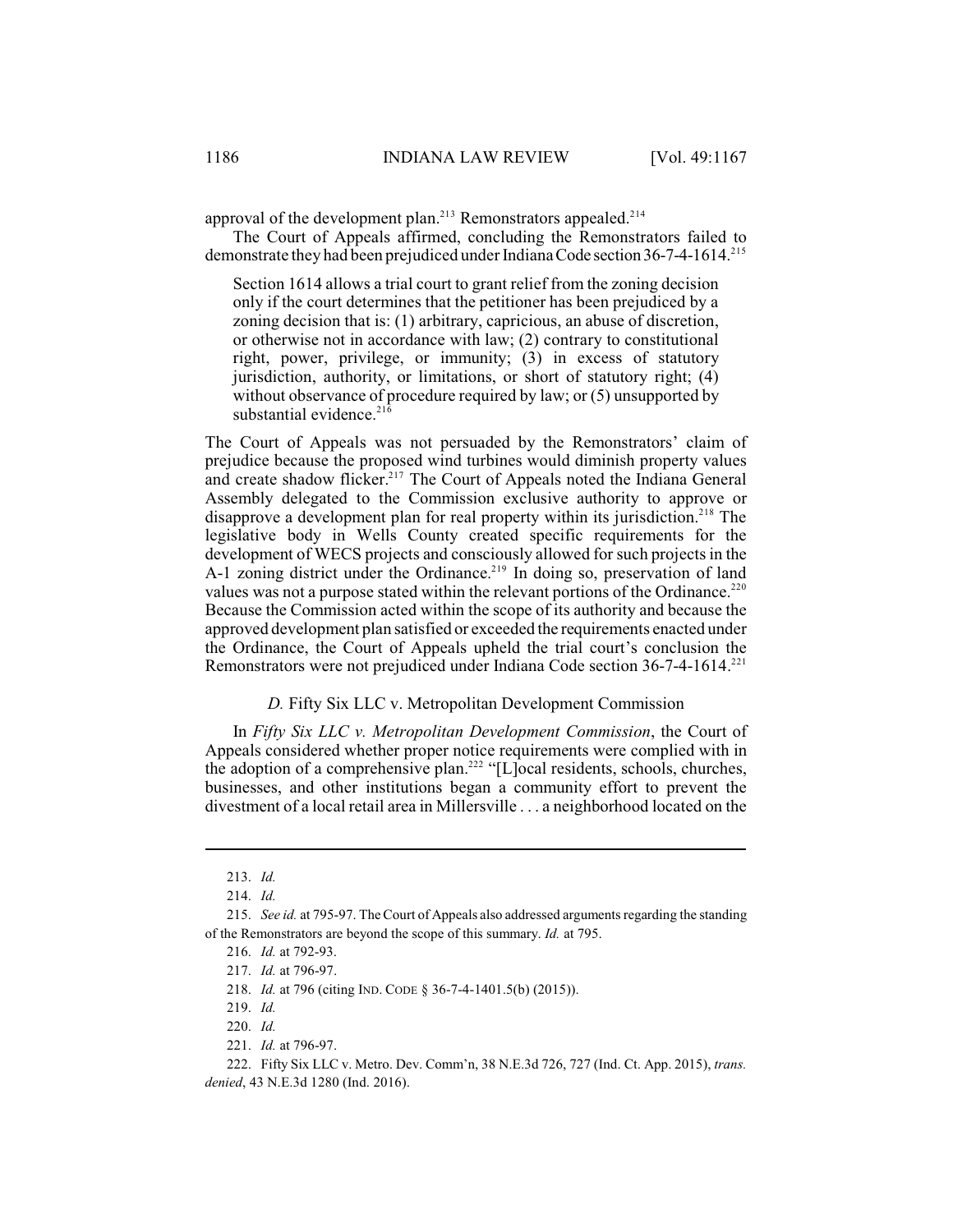northeast side of Indianapolis  $\dots$  ."<sup>223</sup> The efforts of the community members "led to the creation of the Millersville at Fall Creek Valley Community Organization (the 'Organization')."<sup>224</sup> Together with the Indianapolis Division of Planning (the "Division of Planning"), the Organization's efforts resulted in "a new comprehensive plan for the neighborhood" ("Millersville Plan").<sup>225</sup>

The preliminary draft of the Millersville Plan was presented at a public meeting and made available to the public in  $2011$ .<sup>226</sup> The Organization and the Division of Planning made several revisions to the Millersville Plan, which included, in part, the addition of text that described land owned by Fifty Six LLC (the "Landowner").<sup>227</sup> On May 11, 2012, a final draft of the Millersville Plan was completed, in preparation for the May 16, 2012 adoption hearing.<sup>228</sup> The final draft was made available to the public by the Division of Planning and the Office of the City–County Council, as well as on the city's website on May 14, 2012.<sup>229</sup> On May 16, the Metropolitan Development Commission of Marion County (the "MDC") held a public hearing, where it voted on and approved a resolution that amended the Comprehensive Plan for Marion County by adopting the Millersville Plan.<sup>230</sup> The Millersville Plan designated Landowner's parcel as being located in an area designated as "Critical Area #4."<sup>231</sup>

The Landowner brought an action against the MDC seeking a declaratory judgment that the MDC failed to adhere to the public notice requirements for amendments to a comprehensive plan required by Indiana Code section 36-7-4- 507 and 36-7-4-511(a) and Marion County Ordinance Section  $231-401$ .<sup>232</sup> The Landowner argued the MDC failed to establish township advisory committees as required by Indiana Code section 36-7-4-504.5 and by Marion County's ordinance, and the MDC did not provide the public with ten days' notice of the entire plan, as required by Indiana Code section  $36$ -7-4-507.<sup>233</sup> In turn, the MDC alleged (1) the Millersville Plan did not affect the rights of the Landowner; (2) the Landowner was not harmed because the final draft of the Millersville Plan was not published within ten days; and (3) the Millersville Plan was not a township plan requiring a township advisory committee.<sup>234</sup> The trial court held a hearing on the cross-motions for summary judgment, and on the same day, the court entered an order granting the MDC's cross-motion for summary

223. *Id.*  224. *Id.* 225. *Id.* at 727-28. 226. *Id.* at 728. 227. *Id.* at 728-29. 228. *Id.* at 729. 229. *Id.* 230. *Id.* 231. *Id.* 232. *Id.* 233. *Id.* at 730. 234. *Id.*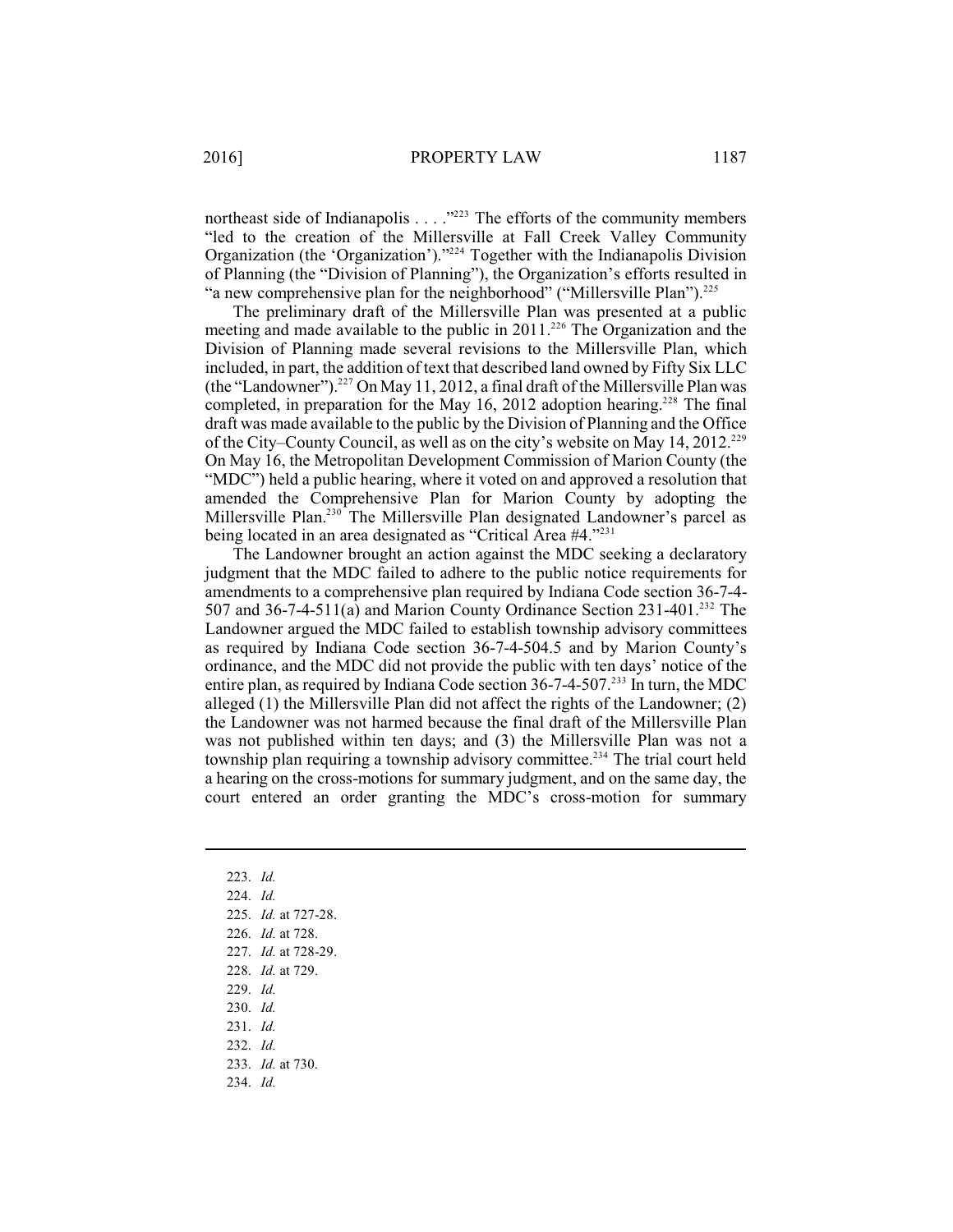judgment. 235

After the hearing, the Landowner filed a motion to correct error, arguing the MDC "admit[ed] that the Millersville Plan revises the township comprehensive plans for Washington and Lawrence Townships in its Answer," that revising the Lawrence and Washington Comprehensive Plans with the required township advisory committees was error, and that the MDC failed to publish the entire Millersville Plan ten days before the meeting, as required by statute.<sup>236</sup>

The trial court entered an order denying the motion to correct error and the Landowner appealed. $237$ 

The issue on appeal was "whether the trial court abused its discretion when it denied Landowner's motion to correct error or erred when it granted the MDC's cross-motion for summary judgment."<sup>238</sup> The Court of Appeals held the Landowner had standing and the MDC was not required to establish a township advisory committee, but the MDC did not comply with statutorily required notice and hearing provisions.<sup>239</sup>

The Court of Appeals noted Indiana Code section 36-7-4-504.5(a) requires the formation of township advisory committees when "preparing or revising a comprehensive plan for a township," but does not include provisions requiring township advisory committees when a neighborhood or sub-area is the subject of a comprehensive plan.<sup>240</sup> In this instance, "[t]he Millersville Plan was prepared as a village and corridor plan for the Millersville neighborhood" and not as a revision to the comprehensive plans for either Lawrence or Washington Township."<sup>241</sup> Thus, under the facts of the case, the Court of Appeals concluded an advisory committee was not required. $242$ 

However, the Court of Appeals held the MDC failed to comply with the statutorily required notice and hearing provisions.<sup>243</sup> Indiana Code section 36-7-4-507 requires the schedule must "state where the entire plan is on file and may be examined in its entirety for at least ten  $(10)$  days before the hearing."<sup>244</sup> Because a final draft of the Millersville Plan was not available to the public until May 11, 2012 and the public hearing was held on May 16, 2012, the MDC did not comply with the requirement.<sup>245</sup> Thus the Court of Appeals reversed the trial court's denial of the Landowner's motion to correct error and the trial court's

- 236. *Id.* (emphasis omitted).
- 237. *Id.*
- 238. *Id.*
- 239. *Id.* at 736.
- 240. *Id.* at 733.
- 241. *Id.* at 735.
- 242. *Id.*
- 
- 243. *Id.*
- 244. *Id.* (emphasis omitted).
- 245. *Id.* at 735–36.

<sup>235.</sup> *Id.* at 731.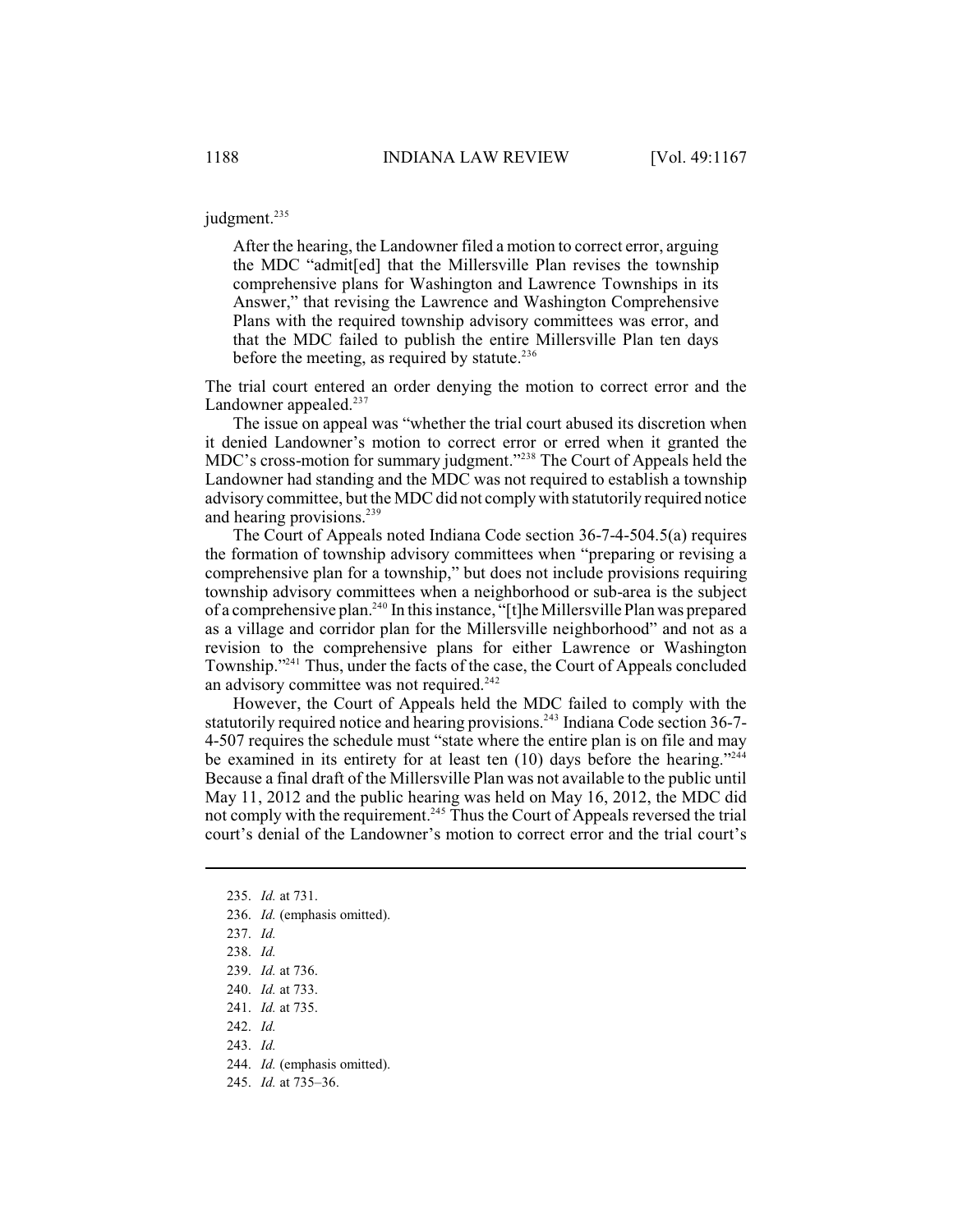entry of summary judgment in favor of the MDC, and remanded for further proceedings.<sup>246</sup>

### *E.* Councellor v. City of Columbus Plan Commission

In *Councellor v. City of Columbus Plan Commission*, the Court of Appeals, considered whether a city planning commission had illegally delegated its authority to approve plats to private property owners.<sup>247</sup> In *Councellor*, a lot owner within a subdivision located in Columbus ("Applicant") submitted an application to subdivide his lot (the "Lot") into three separate lots.<sup>248</sup> According to the Columbus subdivision control ordinance, a landowner seeking to resubdivide an already approved major subdivision plat must include the signed consent of 75% of the owners of property in the existing subdivision unless the landowner can demonstrate that his proposed changes would not have a significant impact on the existing subdivision.<sup>249</sup> Following notification of the approval by Columbus's plat committee of Applicant's resubdivision, virtually all of the owners of property within the subdivision objected and the city's plan commission ultimately rejected the subdivision.<sup>250</sup>

On appeal, Applicant contended the 75% requirement created a ""neighborhood veto," granting "unrestricted power" to his neighbors to approve or disapprove of his resubdivision.<sup>251</sup> For Applicant, this requirement then constituted an impermissible abdication of the commission's authority to his or her neighbors.<sup>252</sup> The Court of Appeals noted, in past instances, certain provisions which delegate uncontrollable power have been held to be unconstitutional.<sup>253</sup> In this case, though, the city's subdivision control ordinance was not such a provision. The court pointed out the ordinance did not give "unrestricted power" to Applicant's neighbors; rather, Applicant could receive a waiver to the 75% requirement by establishing to the commission's satisfaction his or her resubdivision would not have a "significant impact on the subdivision."<sup>254</sup> Because this waiver process placed some restrictions on any power that could be exercised by Applicant's neighbors, the court concluded the 75% requirement was proper.<sup>255</sup>

252. *Id.*

- 254. *Id.* at 151.
- 255. *Id.*

<sup>246.</sup> *Id.* at 736.

<sup>247.</sup> Councellor v. City of Columbus Plan Comm'n, 42 N.E.3d 146 (Ind. Ct. App. 2015), *trans. denied*, 41 N.E.3d 690 (Ind. 2016).

<sup>248.</sup> *Id.* at 147.

<sup>249.</sup> *Id.*

<sup>250.</sup> *Id.*

<sup>251.</sup> *Id.* at 150.

<sup>253.</sup> *Id.* (citing Washington *ex rel*. Seattle Title Trust Co. v. Roberge, 49 U.S. 50, 52 (1928)).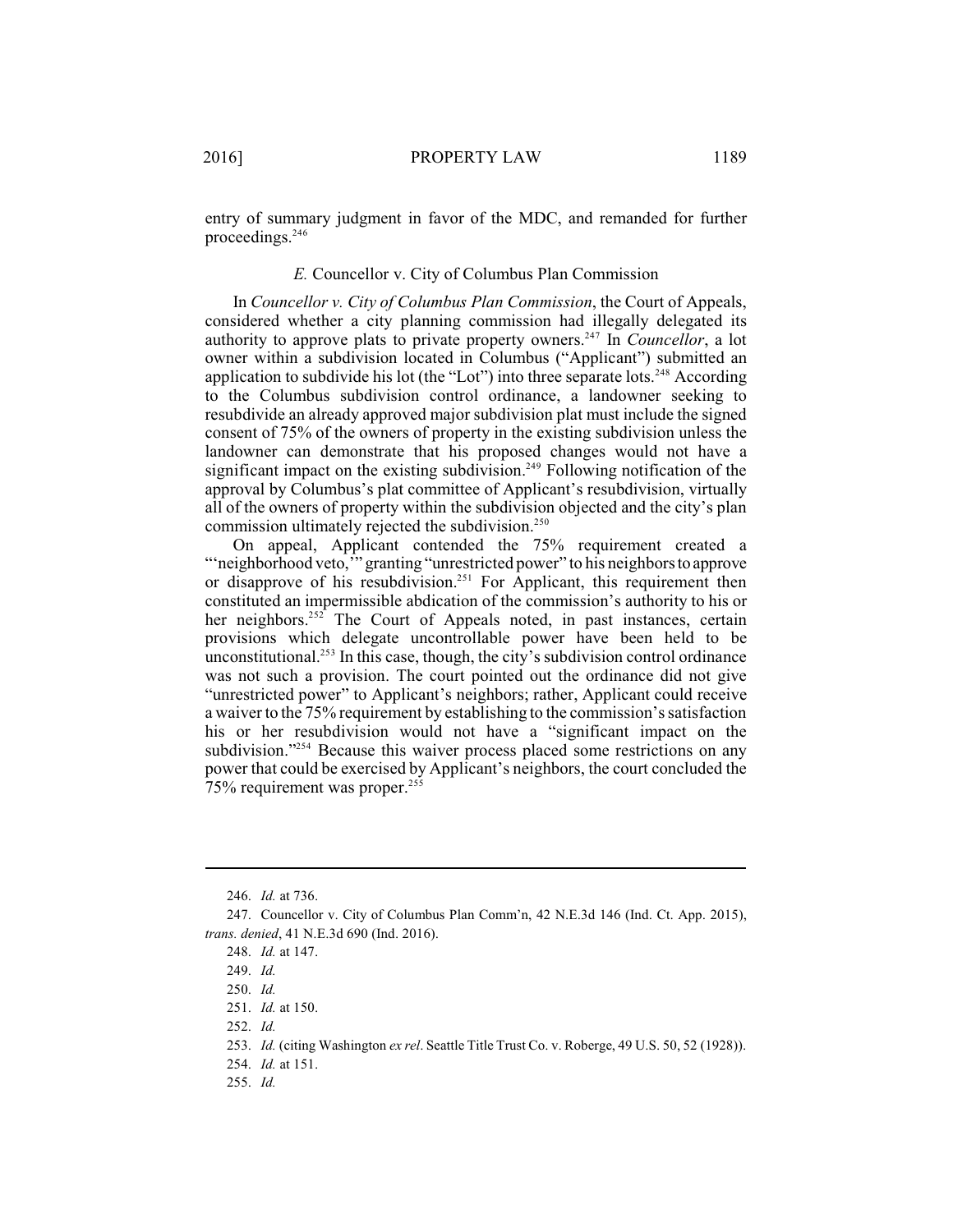## *F.* I-465, LLC v. Metropolitan Board of Zoning Appeals Division II

In *I-465, LLC v. Metropolitan Board of Zoning Appeals Division*  $II^{256}$ *,* the Court of Appeals decided whether a petitioner successfully met four of the five elements necessary to obtain a zoning variance under Indiana law. *I-465* arose when a hotel owner ("Hotel") challenged a variance granted to an adjacent landowner ("Owner") who proposed building a dog and cat boarding and daycare facility (the "Facility") in a zoning district which did not permit such services.<sup>257</sup> At issue on appeal was whether Owner effectively demonstrated four elements of the variance requirement codified in Indiana Code 36-7-918.4 were present: namely, (1) whether the use and value of the area adjacent to the Facility would not be affected in a substantially adverse manner; (2) whether the need for Owner's variance arose from some condition peculiar to the property involved; (3) whether the strict application of the zoning ordinance would constitute an unnecessary hardship if applied to the property; and (4) whether approval of the variance would not interfere substantially with the area's comprehensive plan.<sup>258</sup>

Hotel contended the noise and sight of the dogs at the Facility would discourage potential patrons from staying at its property, thus negatively affecting the use and value of Hotel's property.<sup> $259$ </sup> The Court of Appeals disagreed, noting Owner's similar facilities were "upscale pet resort[s] with a national reputation for high-quality service" and Owner had produced a study from a noise control expert who concluded the noise generated by the interstate adjacent to the properties at issue was louder than any noise created by barking dogs at the Facility.<sup>260</sup> For the Court of Appeals, the evidence provided by Owner demonstrated the Facility would actually increase, rather than decrease, surrounding property values.<sup>261</sup>

With respect to the element that the need for the variance must arise from a condition peculiar to the property involved, the Court of Appeals noted peculiarity must relate to the specific features of the property at issue.<sup>262</sup> An unusual size or shape may create such a peculiarity, but the Court of Appeals rejected the idea that size and shape were the sole factors that created a peculiarity; other attributes, such as location and adjacent uses, may also be relevant.<sup> $263$ </sup> In this instance, although the size and shape of the property at issue was unusual, the Court of Appeals also noted (1) the Facility's ability to create a buffer between the interstate and nearby residential neighborhoods and (2) the

<sup>256.</sup> 36 N.E.3d 1094, 1096 (Ind. Ct. App. 2015).

<sup>257.</sup> *Id.* at 1097.

<sup>258.</sup> *Id.* at 1098. The fifth element in the variance test—whether the approval would not be injurious to the public health, safety, morals, and general welfare of the community—was not challenged by Hotel. *Id.* at 1099.

<sup>259.</sup> *Id.*

<sup>260.</sup> *Id.*

<sup>261.</sup> *Id.*

<sup>262.</sup> *Id.* at 1100.

<sup>263.</sup> *Id.* at 1100-01.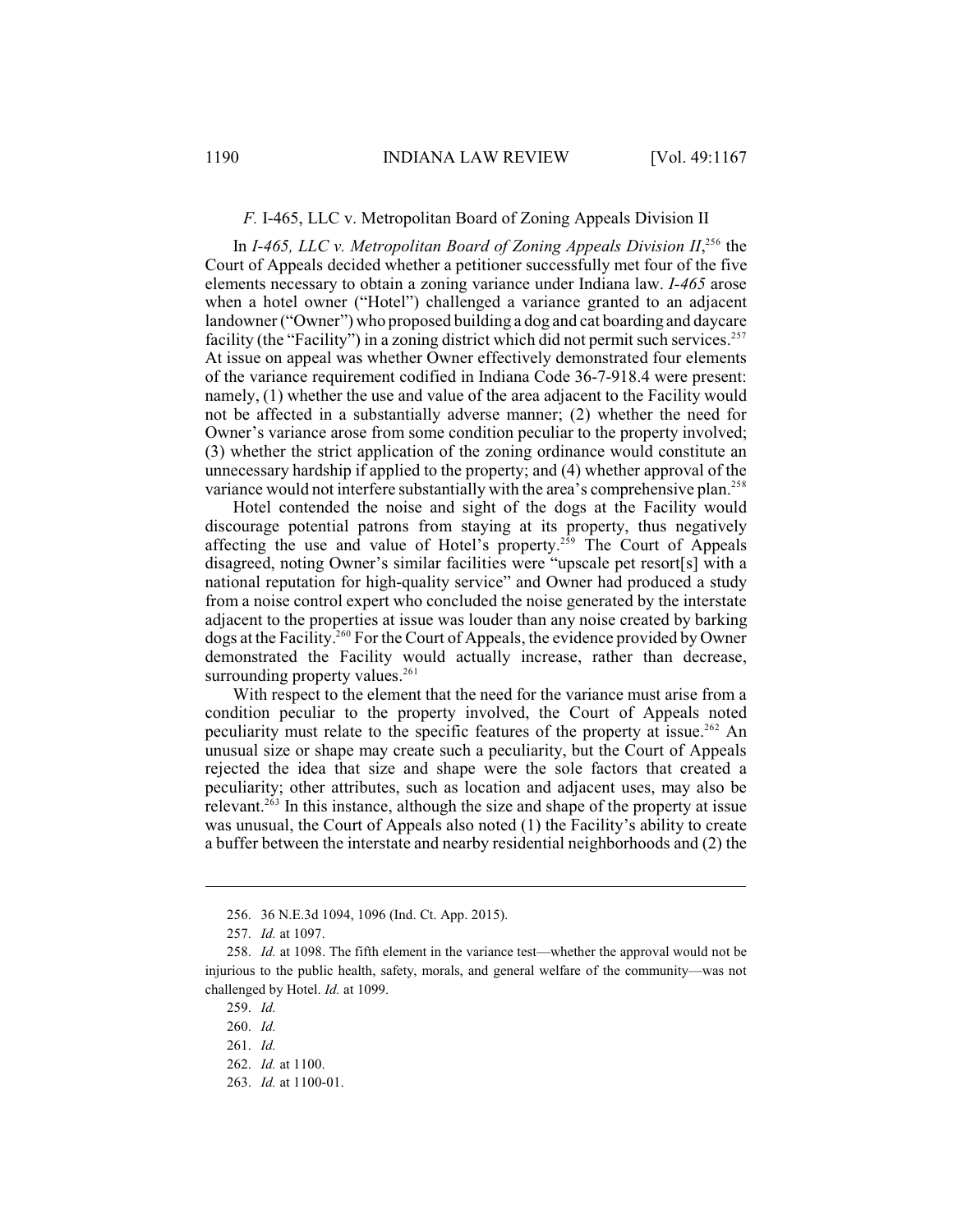location of the lot, as a dead-end site with limited access but also near the interstate and thus convenient for travelers dropping off their pets before a trip, added to the real estate's peculiarity.<sup>264</sup>

In determining whether the strict application of the terms of the applicable zoning ordinance will create a hardship on a petitioner, economic opportunity or loss cannot enter into the equation.<sup>265</sup> Rather, the decision must be based on all of the pertinent factors which, taken together, "indicate that the property cannot reasonably be put to a conforming use because of the limitations imposed upon it by the ordinance."<sup>266</sup> The board of zoning appeals, in this instance, had recognized the current zoning district did not permit the Facility, but did permit more intense uses, such as adult entertainment, gas stations, and bars.  $267$  Such permitted uses, in the board's view, should not be located near residential districts.<sup> $268$ </sup> Owner's proposed use, though, kept with the theme of the "service" uses" permitted in the applicable zoning district and the Court of Appeals found the board was within its discretion to conclude a district which permitted more intense uses than the propose use would create an unnecessary hardship.<sup>269</sup>

Finally, the Court of Appeals reviewed the comprehensive plan for the area, noting the plan recommended "interstate-related, service uses" for the area in question.<sup>270</sup> Owner's proposed Facility did not substantially interfere with this recommendation. 271

#### III. LANDLORD TENANT

## *A.* Norris Avenue Professional Building Partnership v. Coordinated Health, LLC

In *Norris Avenue Professional Building Partnership v. Coordinated Health,*  $LLC<sub>1</sub><sup>272</sup>$  the Court of Appeals considered whether a tenant exercised an option to renew its lease/extend its terms even though the tenant failed to strictly comply with the renewal/extension provisions of its lease. In *Norris Avenue*, Landlord leased certain space to Tenant for a term of two years with two "option terms" of five years each.<sup>273</sup> The lease provided Tenant could exercise each option by giving notice sixty days prior to the end of the initial term or the first option term, as applicable.<sup> $274$ </sup> The lease would remain in effect, but the rent would increase

<sup>264.</sup> *Id.* at 1102.

<sup>265.</sup> *Id.*

<sup>266.</sup> *See id.* (quoting Lake Cty. v. McFadden, 337 N.E.2d 576, 579-80 (Ind. 1975)).

<sup>267.</sup> *Id.* 

<sup>268.</sup> *Id.*

<sup>269.</sup> *Id.*

<sup>270.</sup> *Id.*

<sup>271.</sup> *Id.* at 1103.

<sup>272.</sup> 28 N.E.3d 296 (Ind. Ct. App.), *trans. denied*, 34 N.E.3d 684 (Ind. 2015).

<sup>273.</sup> *Id.* at 297.

<sup>274.</sup> *Id.*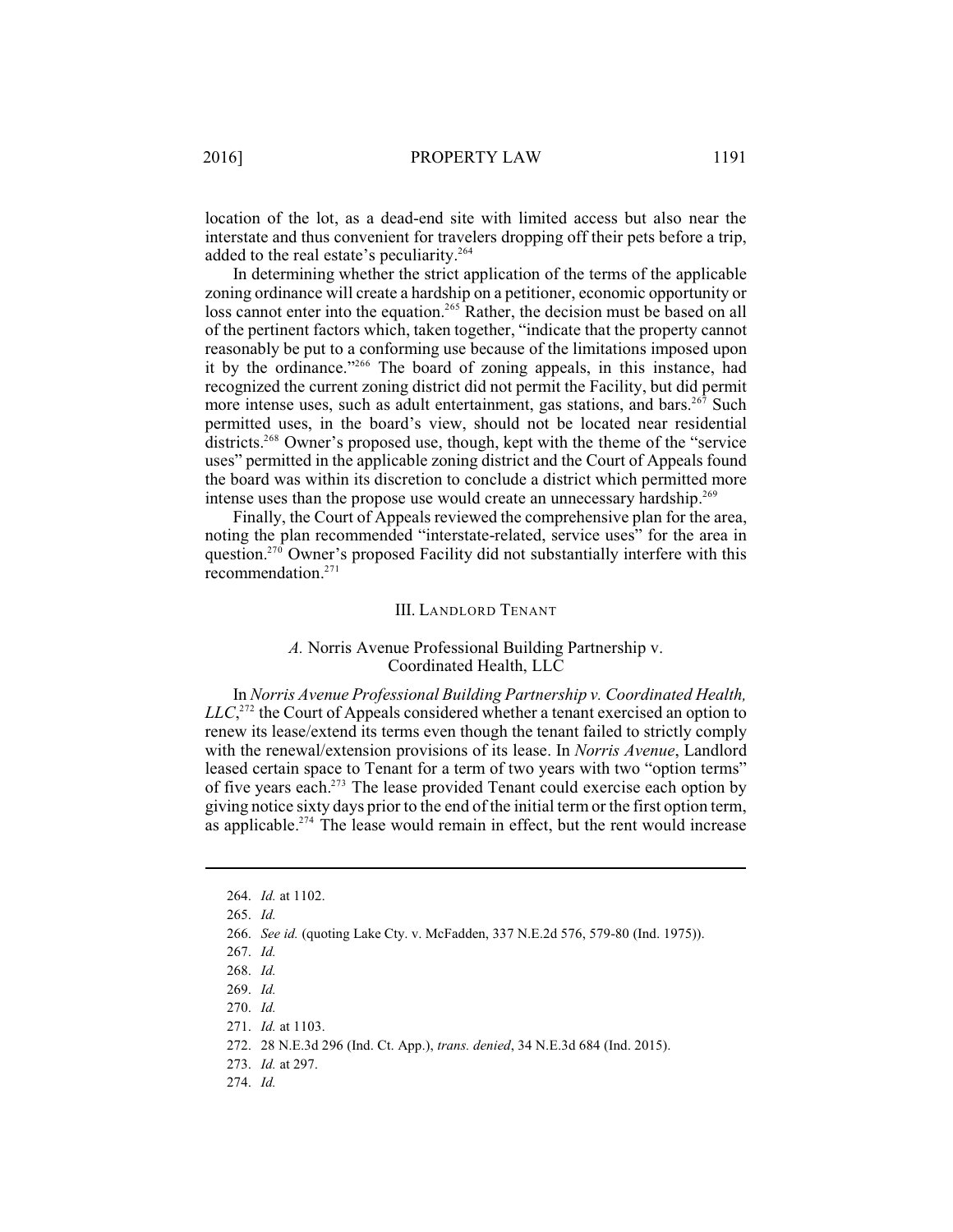based on a calculation tied to the Consumer Price Index.<sup>275</sup> Tenant failed to deliver notice of its intent to exercise the first option, but commenced paying increased rent in accordance with the lease.<sup>276</sup> At the end of the first option, Tenant again failed to deliver notice to Landlord, but again remained in the space and paid the increased rent as required in the lease for the second option term.<sup>277</sup> Prior to the end of the second option term, Tenant notified Landlord of Tenant's intent to surrender the premises; Tenant surrendered the premises to Landlord with all rent paid to the date of surrender.<sup> $278$ </sup> Landlord filed suit claiming Tenant owed the balance of the rent payments due for the remainder of the second option term.<sup>279</sup> The trial court entered judgment in favor of Tenant.<sup>280</sup> Landlord appealed.<sup>281</sup>

The Court of Appeals reversed the trial court, holding Tenant's actions evidenced its intent to exercise both options and therefore was in breach of the lease at the time it surrendered the premises to Landlord.<sup>282</sup> Landlord successfully argued Tenant's actions—i.e., remaining in possession of the premises and paying the increased rent called for under the lease—constituted an affirmative election to exercise both extension options and that Landlord's acceptance of Tenant's rent payments evidenced Landlord's waiver of Tenant's failure to comply with the obligation to give notice.<sup>283</sup> Tenant asserted it had failed to strictly comply with the terms of the lease pertaining to the exercise of the extension options and so its occupancy was a hold-over tenancy.<sup>284</sup> As a threshold matter, the Court of Appeals noted Indiana law distinguishes between rights to extend a term and rights to renew a lease.<sup>285</sup> Under Indiana law, if a tenant has a right to extend its term, merely holding over and paying rent is sufficient to exercise the right.<sup>286</sup> If the tenant is instead given a right to renew its lease, merely holding over and paying rent will not be sufficient to exercise the right. $287$  However, where, as here, a lease provides the right of extension/renewal requires notice from the tenant to exercise the right, this distinction disappears.<sup>288</sup> Where a lease provides notice must be given to exercise the right to an additional

- 276. *Id.* at 298.
- 277. *Id.*
- 278. *Id.*
- 279. *Id.*
- 280. *Id.*
- 281. *Id.*
- 282. *Id.* at 303.
- 283. *Id.* at 300.
- 284. *Id.*
- 285. *Id.*
- 286. *Id.*
- 287. *Id.*

288. *Id.* at 300-01 (noting the purpose of the distinction appears to have evolved to assist courts in determining the intent of the parties where a lessee is given a right to further term, but the lease fails to address what happens if the tenant holds over).

<sup>275.</sup> *Id.*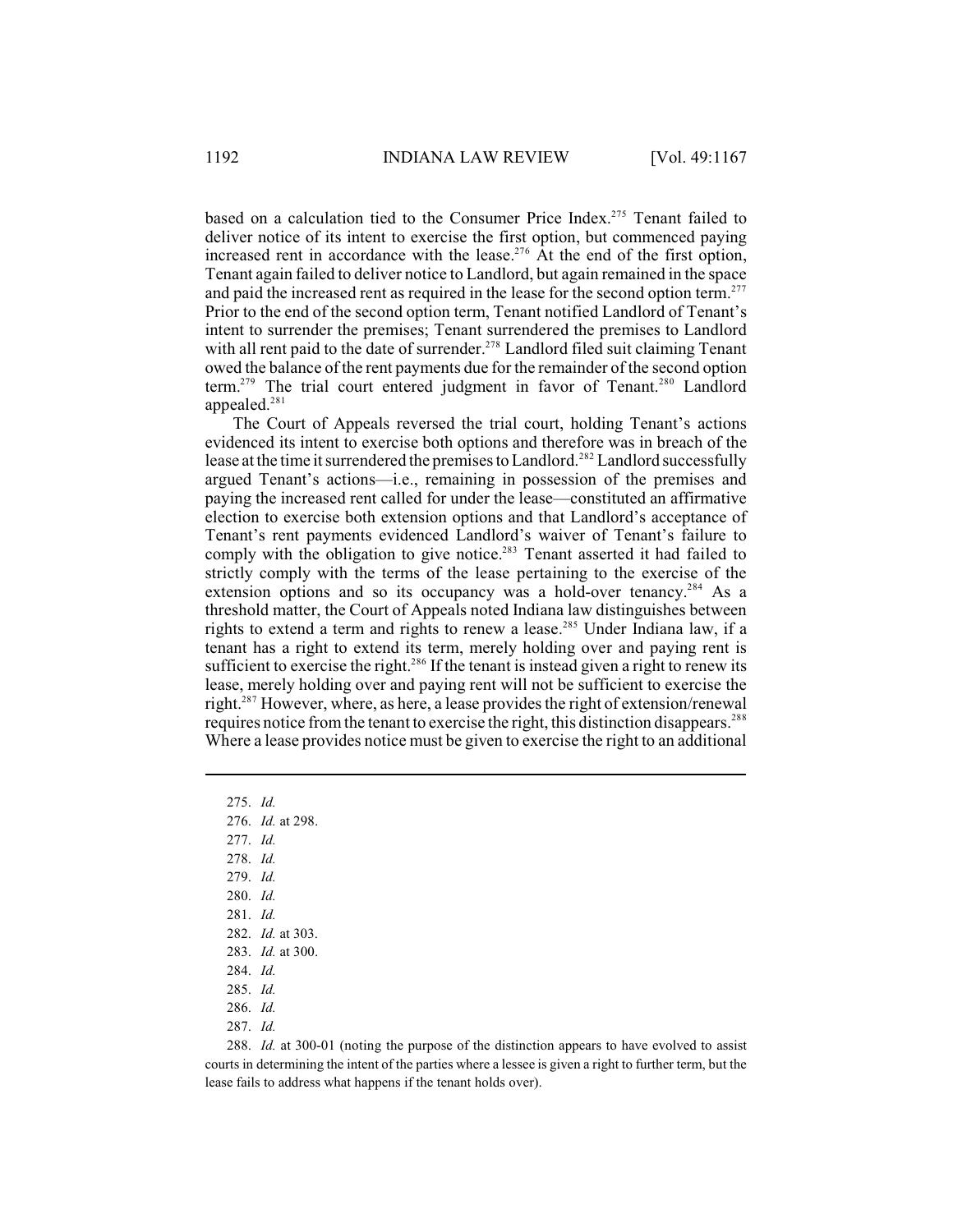term it is understood to be a condition precedent, and merely holding over and paying rent will not constitute sufficient notice.<sup>289</sup> However, a landlord entitled to notice may waive strict compliance with the notice requirement, as the notice requirement is provided for the landlord's benefit.<sup>290</sup> A landlord's waiver need not be in writing to be effective, but may be evidenced by course of performance.<sup>291</sup>

In the context of the present case, Landlord was entitled to notice.<sup>292</sup> By accepting Tenant's payments of rent, Landlord manifested its waiver of Tenant's strict compliance with the requirement of notice as a condition precedent to exercising Tenant's extension options.<sup>293</sup> Tenant's payment of the increased rent required during each extension option manifested Tenant's intent to exercise its extension options sufficient to put Landlord on notice of Tenant's election (which the court distinguished from a scenario in which a tenant merely pays the rent due under the original term).<sup>294</sup> Accordingly, the Court of Appeals concluded the Tenant exercised its extension options and was therefore bound under the lease. 295

#### *B.* Pearman v. Jackson

In *Pearman v. Jackson*, the Court of Appeals considered whether a landlord waived the requirement for written notice to effect a lease renewal.<sup>296</sup> Pearman involved a commercial lease (the "Lease") executed by a landlord ("Landlord") and tenants ("Tenants"), for a three-year term, expiring on December 31, 2010.<sup>297</sup> The Lease granted Tenants the right to renew the Lease for an additional threeyear term by providing written notice at least six months prior to the expiration of the then-current term (the "Renewal Option").<sup>298</sup> Further, the Lease provided if the Tenants occupied the premises after the expiration of the current term and rent was accepted by the Landlord, then such occupancy and payment should be construed as a month-to-month extension of the lease, terminable by either party with at least thirty days' written notice.<sup>299</sup>

Near the end of the initial term of the Lease, Tenants considered exercising their right to renew the term of the Lease, but decided against such exercise, instead choosing to search for another location for their business. $300$  During

295. *Id.*

296. Pearman v. Jackson, 25 N.E.3d 772 (Ind. Ct. App. 2015).

297. *Id.* at 773-74.

<sup>289.</sup> *Id.* at 301.

<sup>290.</sup> *Id.* at 302.

<sup>291.</sup> *Id.*

<sup>292.</sup> *Id.*

<sup>293.</sup> *Id.*

<sup>294.</sup> *Id.* at 303.

<sup>298.</sup> *Id.* at 774.

<sup>299.</sup> *Id.*

<sup>300.</sup> *Id.*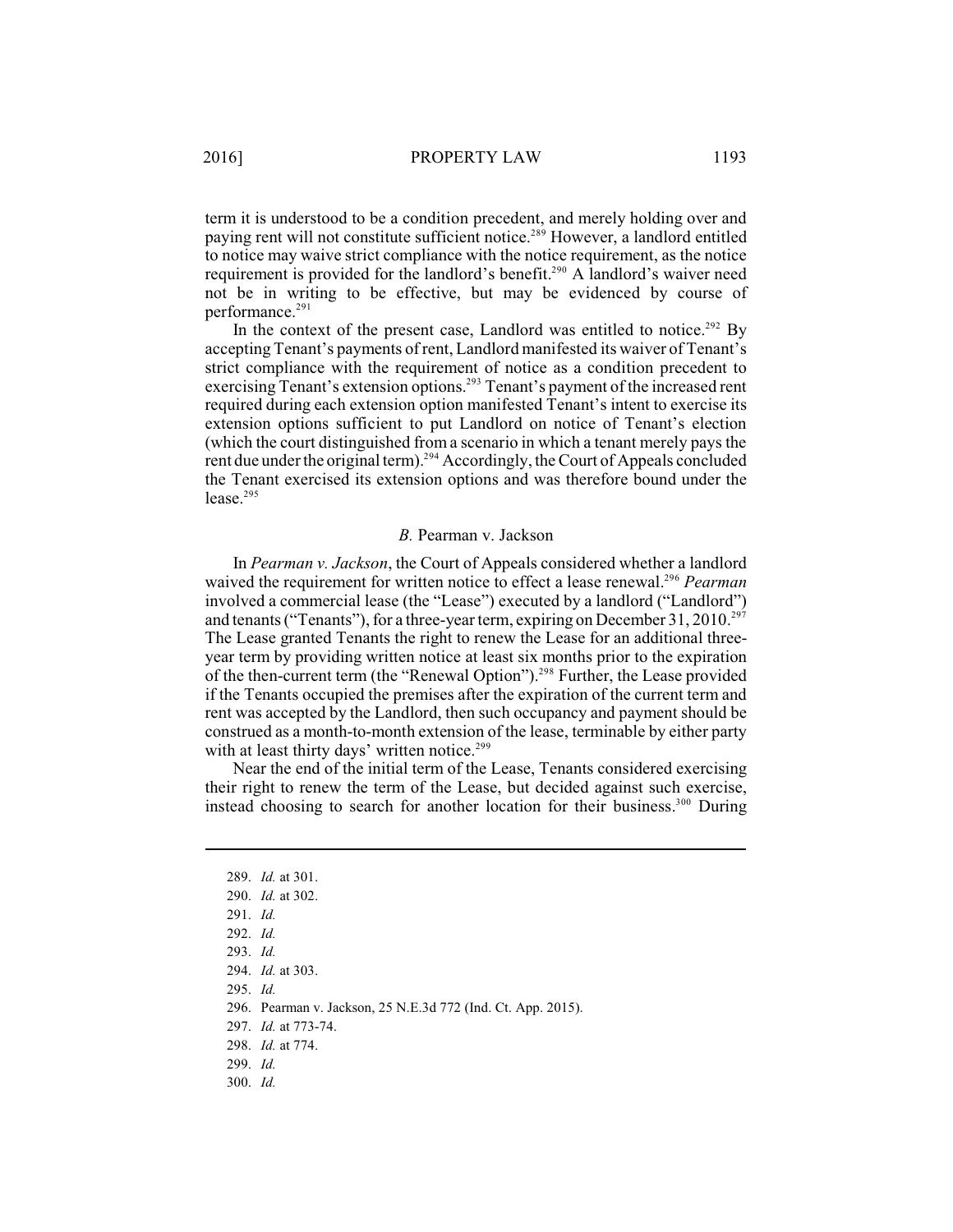Tenants' search, the term of the Lease expired, but Tenants remained in the premises and paid rent on a monthly basis to Landlord.<sup>301</sup> In March 2011, Tenants sent written notice to Landlord, expressing that Tenants no longer wished to occupy the premises on a month-to-month basis, and they wished to terminate the Lease, effective May 31, 2011. $302$ 

Landlord filed a complaint, claiming Tenants breached the lease by prematurely abandoning the premises.<sup>303</sup> Landlord argued Tenants exercised their right to renew the term of the Lease by remaining in the premises, and thus were responsible for payment of rent during the entire three-year renewal term.<sup>304</sup> Both Landlord and Tenants acknowledged Tenants never sent any type of written notice to renew the term of the Lease, as was required pursuant to the Renewal Option, but Landlord argued he unilaterally waived the written notice requirement.<sup>305</sup> The trial court granted summary judgment in favor of Tenants, concluding Tenants had not breached the Lease. 306

On appeal, the Court of Appeals affirmed the trial court's judgment in favor of Tenants, as there was no substantive evidence to support Landlord's claim of waiver.<sup>307</sup> In this instance, the Renewal Option included an explicit requirement obligating Tenants to provide written notice in the event Tenants wished to renew the term for an additional three years.<sup>308</sup> For the Court of Appeals, the inclusion of the requirement for written notice in order to effect Tenants' renewal existed precisely to differentiate between a renewal of the term and a holdover from month to month.<sup>309</sup> The fact Tenants continued to pay rent and occupy the premises after the expiration of the current term was insufficient to establish Tenants renewed the term of the Lease, and because Landlord had not designated evidence he waived the written notice requirement, the Court of Appeals upheld the trial court's decision.<sup>310</sup>

### *C.* LBM Realty, LLC v. Mannia

In *LBM Realty, LLC v. Mannia*<sup>311</sup>, the Court of Appeals considered the appropriate standard for addressing subrogation claims of landlords' insurers against negligent tenants. *LBM Realty* arose after a fire occurred at an apartment complex (the "Property") owned by LBM Realty LLC ("Landlord"), resulting in

<sup>301.</sup> *Id.*

<sup>302.</sup> *Id.*

<sup>303.</sup> *Id.*

<sup>304.</sup> *Id.*

<sup>305.</sup> *Id.* at 775.

<sup>306.</sup> *Id.*

<sup>307.</sup> *Id.* at 780.

<sup>308.</sup> *Id.*

<sup>309.</sup> *Id.*

<sup>310.</sup> *Id.*

<sup>311.</sup> 19 N.E.3d 379 (Ind. Ct. App. 2014).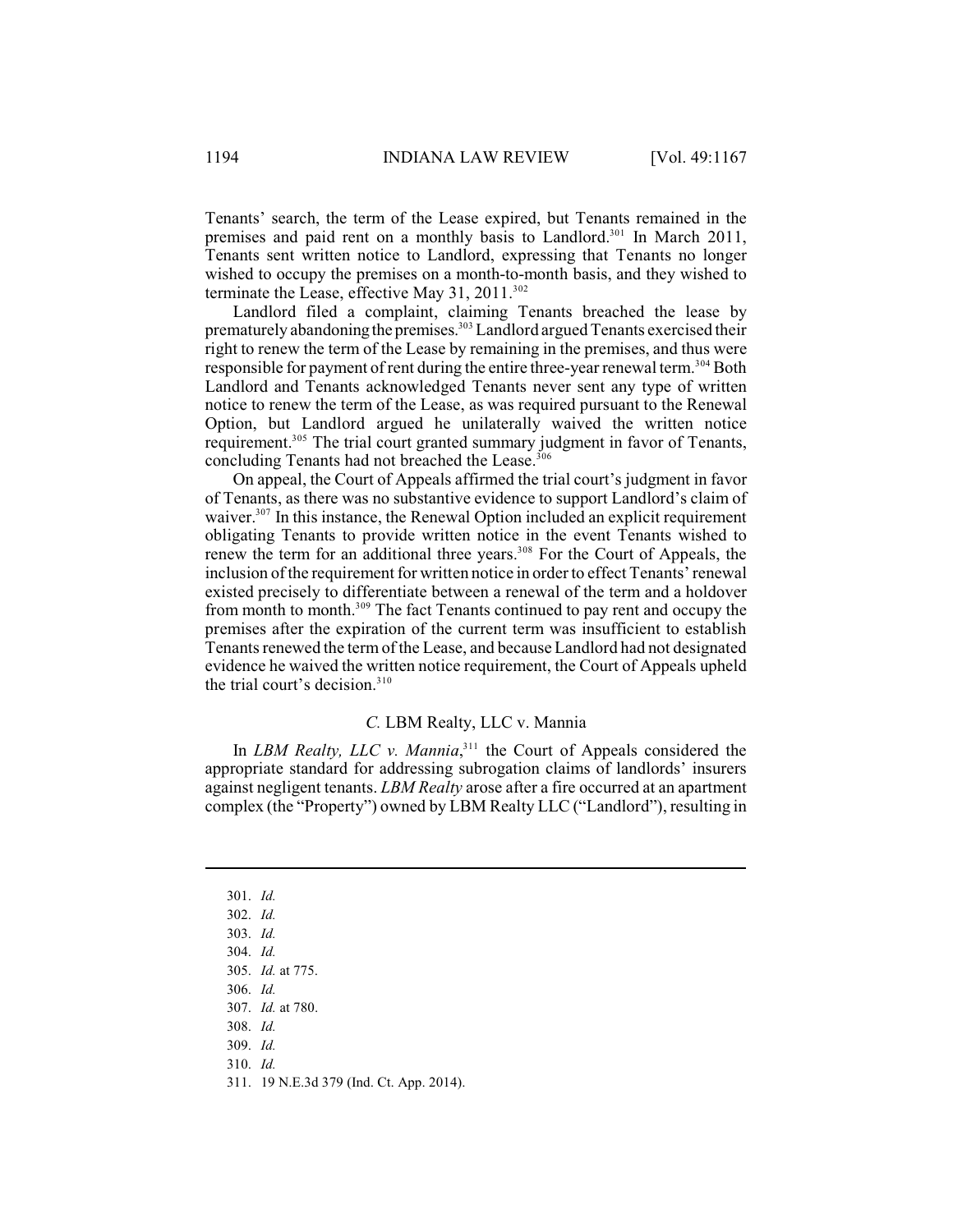$$743,402.86$  in damages to the Property.<sup>312</sup> Landlord's insurance company ("Insurer"), filed an insurance subrogation action in Landlord's name against Hillary Mannia ("Tenant"), a tenant at the Property, alleging Tenant was in breach of her lease agreement and negligent for causing the fire that damaged the Property.<sup>313</sup>

The threshold issue before the *LBM Realty* Court was deciding which approach to use when addressing subrogation claims of landlords' insurers against negligent tenants.<sup>314</sup> Tenant urged the Court to adopt the "*Sutton* rule,"<sup>315</sup> which provides absent an express agreement to the contrary, a landlord's insurer is precluded from filing a subrogation claim against a negligent tenant because the tenant is presumed to be a co-insured under the landlord's insurance policy.<sup>316</sup> Landlord, instead, argued the Court should adopt the "case-by-case approach," in which courts determine the availability of subrogation based on the reasonable expectations of the parties under the facts of each case.<sup>317</sup>

The *LBM Realty*Court chose to adopt the case-by-case approach, concluding a tenant's liability to the landlord's insurer for negligence depends on the reasonable expectations of the parties to the lease, as ascertained from the lease as a whole and from any other admissible evidence.<sup>318</sup> Although the prosubrogation approach or the no-subrogation approach (the *Sutton* rule) would each provide more certain outcomes, the Court reasoned the case-by-case approach "best effectuates the intent of the parties by simply enforcing the terms of their lease."<sup>319</sup> The Court of Appeals stated, under the case-by-case approach, a court should look for evidence in the lease indicating which party agreed to bear the risk of loss for a particular type of damage.<sup>320</sup> In a situation involving tenants in a multiunit dwelling, the Court found absent clear notice—ideally in the form of an unambiguous enforceable lease provision that a negligent tenant will be held liable for damages to areas of the building beyond the tenant's leased premises—such liability would not be within the tenant'sreasonable expectations and is therefore barred.<sup>321</sup>

Here, the lease between Landlord and Tenant was silent as to Landlord's

<sup>312.</sup> *Id.* at 382.

<sup>313.</sup> *Id.*

<sup>314.</sup> *Id.* at 385-86.

<sup>315.</sup> The *Sutton* rule is named as such because of the decision by the Oklahoma Court of Civil Appeals in *Sutton v. Jondahl*. 532 P.2d 478 (1975).

<sup>316.</sup> *LBM Realty*, 19 N.E.3d at 387-88 (citing *Sutton*, 532 P.2d at 482).

<sup>317.</sup> *Id.* at 390-91. A third approach to this issue, referred to as the "pro-subrogation approach," holds absent an express term to the contrary, a landlord's insurer is allowed to bring a subrogation claim against a negligent tenant. This approach was not proposed by either party, and thus not discussed by the Court of Appeals in *LBM Realty*.

<sup>318.</sup> *Id.* at 393-94.

<sup>319.</sup> *Id.* at 394.

<sup>320.</sup> *Id.*

<sup>321.</sup> *Id.*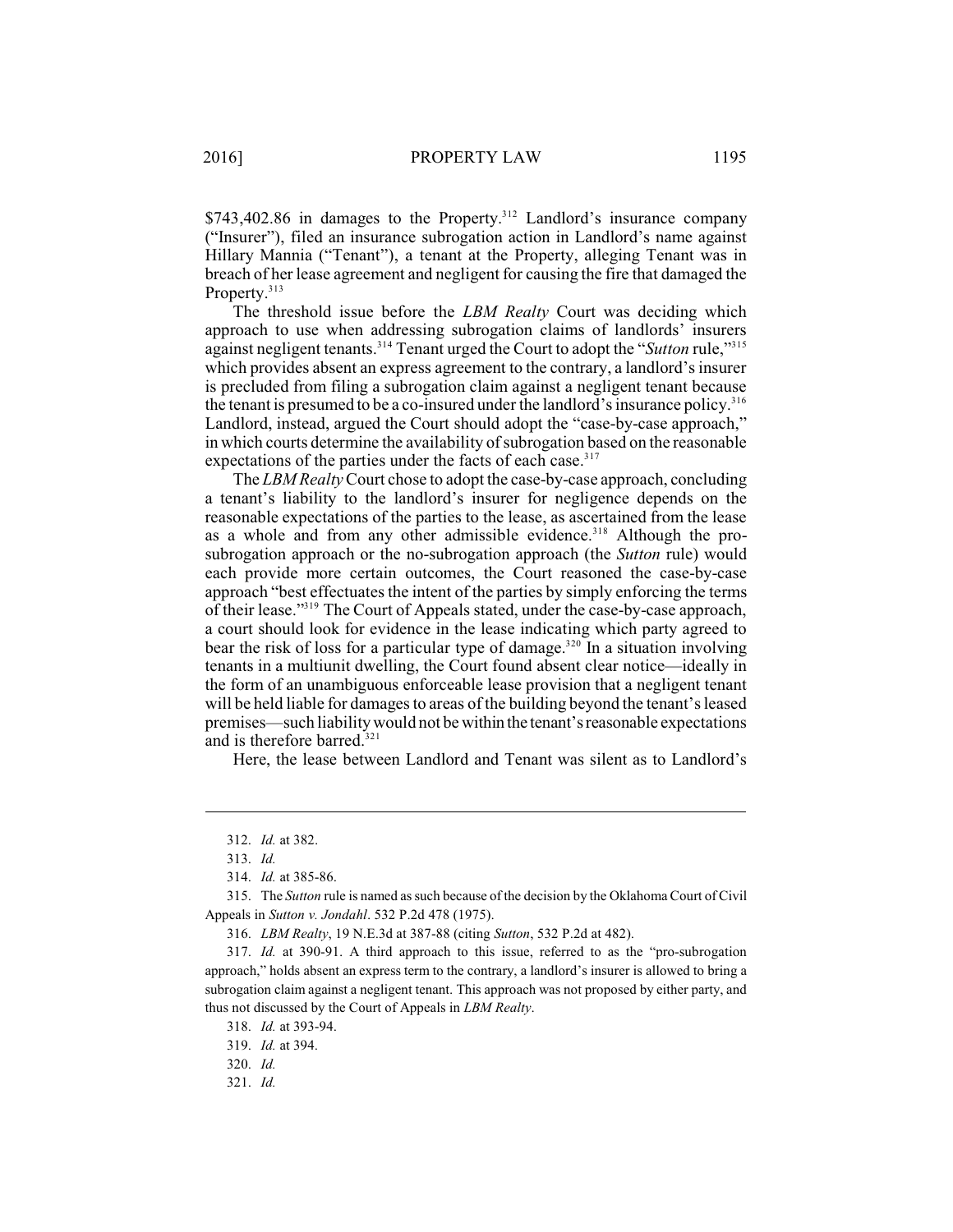obligation to carry property insurance.<sup>322</sup> Although Landlord recommended Tenant obtain renter's insurance, there was no lease provision putting Tenant on notice she would be held liable for damage caused by negligence to areas of the Property beyond her leased premises; thus, summary judgment in favor of Tenant was properly granted with respect to any damage to areas beyond the leased premises.<sup>323</sup> On remand, the Court of Appeals instructed the trial court to engage in the analysis of the case-by-case approach to determine Tenant's liability for the damage to the leased premises (1) by considering the lease and any other relevant and admissible evidence, including among other things the insurance maintained by each party as evidence of each party's expectations with respect to liability for damage to the leased premises, and (2) by weighing principles of equity and good conscience since subrogation is an equitable remedy.<sup>324</sup>

## *D.* Meridian North Investments LP v. Sondhi

The Court of Appeals, in *Meridian North Investments LP v. Sondhi*, addressed the issue of whether the president of a professional corporation tenant was bound by an exculpatory clause contained in a lease.<sup>325</sup> In *Meridian North Investments*, Meridian North Investments LP ("Landlord") leased space in an office building to Sondhi-Biggs Orthodontics, P.C. ("Tenant").<sup>326</sup> The lease, which was signed on behalf of Tenant by one of the doctors as "President," required Landlord to be responsible for maintenance of the common areas.<sup>327</sup> The lease also included the following exculpatory clause language:

Landlord shall not be liable to Tenant, or any other person in the Leased Premises or in the Building by the Tenant's consent, invitation or license, expressed or implied, for any damage either to person or property sustained by reason of the condition of the Leased Premises or the Building . . . or due to any casualty or accident in or about the Building.<sup>328</sup>

The doctor who signed the lease as "President" ("Doctor") slipped and fell on a patch of ice outside of the building, and sued Landlord for negligence, claiming Landlord breached its responsibility to keep the common areas clear of ice.<sup>329</sup> Landlord moved for summary judgment on the basis the exculpatory clause in the lease absolved Landlord of any liability.<sup>330</sup> The trial court denied Landlord's

<sup>322.</sup> *Id.* at 395.

<sup>323.</sup> *Id.*

<sup>324.</sup> *Id.* 395-96.

<sup>325.</sup> Meridian N. Invs. LP v. Sondhi, 26 N.E.3d 1000 (Ind. Ct. App. 2015).

<sup>326.</sup> *Id.* at 1002.

<sup>327.</sup> *Id.*

<sup>328.</sup> *Id.*

<sup>329.</sup> *Id.* at 1002-03.

<sup>330.</sup> *Id.* at 1003.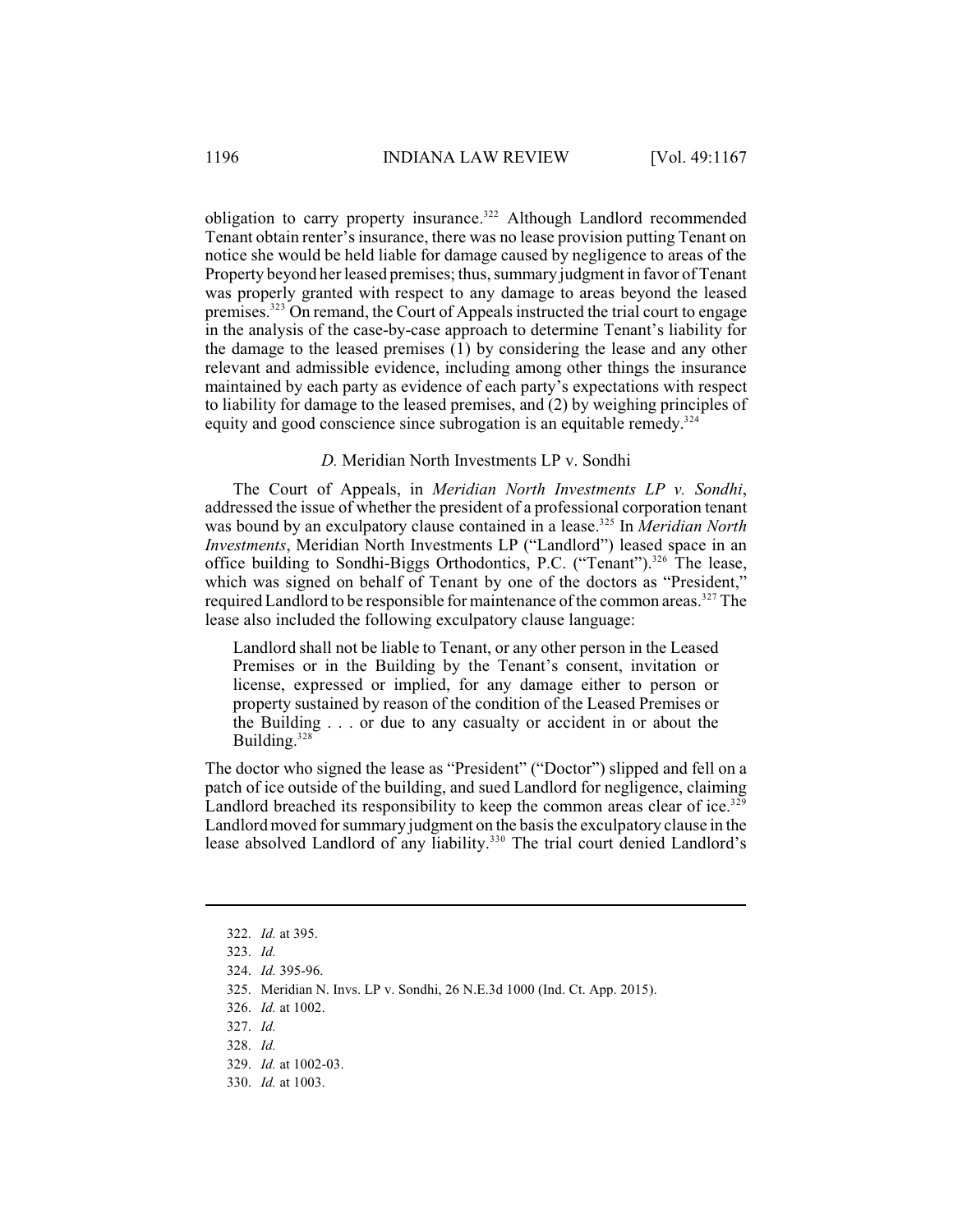motion and Landlord appealed.<sup>331</sup>

The Court of Appeals acknowledged Indiana law generally permits sophisticated parties to a commercial lease to allocate risks and burdens freely between the parties and allows the inclusion of exculpatory language freeing the landlord from liability to the tenant for the landlord's negligence.<sup>332</sup> Yet, in this instance, the lease was between Landlord and Tenant—not Landlord and Doctor—and though the exculpatory clause provided Landlord would not be liable to "any other person in the Leased Premises or in the Building by the Tenant's consent,"<sup>3333</sup> the Court recalled past precedent provided a person may not limit his or her tort law duty to third parties by contract. 334

The fact the injured third party was also the individual who signed on behalf of the Tenant added a wrinkle to *Meridian North Investments* that had not been addressed earlier in Indiana.<sup>335</sup> However, the Court found as persuasive reasoning by the New York Supreme Court in *Griffen v. Manice*, a decision which involved a very similar fact pattern.<sup>336</sup> The *Griffen* Court concluded the lease at issue did not purport to apply to the personal rights of the officers or employees of the tenant.<sup>337</sup> The Court of Appeals applied *Griffen* to the *Meridian North Investments*fact pattern, concluding, notwithstanding the fact that Doctor signed the lease in his role as "President" of Tenant, the lease exculpation provision applied to the Tenant only.<sup>338</sup> Since Landlord failed to submit evidence it was misled as to the identity of the Tenant or the corporate veil of Tenant should be pierced to establish the Doctor was one and the same as Tenant, the Doctor's negligence suit was permitted to proceed.<sup>339</sup>

### IV. LIENS AND FORECLOSURES

#### *A.* U.S. Bank National Ass'n v. Miller

In *U.S. Bank National Ass'n v. Miller*,<sup> $340$ </sup> the Court of Appeals considered the priority of mortgagees' rights to a residential property where the senior mortgagee foreclosed and subsequently sold the subject property, but failed to provide adequate notice of the foreclosure action to the junior mortgagee.<sup>341</sup> Certain debtors ("Debtors") purchased a home in Newburgh, Indiana in 2006

<sup>331.</sup> *Id.*

<sup>332.</sup> *Id.*

<sup>333.</sup> *Id.* at 1002.

<sup>334.</sup> *Id.* at 1004 (citing Rhodes v. Wright, 805 N.E.2d 382, 385 (Ind. 2004)).

<sup>335.</sup> *Id.*

<sup>336.</sup> *Id.* (citing Griffen v. Manice, 59 N.E. 925 (N.Y. 1901)).

<sup>337.</sup> *Id.* (citing *Griffen*, 59 N.E. at 929).

<sup>338.</sup> *Id.* at 1004-05.

<sup>339.</sup> *Id.*

<sup>340.</sup> 44 N.E.3d 730 (Ind. Ct. App.), *trans. denied*, 43 N.E.3d 1278 (Ind. 2015).

<sup>341.</sup> *Id.* at 732-33.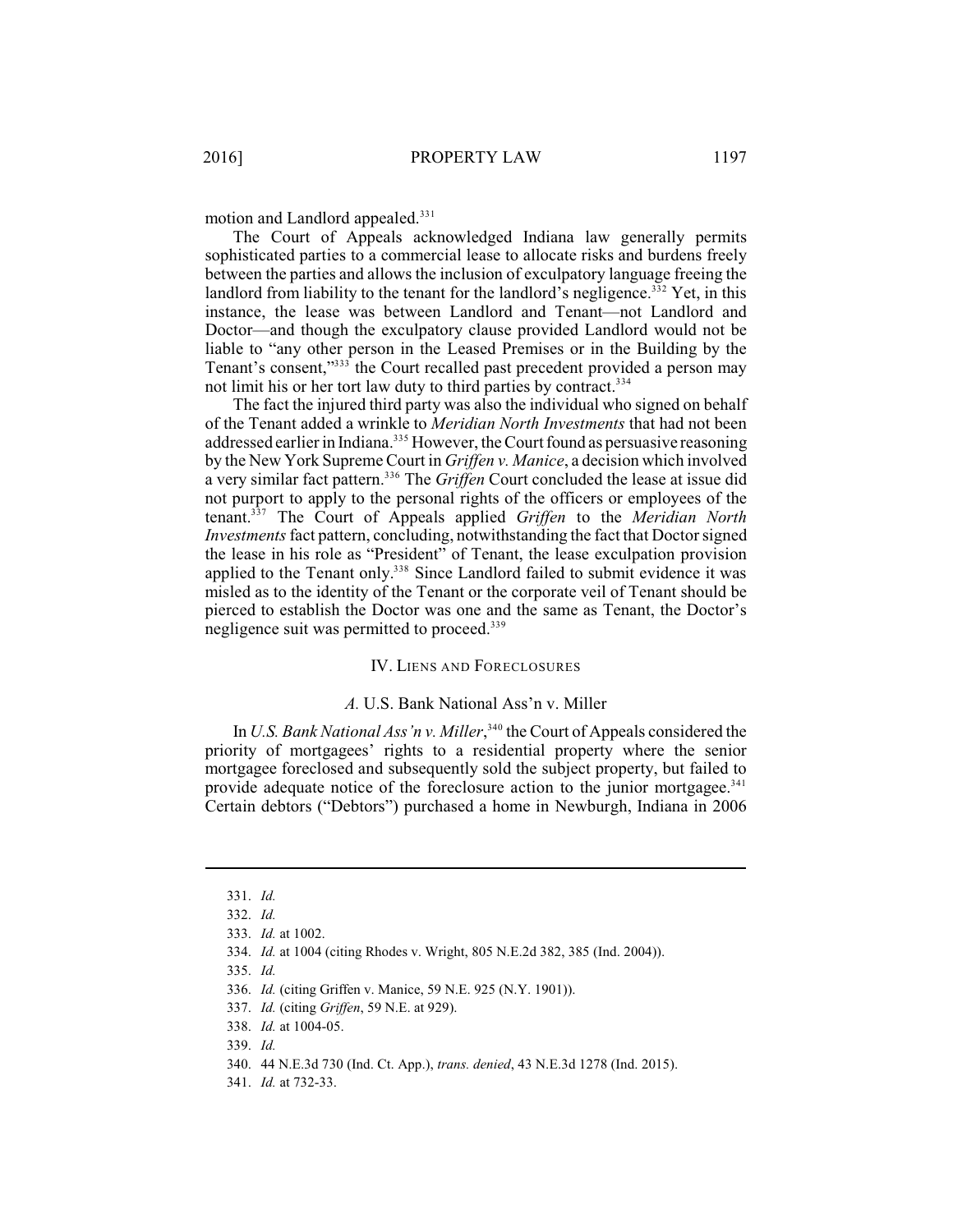using proceeds from a loan from the senior mortgages.<sup> $342$ </sup> A month later, Debtors opened a home equity line of credit through the junior mortgagee, which line of credit was secured by a second position mortgage on Debtors' residence.<sup>343</sup> Debtors subsequently defaulted on their loan to the senior mortgagee and the senior mortgagee initiated a foreclosure action against Debtors and junior mortgagee.<sup> $344$ </sup> However, the senior mortgagee served notice of its foreclosure to an address unconnected with the junior mortgagee.<sup>345</sup> When neither Debtors nor the junior mortgagee responded to the foreclosure action, on motion from the senior mortgagee the trial court entered default judgments against Debtors and the junior mortgagee in favor of the senior mortgagee and ordered the property sold at sheriff's sale.<sup>346</sup> At the sheriff's sale, the then-holder of the senior mortgagee position purchased the property and, later that month, recorded the sheriff's deed to the property.<sup>347</sup> Three months later, the senior mortgagee sold the property to a third party purchaser ("Purchaser") and conveyed the same via special warranty deed.<sup>348</sup> Purchaser acquired the property with proceeds from a loan from Chase, secured by a mortgage against the property.<sup>349</sup> Approximately eight months after the sale to Purchaser, Debtorsstopped making payments to the junior mortgagee, at which time the junior mortgagee learned of the foreclosure and sale of the property to Purchaser and sought to set aside the default judgment against it in the foreclosure action.<sup>350</sup> The default judgment was set aside<sup>351</sup> and the junior mortgagee subsequently was granted summary judgment establishing its interest as senior to all other interests in the property on the basis of the senior mortgagee's rights being eliminated through merger at the time the senior mortgagee acquired the property at sheriff's sale.<sup>352</sup> The senior mortgagee and Purchaser appealed both the trial court's setting aside of the default judgment against the junior mortgagee and the trial court's entry of judgment finding the senior mortgagee's priority interest had merged and the junior mortgagee's interest held first priority. 353

The Court of Appeals affirmed the setting aside of the default judgment, but

<sup>342.</sup> *Id.* at 733. Various financial institutions were involved in the matter addressed in this opinion, but for the sake of simplicity, this summary will simply refer to the original first lien position as "senior mortgagee."

<sup>343.</sup> *Id.* As with the senior mortgagee, for simplicity sake this summary refers only to "junior mortgagee" to refer to the holder of the home equity line of credit mortgage interest.

<sup>344.</sup> *Id.*

<sup>345.</sup> *Id.* at 733-34.

<sup>346.</sup> *Id.* at 734.

<sup>347.</sup> *Id.*

<sup>348.</sup> *Id.*

<sup>349.</sup> *Id.* at 734-35.

<sup>350.</sup> *Id.* at 735.

<sup>351.</sup> *Id.*

<sup>352.</sup> *Id.* at 737.

<sup>353.</sup> *Id.* at 737-38. Senior mortgagee, Purchaser, and Purchaser's mortgagee are all parties to this case.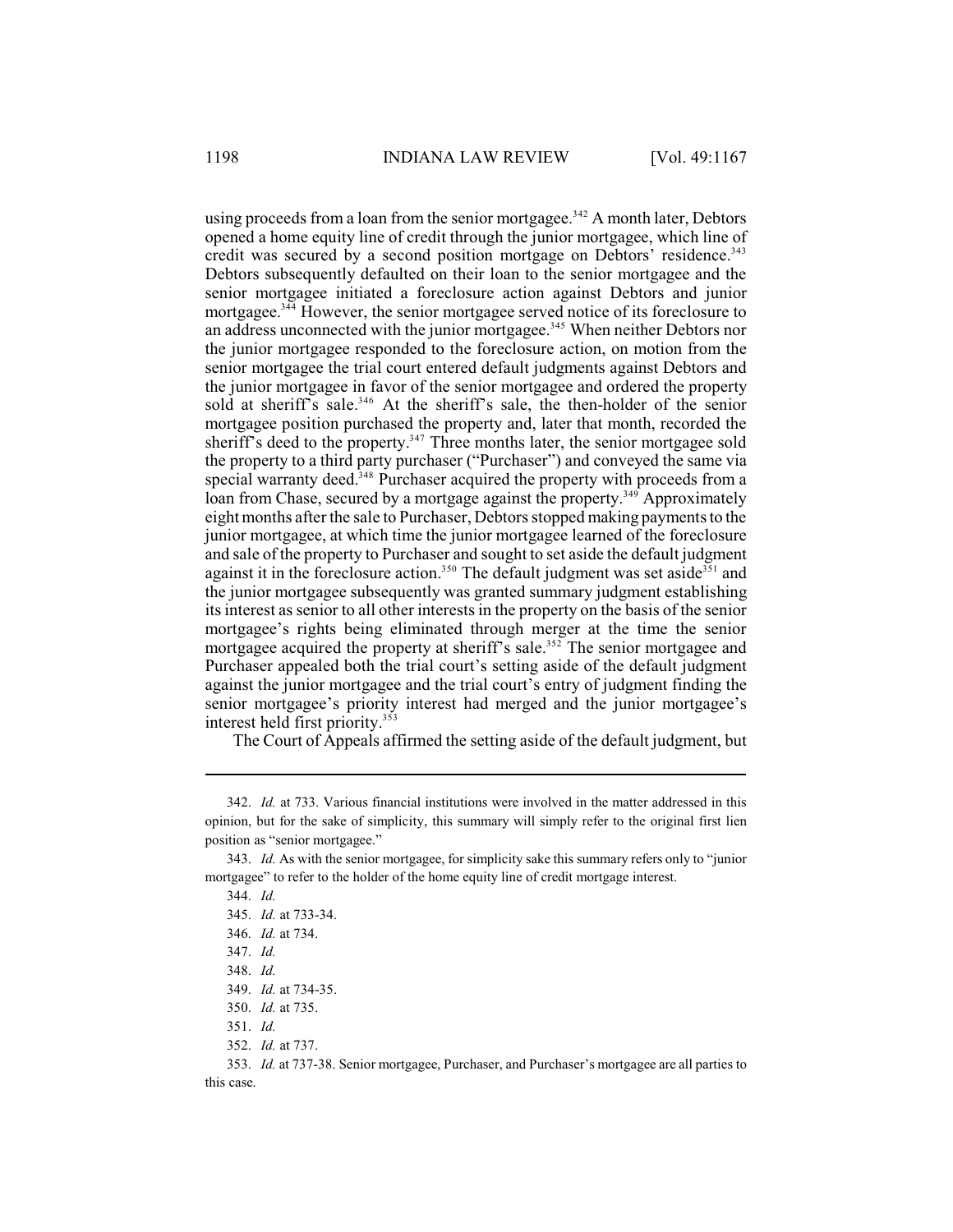reversed the trial court's judgment in favor of the junior mortgagee on the question of priority and remanded for proceedings consistent with Indiana Code section  $32-29-8-4$ .<sup>354</sup> The Court of Appeals concluded the trial court correctly held the junior mortgagee was never properly given notice of the senior mortgagee's foreclosure action.<sup>355</sup> Under Indiana law, the absence of proper service on the junior mortgagee meant the trial court lacked personal jurisdiction over the junior mortgagee<sup>356</sup> and without personal jurisdiction the trial court's default judgment was void as to the junior mortgagee.<sup>357</sup> The Court of Appeals concluded the disposition of the junior mortgagee's suit to foreclose its lien and be declared first priority was properly governed by Indiana's strict foreclosure statute, Indiana Code section 32-29-8-4.<sup>358</sup> Indiana Code section 32-29-8-4 effectively eliminated the doctrine of merger from Indiana foreclosure law and statutorily established strict foreclosure as the means for resolving claims of omitted parties following mortgage foreclosures.<sup>359</sup> The Indiana General Assembly enacted Indiana Code section 32-29-8-4 in response to the Supreme Court's decision in *Citizens* applying the doctrine of merger in a case with similar facts to the instance matter.<sup>360</sup> The instant case was pending at the time the *Citizens* decision was published and Indiana Code section 32-29-8-4 was enacted shortly thereafter.<sup> $3\overline{6}1$ </sup> However, the Court of Appeals rejected the junior mortgagee's argument that Indiana Code section 32-29-8-4 should not, therefore, be applicable in this case for two reasons: (1) the application of Indiana Code section 32-29-8-4 was intended by the Indiana General Assembly to be applicable even in cases pending at the time of the statute's adoption;<sup>362</sup> and (2) the concerns about disrupting settled expectations and impairment of vested rights underlying the judicial rule disfavoring retroactive application of statutes were not implicated by the application of Indiana Code section 32-29-8-4 in the instant case. $363$ 

357. *Id.* at 739 (quoting Citimortgage, Inc. v. Barabas, 975 N.E.2d 805, 816 (Ind. 2012)).

360. *Id.* (citing Citizens State Bank v. Countrywide Home Loans, Inc., 949 N.E.2d 1195 (Ind. 2011)).

361. *Id.*

362. *Id.* at 744 (quoting IND. CODE § 32-29-8-4(c)).

363. *Id.* at 745. The Court of Appeals so concluded in part because the doctrine of strict foreclosure was well understood at the time junior mortgagee lent money to debtors in a junior position, and, therefore, junior mortgagee's expectations would not be disrupted by the application of strict foreclosure.

<sup>354.</sup> *Id.* at 745.

<sup>355.</sup> *Id.* at 738-39.

<sup>356.</sup> *Id.* at 738 (quoting Front Row Motors, LLC v. Jones, 5 N.E.3d 753, 759 (Ind. 2014)).

<sup>358.</sup> *Id.* at 745 (citing IND. CODE § 32-29-8-4 (2015)).

<sup>359.</sup> *Id.* at 742.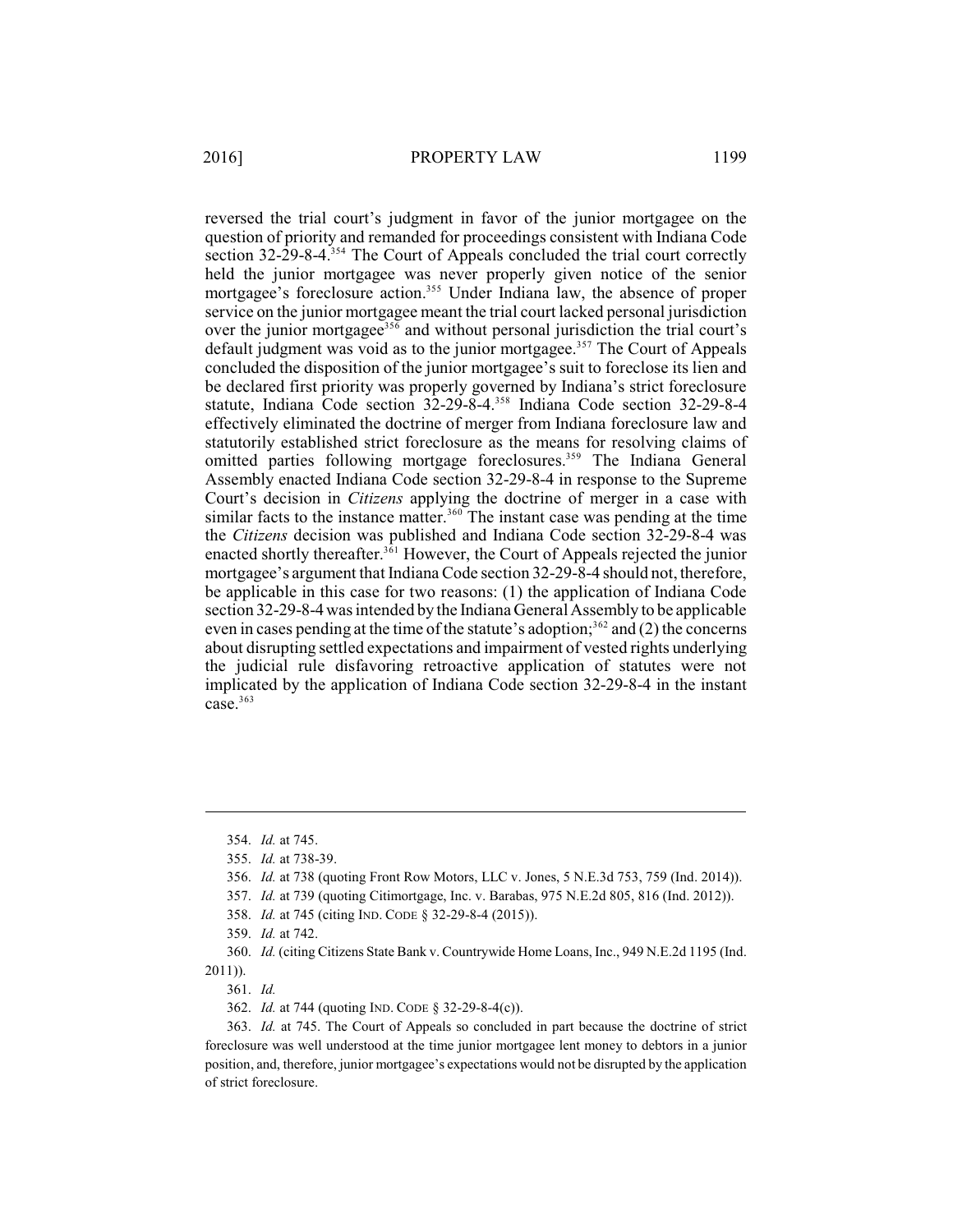#### *B.* 2513-2515 South Holt Road Holdings, LLC v. Holt Road, LLC

In  $2513-2515$  *South Holt Road Holdings, LLC v. Holt Road, LLC*,  $364$  the Court of Appeals considered whether a Borrower's tax refund attributable to a pre-default period constituted funds secured by the lender's security documents. Borrower owned improved real estate in Marion County, Indiana, and in 2006, executed a limited recourse promissory note (the "Note") in favor of lender's predecessor in interest.<sup>365</sup> The Note was secured by a mortgage (the "Mortgage") and other security documents.<sup>366</sup> Borrower stopped making payments in April 2013 and was in default under the Note for failure to make payments beginning in May  $2013^{367}$  Lender filed its complaint for foreclosure in July 2013, and Borrower acknowledged the default and cooperated in the appointment of a receiver.<sup>368</sup> While the foreclosure was pending, Borrower notified Lender and the trial court it had obtained a property tax refund of more than \$300,000 from the Marion County Treasurer, attributable to tax years 2008-2011 (the "Tax Refund"). $369$  Borrower and Lender disputed who was entitled to the Tax Refund.<sup>370</sup> At trial, Lender argued the language in the Note and Mortgage and other security documents was broad enough to include the Tax Refund under Lender's security interest. $371$  Borrower argued the Tax Refund was money that should never have been paid in the first place and therefore constituted personal property outside the Lender's security interest pursuant to the limited recourse nature of the loan transaction.<sup> $372$ </sup> The trial court held the Borrower should retain the Tax Refund.<sup>373</sup>

The Court of Appeals reversed, concluding the Tax Refund fell within Lender's security interest.<sup>374</sup> On appeal, Lender argued the language creating its security interest was drafted broadly enough to capture any money received by Borrower in connection with the subject property.<sup> $375$ </sup> Specifically, Lender argued the Tax Refund constituted "funds" and/or "claims" associated with the subject property "arising from or by virtue of any transactions related to" the subject property.<sup> $376$ </sup> Borrower argued the loan documents failed to identify tax refunds when they spelled out with specificity, over three pages, what property lender

365. *Id.* at 861. 366. *Id.* 367. *Id.* 368. *Id.* at 862-63. 369. *Id.* at 863. 370. *Id.* 371. *Id.* at 863-64. 372. *Id.* at 864. 373. *Id.* at 863. 374. *Id.* at 868. 375. *Id.* at 865.

<sup>364.</sup> 40 N.E.3d 859 (Ind. Ct. App.), *vacated*, 40 N.E.3d 857 (Ind.), *trans. denied*, 43 N.E.3d 1275 (Ind. 2015).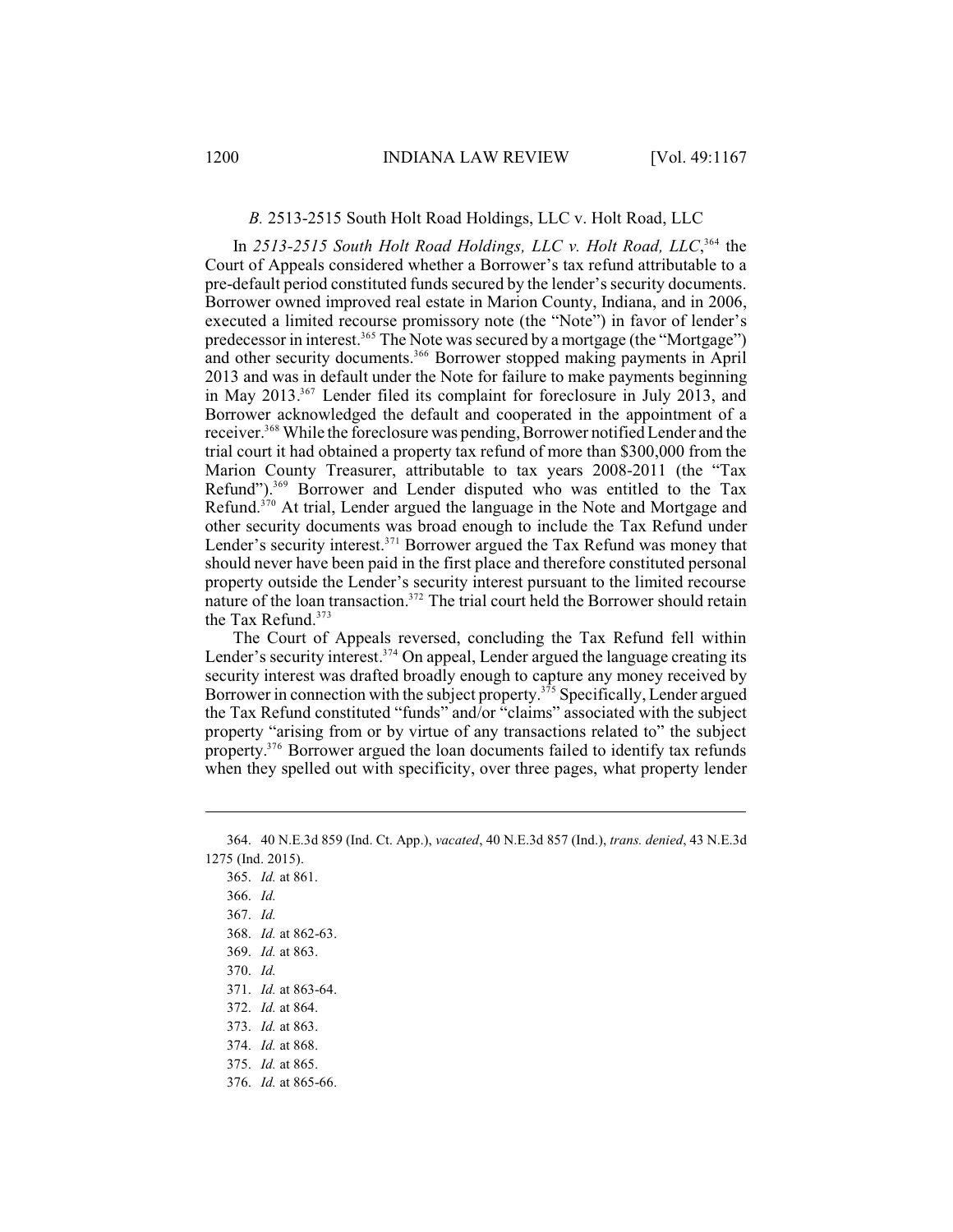intended to be subject to its security interest.<sup>377</sup> Borrower also argued the Tax Refund constituted personal property not subject to lender's recovery due to the limited recourse nature of the loan transaction.<sup>378</sup> Borrower further argued refunding overpaid property taxes did not constitute a "transaction" and therefore the Tax Refund was not paid to Borrower in connection with a "transaction" related to the subject property.<sup>379</sup> Citing dictionary definitions, the Court of Appeals concluded the Tax Refund constituted "funds" within the meaning of the Mortgage and such funds—i.e., the Tax Refund—came to Borrower by virtue of a "transaction" relating to the subject property.<sup>380</sup> As a result, the trial court erred and the matter was remanded for entry of judgment in favor of Lender.<sup>381</sup>

*C.* Merrillville 2548, Inc. v. BMO Harris Bank, N.A*.*

In *Merrillville 2548, Inc. v. BMO Harris Bank, N.A.*,<sup>382</sup> the Court of Appeals considered, inter alia,<sup>383</sup> whether a leasehold mortgage is governed by mortgage statutes or the Indiana UCC provisions dealing with secured transactions, and whether a leasehold mortgagee is entitled to immediate possession of the mortgaged property.<sup>384</sup> In 2006, Borrower executed a promissory note secured by a mortgage in favor of Lender's predecessor in interest granting Lender a mortgage lien in its leasehold estate of the subject property.<sup>385</sup> Borrower, which operated a Golden Corral, sold its franchise agreement to Claimant in 2007, after which time Claimant operated a Golden Corral restaurant on the subject property, paid rent to the landlord under Borrower's lease, paid property taxes, and made capital improvements.<sup>386</sup> Claimant made no payments to Lender, and in 2013, Lender sought to foreclose its leasehold mortgage.<sup>387</sup> Claimant intervened in the foreclosure action, inter alia, challenging Lender's right to immediate possession of the mortgaged property.<sup>388</sup> The trial court held in favor of Lender, concluding, in relevant part, the leasehold mortgage was "a security interest flowing with the negotiable instrument and attaching to the collateral under [Indiana Code section 26-1-9.1-203] . . . govern[ed] by Article 3 and enforceable under Article 9.1" of the Indiana UCC.<sup>389</sup>

384. *Merrillville 2548, Inc.*, 39 N.E.3d at 394.

<sup>377.</sup> *Id.* at 866.

<sup>378.</sup> *Id.* at 866-67.

<sup>379.</sup> *Id.* at 866.

<sup>380.</sup> *Id.* at 867-68.

<sup>381.</sup> *Id.* at 868.

<sup>382.</sup> 39 N.E.3d 382 (Ind. Ct. App.), *trans. denied*, 42 N.E.3d 520 (Ind. 2015).

<sup>383.</sup> Not addressed in this summary is the Court of Appeals' handling of the issue of the equitable assignment of the lease from Borrower to Claimant.

<sup>385.</sup> *Id.* at 385.

<sup>386.</sup> *Id.*

<sup>387.</sup> *Id.*

<sup>388.</sup> *Id.* at 386.

<sup>389.</sup> *Id.* at 388.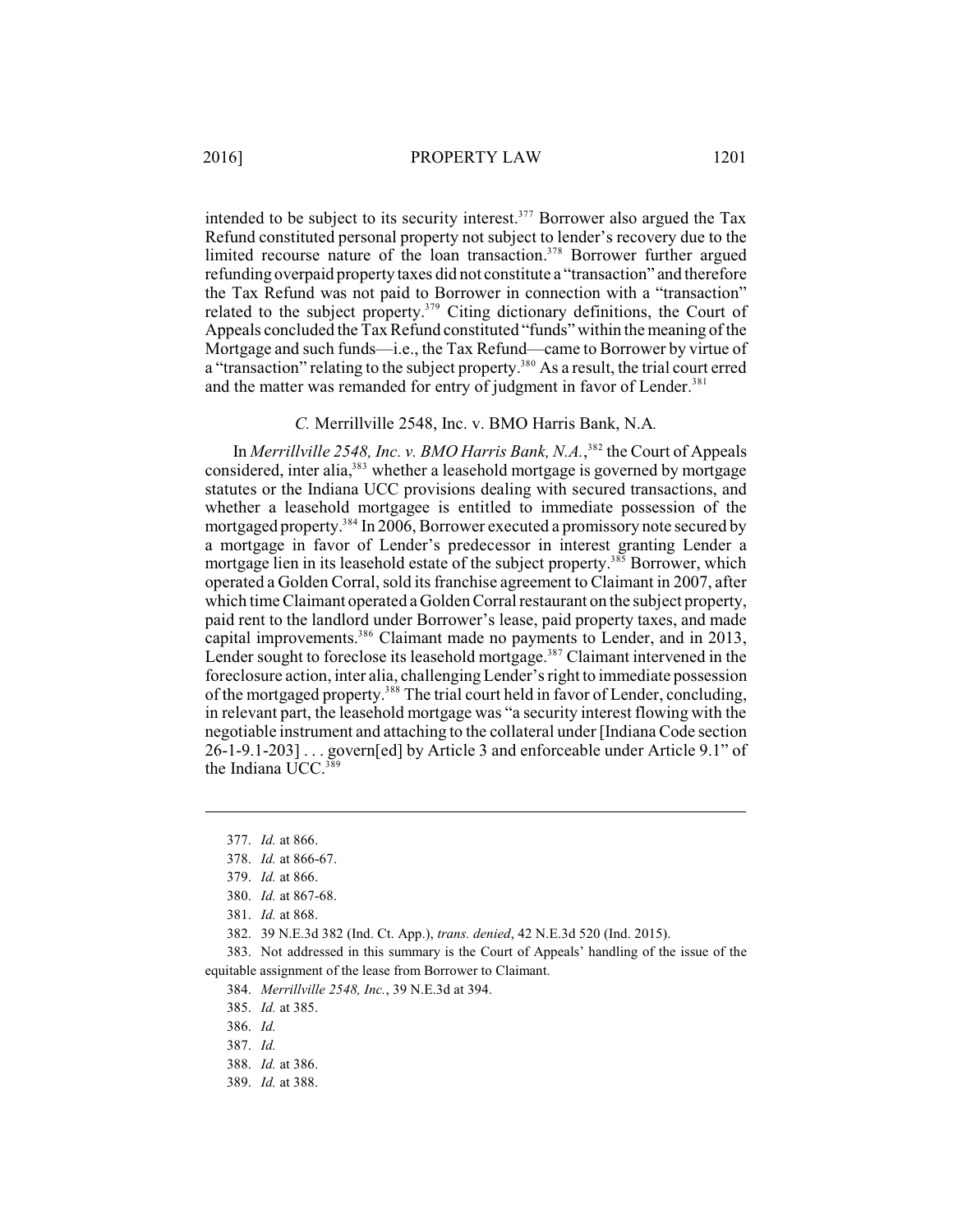The Court of Appeals reversed, concluding a leasehold mortgage is governed by the Indiana mortgage statutes and not the Indiana UCC, and as a result, a leasehold mortgagee is not entitled to immediate possession of the mortgaged property.<sup>390</sup> Claimant argued a leasehold estate in real property constitutes a real property interest under Indiana law, and therefore a leasehold mortgage should be governed by the Indiana mortgage statutes, not the Indiana UCC.<sup>391</sup> The Court of Appeals agreed, noting leaseholds on real property are neither personal property nor fixtures, and the express language of Article 9.1 of the Indiana UCC provides the statutes do not apply to leasehold mortgages.<sup>392</sup> Therefore, a leasehold mortgage constitutes a security interest in real property and statutes pertaining to security interests in personal property are inapplicable.<sup>393</sup> Because a leasehold mortgage constitutes a security interest in real property, the Court of Appeals concluded foreclosure of a leasehold mortgage must follow the Indiana mortgage foreclosure statutes.<sup>394</sup> Under the Indiana mortgage foreclosure statutes, Lender had no right to immediate possession of the mortgaged property—"the default situation in Indiana is that a mortgagee has a lien on, but no right to possession of, the mortgaged premises."<sup>395</sup> As such, any rights of Lender to possession of the mortgaged property must be obtained through a foreclosure—i.e., sheriff—sale pursuant to Indiana Code sections 32-30-10-5, 32-30-10-8, and 32-30-10-9.<sup>396</sup>

*D.* Goodrich Quality Theaters, Inc. v. Fostcorp Heating & Cooling, Inc.

In *Goodrich Quality Theaters, Inc. v. Fostcorp Heating & Cooling, Inc.*, 397 the Supreme Court considered an issue of first impression: whether, under Indiana's mechanic's lien statute, Indiana Code chapter 32-28-3, lienholders can collect attorney's fees incurred in foreclosing upon theirliens against a party who posts a surety bond securing the liens.<sup>398</sup> Goodrich involved a dispute between a general contractor and three subcontractors for payment for construction labor, services, and materials.<sup>399</sup> The subcontractors did not receive full payment for the services provided and they timely filed mechanic's liens against the subject property pursuant to Indiana Code section  $32-28-3-1.^{400}$  While the case was pending, the general contractor posted a surety bond pursuant to Indiana Code

<sup>390.</sup> *Id.* at 394-95.

<sup>391.</sup> *Id.* at 393. Lender apparently argued Claimant failed to prove that a leasehold mortgage is an interest in or lien against real property and, therefore, the trial court holding should be upheld.

<sup>392.</sup> *Id.*

<sup>393.</sup> *Id.*

<sup>394.</sup> *Id.*

<sup>395.</sup> *Id.* at 394.

<sup>396.</sup> *Id.*

<sup>397.</sup> 39 N.E.3d 660 (Ind. 2015).

<sup>398.</sup> *Id.* at 661.

<sup>399.</sup> *Id.*

<sup>400.</sup> *Id.*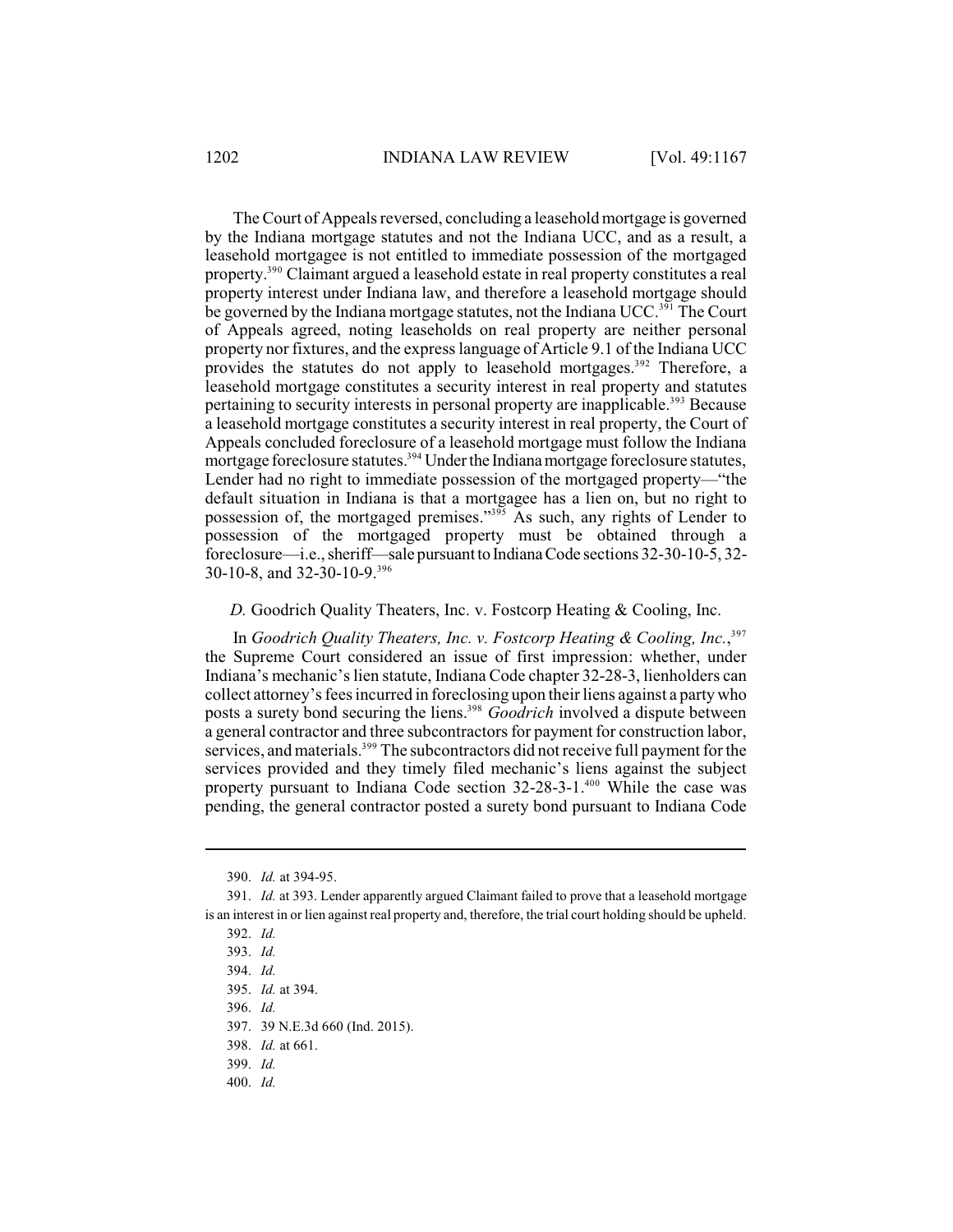section 32-28-3-11, providing that the general contractor or its insurer would pay the full amount of any judgment recovered in the lien foreclosure action, including costs and attorney's fees allowed by the court. $401$  The court approved the surety bond and released the mechanic's liens on the real property, as the bond served as security in lieu of the real property.<sup> $402$ </sup> After a bench trial, the court ruled in favor of the subcontractors, including an award of attorney's fees.<sup>403</sup>

The general contractor appealed, and with respect to the attorney's fees issue, contended the mechanic's lien statute did not permit an award of the subcontractors' attorney's fees for three reasons: (1) the client paid the general contractor the full amount of the contract, which fulfilled the purpose of the statute and provided the sole recourse for the subcontractors; (2) the purpose of the mechanic's lien statute was to prevent the unjust enrichment of a property owner and did not apply to a dispute between a general contractor and subcontractors; and (3) Indiana Code section 32-28-3-11 did not obligate the party posting the bond to pay attorney's fees. $404$  The subcontractors argued the mechanic's lien foreclosure statute, Indiana Code section 32-28-3-14, did indeed permit an award of attorney's fees and the general contractor's interpretation of the statute would result in the ability of general contractors to unfairly escape paying attorney's fees by posting bonds.<sup>405</sup> The Court of Appeals determined the general contractor's argument boiled down to the premise that the mechanic's liens statutes in Indiana Code section 32-28-3 applied only to property owners.<sup>406</sup> The court agreed with the general contractor and reversed the trial court's award of attorney's fees.<sup>407</sup> The subcontractors petitioned for transfer to the Supreme Court.<sup>408</sup>

The Supreme Court reversed the Court of Appeals, finding: (1) a party who posts a surety bond in accordance with Indiana Code section 32-28-3-11 is expressly required by the statute under subsection (b) to pay costs and attorney's fees associated with a judgment in the lien foreclosure action; (2) the plain language of the surety bond obligated the general contractor to pay costs and attorney's fees associated with a judgment in the lien foreclosure action (noting the general contractor was already obligated to do so in accordance with the

408. *Id.*

<sup>401.</sup> *Id.*

<sup>402.</sup> *Id.*

<sup>403.</sup> *Id.*

<sup>404.</sup> *Id.* at 661-62.

<sup>405.</sup> *Id.* at 662.

<sup>406.</sup> *Id.*

<sup>407.</sup> *Id.* (citing Goodrich Quality Theaters, Inc. v. Fostcorp Heating & Cooling, Inc., 16 N.E.3d 426, 441 (Ind. Ct. App. 2014)). The subcontractors subsequently filed for rehearing, at which time the Court of Appeals reaffirmed its reversal of the attorney's fees award. *Id.* (citing Goodrich Quality Theaters, Inc. v. Fostcorp Heating & Cooling, Inc., 23 N.E.3d 28, 29 (Ind. Ct. App. 2014)).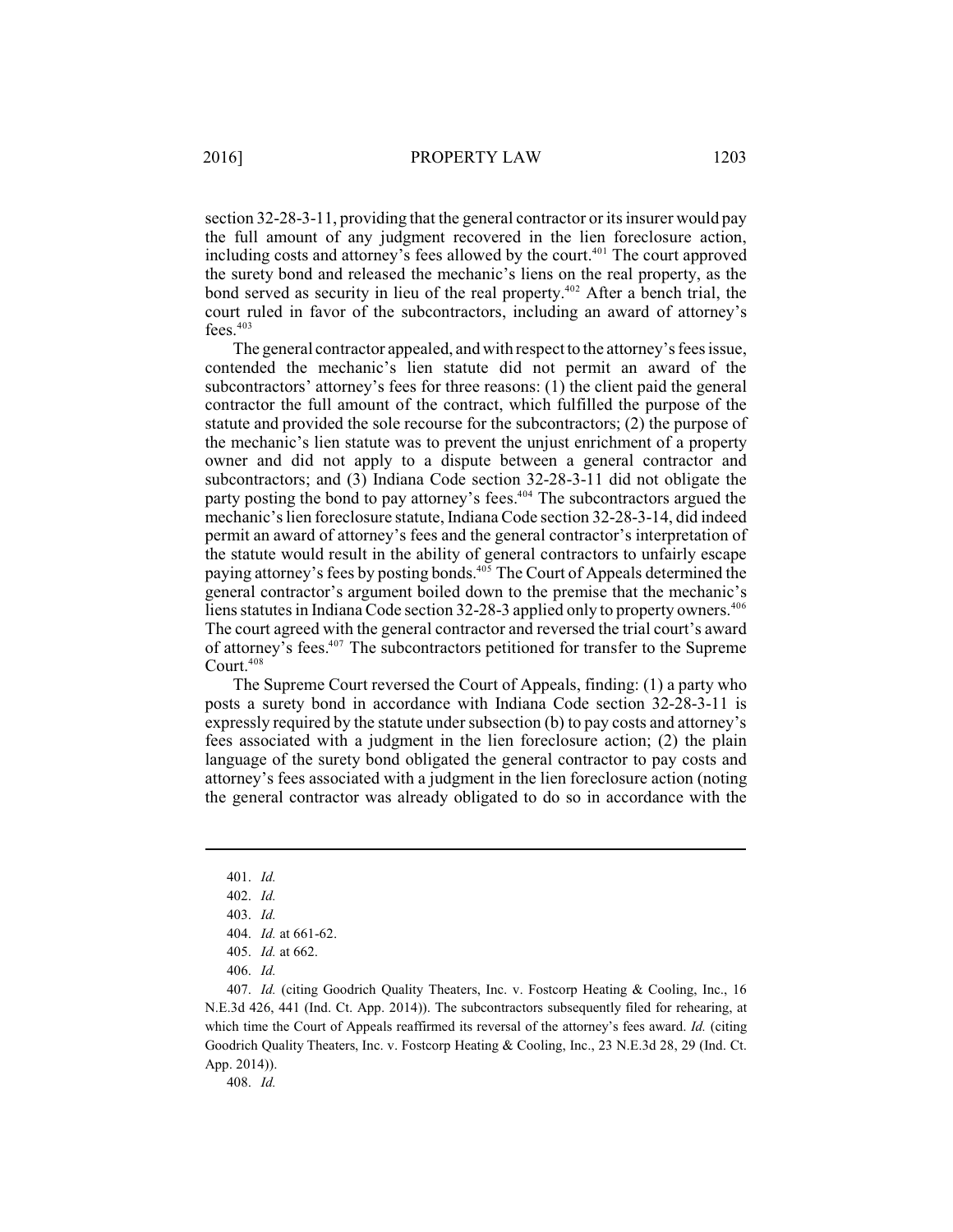statute)<sup>409</sup>; and (3) even if the general contractor had not posted a bond, the mechanic's lien foreclosure statute, Indiana Code section 32-28-3-14(a) is not limited to recovery against a property owner and expressly provides a lienholder is entitled to fees upon the recovery of a judgment.<sup>410</sup>

#### *E.* First Federal Bank of the Midwest v. Greenwalt

In *First Federal Bank of the Midwest v. Greenwalt*,<sup>411</sup> the Court of Appeals considered whether the lender for a line of credit materially altered the terms of the loan obligation so as to discharge the landowner's obligation as a surety. $412$ In 2000, the landowner and her then-husband executed a promissory note on behalf of the business solely owned by the husband in favor of the lender establishing a revolving line of credit and providing that the business was required to make interest-only payments until the maturity of the note.<sup>413</sup> The landowner and her then-husband contemporaneously executed a mortgage, not to exceed the amount of the principal of the note, granting the lender a security interest in two tracts of land owned by the couple.<sup> $14$ </sup> The mortgage secured the revolving line of credit.<sup>415</sup> Late that year, the couple divorced and each took title to one of the two tracts of land subject to the mortgage; the husband remained the sole owner of the business. $416$  Over a ten-year period, the business renewed the note multiple times, the husband sold his tract of land for which the proceeds were applied to the debt, the lender extended an additional "over line" credit facility to the business, and finally, in or around 2009, the revolving line of credit was converted into a closed end line of credit, which eliminated the business' ability to draw on the note for additional funds.  $417$  In 2011, the husband filed for bankruptcy and a few months later, the lender filed a complaint seeking to foreclose on the tract owned by landowner pursuant to the mortgage.<sup>418</sup> The parties filed cross-motions for summary judgment.<sup>419</sup> The trial court concluded the lender made unapproved modifications to the mortgage by (1) applying

<sup>409.</sup> The Supreme Court further noted it would be unfair if a general contractor was able to post a surety bond in order to avoid paying attorney's fees, which would leave the subcontractor in a worse position than if it had foreclosed. *Id.* at 665.

<sup>410.</sup> *Id.* at 663-65. Rather, the Court explained, Indiana Code section 32-28-3-14(b), which prohibits the recovery of attorney's fees from a property owner who has paid the contract consideration, was intended "to apply sole to property owners who have so paid" and that subsection 14(a) applied "generally in all other circumstances." *Id.* at 665.

<sup>411.</sup> 42 N.E.3d 89 (Ind. Ct. App. 2015).

<sup>412.</sup> *Id.*

<sup>413.</sup> *Id.* at 90.

<sup>414.</sup> *Id.*

<sup>415.</sup> *Id.* at 91.

<sup>416.</sup> *Id.*

<sup>417.</sup> *Id.* at 91-92.

<sup>418.</sup> *Id.* at 92.

<sup>419.</sup> *Id.*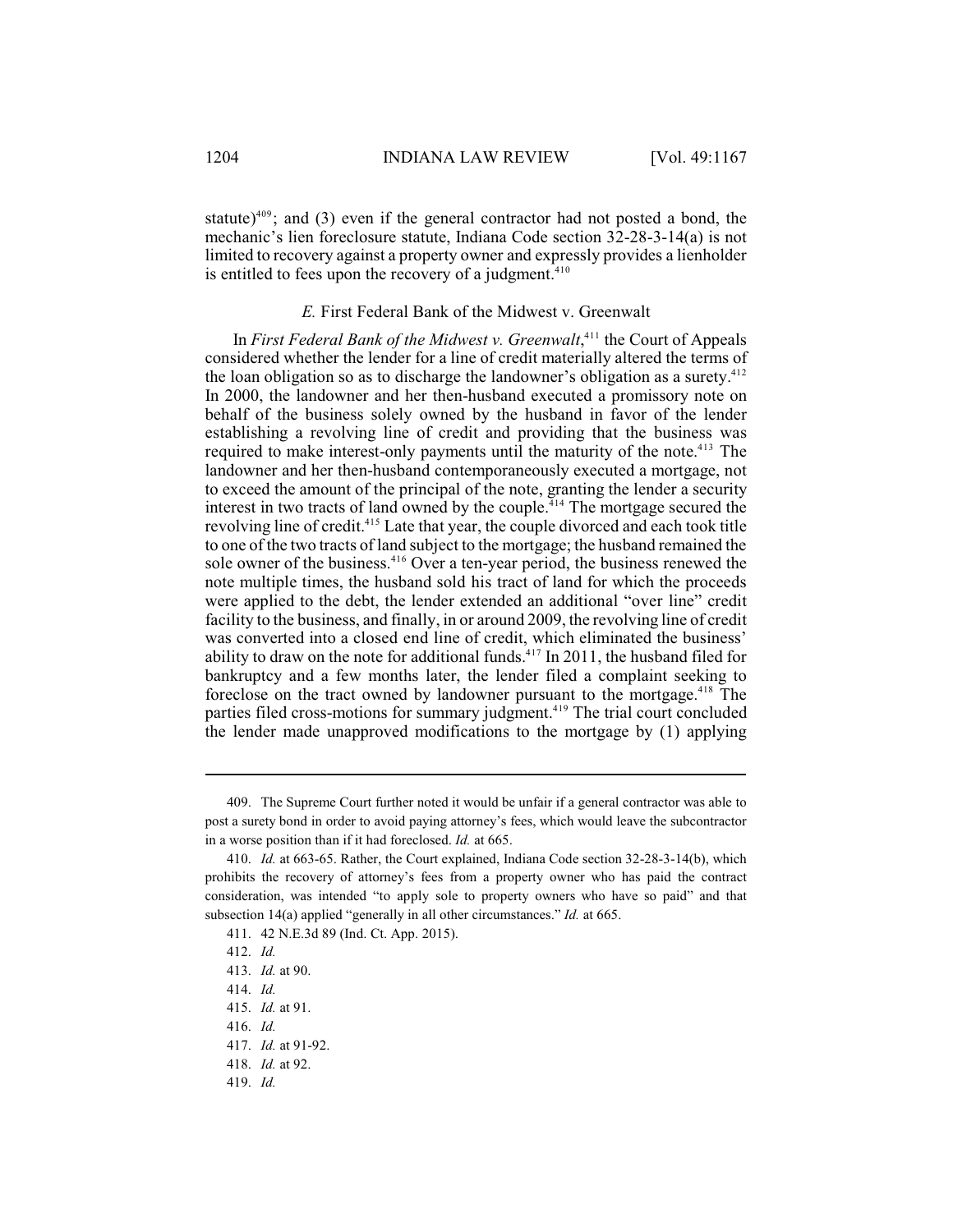proceeds from the sale of the husband's tract to unapproved obligations in excess of the amount of the original note and (2) applying payments made by the business to other unapproved obligations.<sup>420</sup> Further, had these amounts been applied to the original obligation, the original debt would have been extinguished and, therefore, the landowner should be released from the obligation. $421$ 

The Court of Appeals agreed with the trial court, finding the landowner was a surety to the debtor, as she furnished collateral—i.e., her tract of land—to secure another's debt—i.e., the business' loan. $422$  The court noted Indiana considers a surety to be "a favorite of the law" who "must be dealt with in the utmost good faith. $"423$  It then considered whether the underlying obligation was materially altered sufficient to release the surety.<sup>424</sup> The Court quoted from a 2007 decision:

[W]hen the principal and obligee cause a material alteration of the underlying obligation without the consent of the guarantor, the guarantor is discharged from further liability. A material alteration which will effect a discharge of the guarantor must be a change which alters the legal identity of the principal's contract, substantially increases the risk of loss to the guarantor, or places the guarantor in a different position.<sup>425</sup>

The Court of Appeals found the change of the terms from interest to only payments on a revolving line of credit to principal and interest payments on a closed line of credit created a materially different obligation on the part of the business than the one the landowner guaranteed.<sup>426</sup> The Court of Appeals affirmed the trial court's decision, releasing the landowner as a surety and discharging her tract of land.<sup>427</sup>

## *F.* JPMorgan Chase Bank, N.A. v. Claybridge Homeowners Ass'n

In *JPMorgan Chase Bank, N.A. v. Claybridge Homeowners Ass'n*,<sup>428</sup> the Supreme Court held: (1) a valid lis pendens notice was sufficient to provide successor mortgagee with constructive notice of foreclosure action; and (2) a foreclosure action enforced a judgment upon real estate, rather than a personal judgment.<sup>429</sup> In 2004, a homeowner's association obtained a judgment against a

<sup>420.</sup> *Id.* at 92-93.

<sup>421.</sup> *Id.* at 93.

<sup>422.</sup> *Id.* at 94.

<sup>423.</sup> *Id.*

<sup>424.</sup> *Id.*

<sup>425.</sup> *Id.* at 95 (emphasis omitted) (quoting Keesling v. T.E.K. Partners, LLC, 861 N.E.2d 1246, 1251 (Ind. Ct. App. 2007)).

<sup>426.</sup> *Id.* at 96.

<sup>427.</sup> *Id.* at 96-97.

<sup>428.</sup> 39 N.E.3d 666 (Ind. 2015).

<sup>429.</sup> *Id.*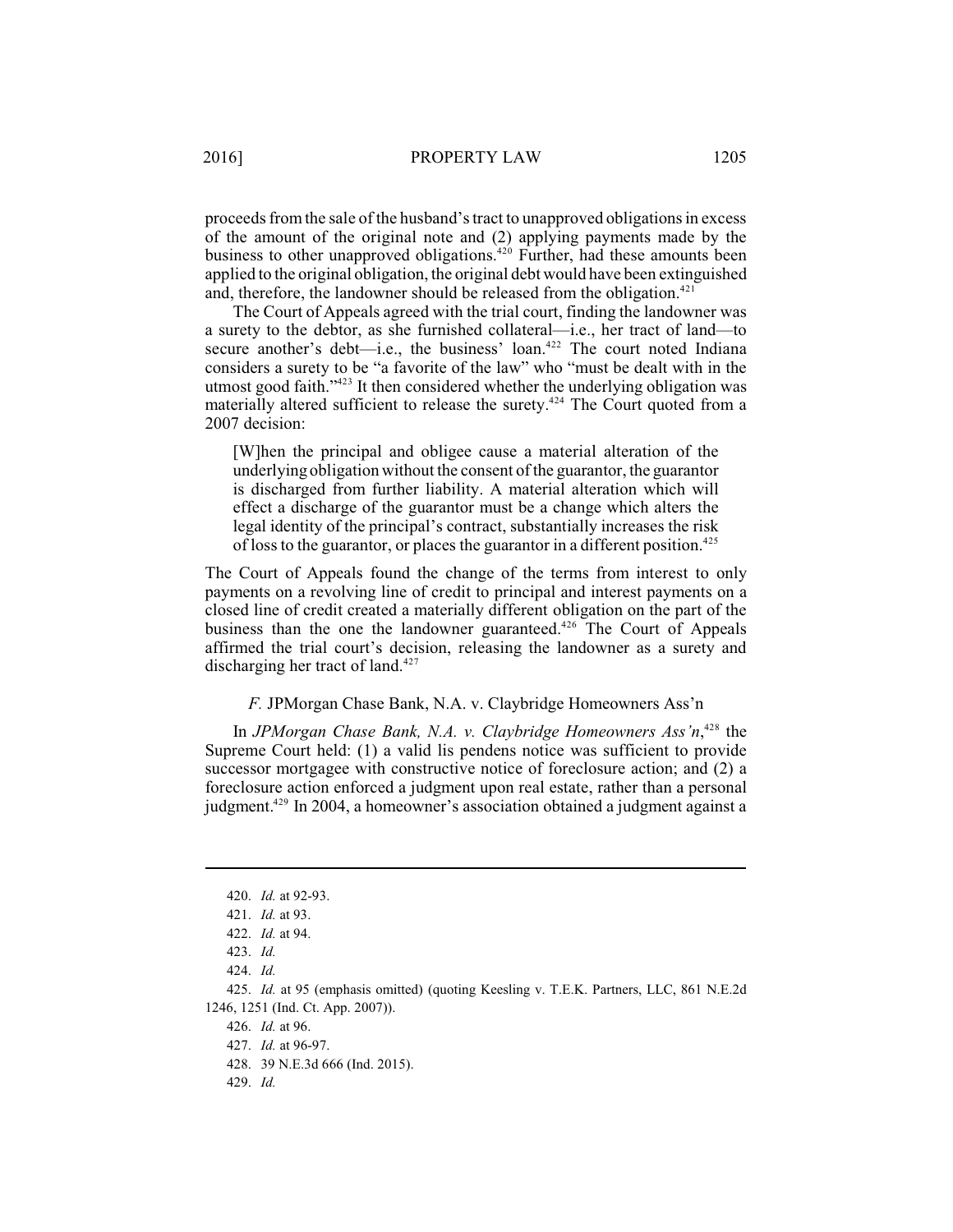homeowner, which was subsequently certified as a final judgment.<sup>430</sup> However, the county clerk mistakenly failed to enter the judgment on the judgment docket.<sup>431</sup> The association filed to foreclose its judgment lien on the real estate and filed its lis pendens notice with the county clerk, providing notice of the judgment lien and pending foreclosure action.<sup>432</sup> The trial court granted summary judgment to the association, foreclosing on the lien, and the order was recorded in  $2010^{433}$  The praecipe for sheriff sale of the real estate was filed in August  $2013^{434}$  In December 2013, the bank, which had assumed a mortgage the homeowner had used to refinance her home, moved to intervene after the filing of the praecipe, arguing it had no notice of the foreclosure action when it assumed the mortgage. $435$  The trial court disagreed, denying the bank's motion and finding it had constructive notice by virtue of the lis pendens notice.<sup> $436$ </sup> The Court of Appeals reversed the trial court, and the association petitioned for transfer to the Supreme Court. 437

The Supreme Court first considered Indiana Trial Rule 24, which governs motions to intervene.<sup>438</sup> Significantly, it requires such motions be timely.<sup>439</sup> The bank argued it lacked notice and therefore its notice was timely under Rule 24.<sup>440</sup> The court then reviewed the history of the lis pendens statute, Indiana Code section 32-30-11-3(a), noting unlike recorded interests for which the public is presumed to have notice, unrecorded interests in real estate require a separate lis pendens filing to enforce any unrecorded lien.<sup>441</sup> This statute applies, unambiguously, to any lien upon real estate, "not founded upon . . . a judgment of record in the county in which the real estate is located." $42$  A lis pendens notice "provide[s] machinery whereby a person with an in rem claim to property *which is not otherwise recorded* or perfected may put his claimupon the public records, so that third persons dealing with the defendant . . . will have constructive notice of it."<sup>443</sup> The court concluded the fact the lien was unrecorded is the reason the lis pendens statute applied, as the statute does not require notice for recorded liens.<sup>444</sup> Further, the court found, despite the bank's claim the judgment was

- 433. *Id.*
- 434. *Id.* at 669.
- 435. *Id.*
- 436. *Id.*
- 437. *Id.*
- 438. *Id.* at 670.
- 439. *Id.* (citing IND. R. TR. P. 24(A)).
- 440. *Id.*
- 441. *Id.* at 670-72.
- 442. *Id.* (quoting IND. CODE § 32-30-11-3(a)(3)(B) (2015)).
- 443. *Id.* at 672 (emphasis in original) (quoting Curry v. Orwig, 429 N.E.2d 268, 272-73 (Ind.
- Ct. App. 1981)).

444. *Id.*

<sup>430.</sup> *Id.* at 668.

<sup>431.</sup> *Id.*

<sup>432.</sup> *Id.*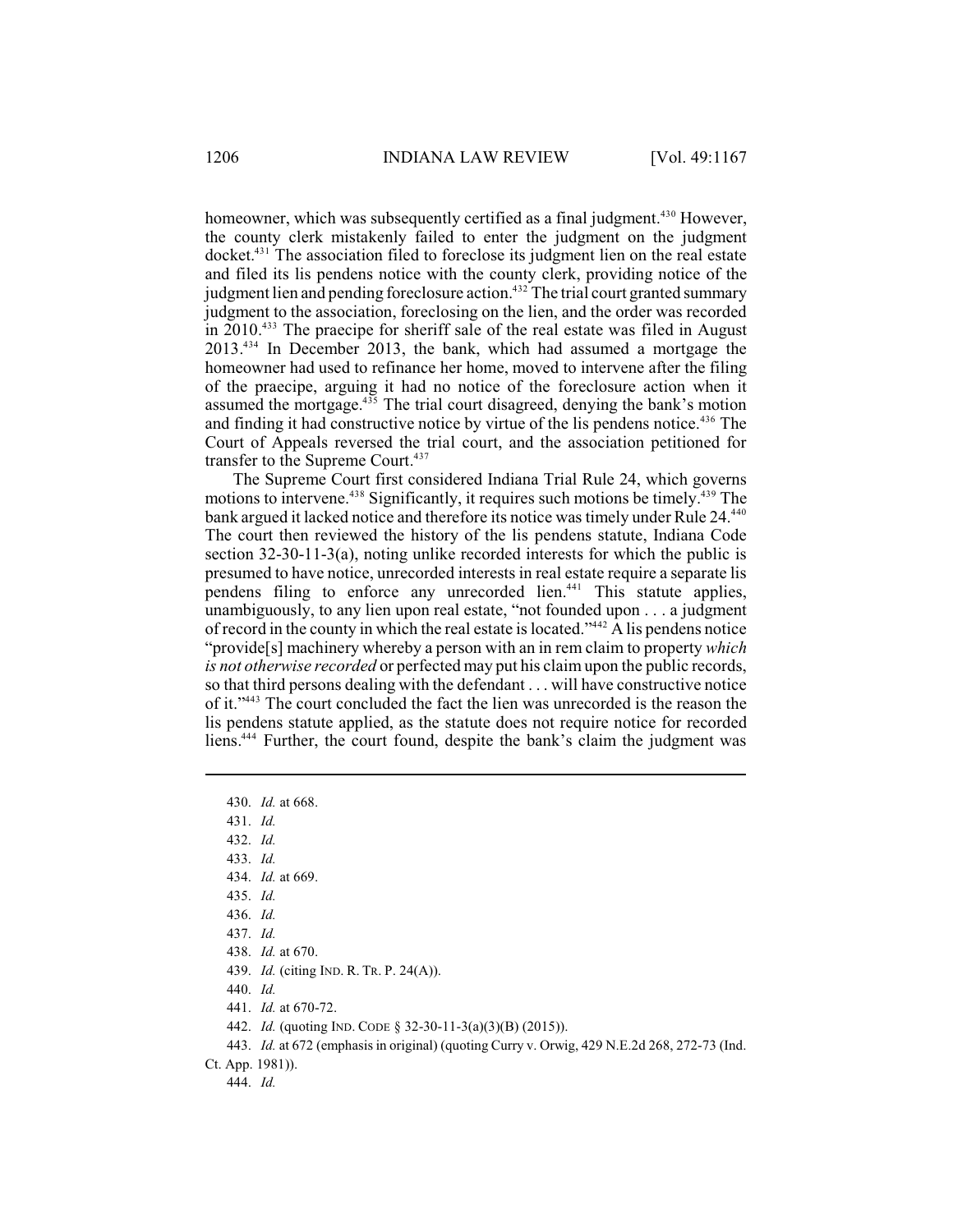personal in nature, the foreclosure action enforced a lien upon real estate, separate from the personal judgment.<sup>445</sup> The association's lawsuit, as with all foreclosure actions in Indiana, was an in rem, real estate claim, properly suited to a lis pendens filing.<sup>446</sup> The Supreme Court held once the lis pendens notice was filed, the bank "had all it needed to intervene in the foreclosure in a timely fashion."<sup>447</sup> Therefore, the Supreme Court affirmed the trial court's finding that the motion to intervene was untimely.<sup>448</sup>

### V. EASEMENTS, COVENANTS, AND TITLE ISSUES

#### *A.* Corn v. Corn

In *Corn v. Corn*,<sup>449</sup> the Court of Appeals considered whether a deed conveying property to brothers created a joint tenancy with rights of survivorship or a tenancy in common. At issue was a dispute between neighboring landowners of real estate within an eighty-acre parcel.<sup>450</sup> Originally, the eighty-acre parcel was subdivided into a fifty-three-acre parcel to the north (the "Northern Parcel"), a nineteen-acre "L"-shaped parcel to the south (the "Southern Parcel"), and an eight-acre parcel to the west (the "Western Parcel").<sup>451</sup> The entire northern boundary of the Southern Parcel stretched across the entire southern boundary of the Northern Parcel; the "L"-shaped Southern Parcel also wrapped around the northeast corner of the Western Parcel, thus splitting the Western Parcel fromthe Northern Parcel. 452

In 1896, Mary Bailey owned the Western Parcel, and Priscilla Yeater and Ludlow Sparling owned the Northern Parcel and the Southern Parcel as tenantsin-common.<sup>453</sup> During this time, a lane—partially located in the Southern Parcel and partially serving as the eastern boundary of the Western Parcel—ran in a north-south direction toward the Northern Parcel.<sup>454</sup> Sparling conveyed his interest in the Southern Parcel to Yeater, but reserved "the title in and to a certain lane thirty-feet-wide"; Yeater, simultaneously, conveyed the Northern Parcel to Sparling, but reserved the right to use the lane for ingress and egress.<sup>455</sup> On the same day as the foregoing conveyances, Yeater also conveyed her interest in the Southern Parcel to Bailey, but reserved from the conveyed real estate "the title

448. *Id.*

450. *Id.* at 990.

<sup>445.</sup> *Id.*

<sup>446.</sup> *Id.*

<sup>447.</sup> *Id.* at 675.

<sup>449.</sup> 24 N.E.3d 987 (Ind. Ct. App.), *trans. denied*, 34 N.E.3d 1233 (Ind. 2015).

<sup>451.</sup> *Id.*

<sup>452.</sup> *Id.*

<sup>453.</sup> *Id.*

<sup>454.</sup> *Id.*

<sup>455.</sup> *Id.* at 990-91.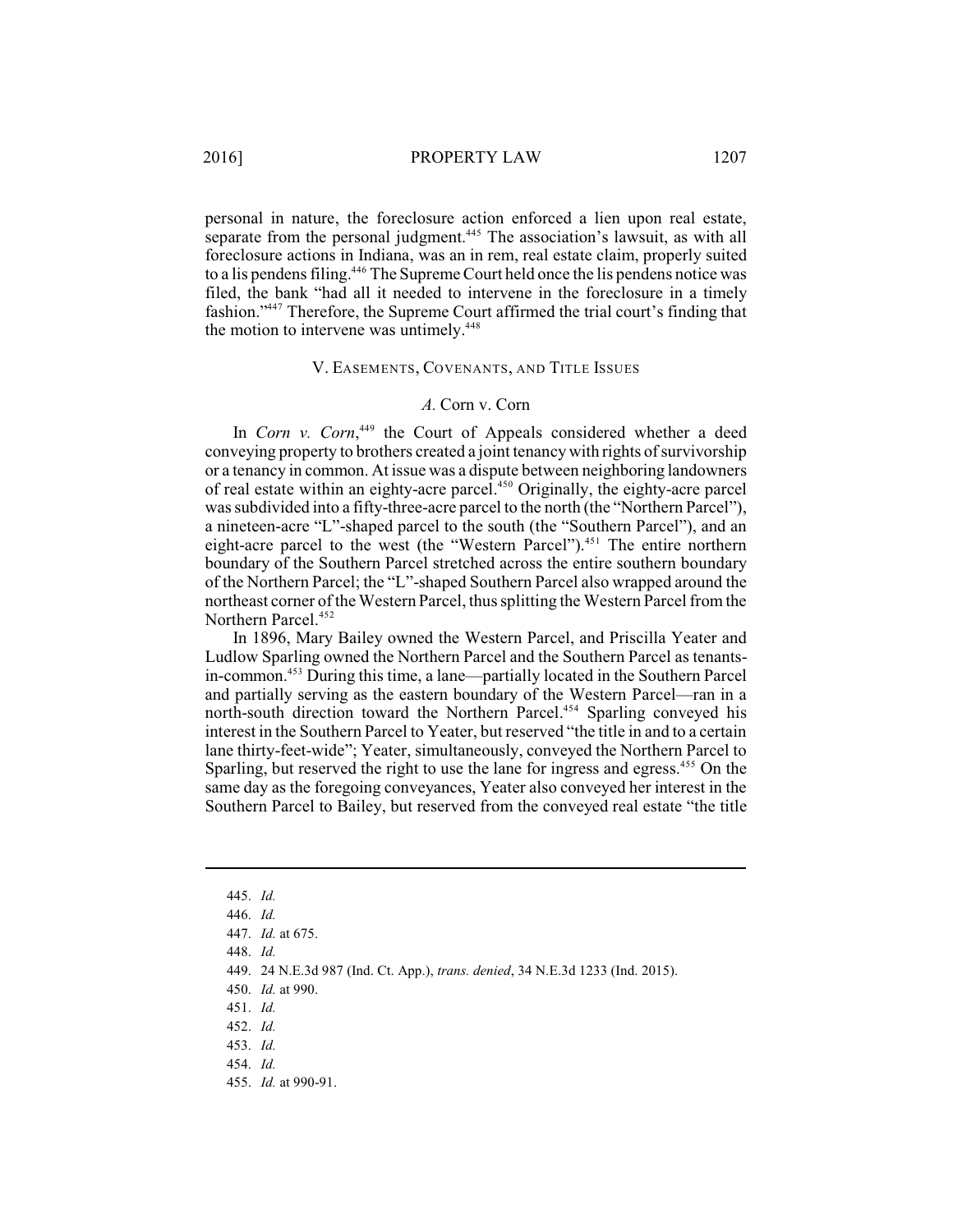in and to a certain lane and the right of ingress and egress over the same."<sup>456</sup> Two yearslater, Bailey conveyed to Ovid Conner the Western Parcel and the Southern Parcel, but withheld the lane from the legal description of the property.<sup>457</sup> Approximately two months later, Yeater completed the series of conveyances at issue by quitclaiming her interest in the lane to Sparling.<sup>458</sup>

Eventually, title in the Northern Parcel was conveyed to Randy Corn ("Randy"), while Junior Corn ("Junior") obtained fee simple ownership in the Western and Southern Parcels.  $459$  A dispute as to the ownership of the lane arose once Junior conveyed portions of his property to his children, who, together with Randy (who used the lane to access his home on the Northern Parcel) and Junior, all used and made various improvements to the lane.<sup>460</sup> Eventually, Junior and his children (together, the "Corns") filed a quiet title action, arguing they held title to the lane in fee simple.<sup>461</sup> Following a bench trial, the trial court concluded Randy and the Corns held title to the lane as tenants in common.<sup>462</sup>

The Court of Appeals revisited the language of the original conveyances of the three parcels at issue in an effort to determine ownership of the lane.<sup> $463$ </sup> The Court of Appeals noted Sparling and Yeater, once owners of the Northern and Southern Parcels as tenants-in-common, agreed to convey their respective interests to the other, so that Sparling owned 100% of the Northern Parcel and Yeater owned 100% of the Southern Parcel.<sup>464</sup> Sparling, in the deed of the Southern Parcel to Yeater, expressly reserved title to the lane.<sup>465</sup> Yeater, when subsequently conveying the Southern Parcel to Bailey, excepted title to the lane from the legal description of the Southern Parcel, and further noted the lane extended entirely across the Southern Parcel.<sup>466</sup> Because Bailey, in her conveyance of the Western and Southern Parcels to Conner, also excluded title to the lane in the deed, the Court of Appeals concluded Sparling retained fee simple ownership of the lane, and Randy, as successor-in-interest to Sparling, was the 100% fee owner of the lane.<sup> $467$ </sup> Consequently, the Court of Appeals concluded Randy owned fee simple title to the lane and remanded the case to determine the question of whether Junior had a prescriptive easement over the lane.<sup>468</sup>

- 456. *Id.* at 991.
- 457. *Id.*
- 458. *Id.*
- 459. *Id.*
- 460. *Id.* at 991-92.
- 461. *Id.* at 992.
- 462. *Id.* at 992-93.
- 463. *Id.* at 993-94.
- 464. *Id.* at 994.
- 465. *Id.*
- 466. *Id.*
- 467. *Id.* at 994-95.
- 468. *Id.* at 997.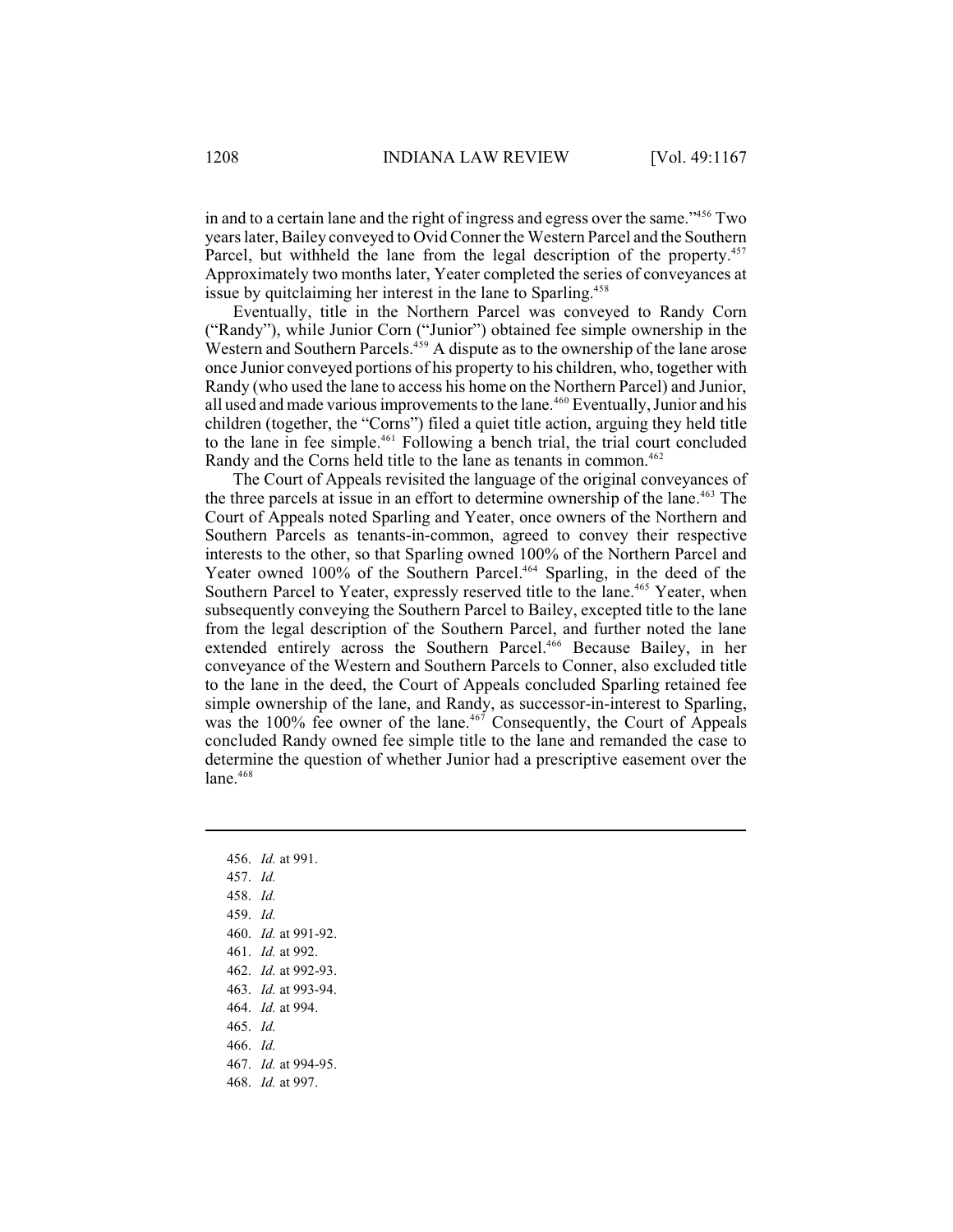#### *B.* Pike v. Conestoga Title Insurance Co.

In *Pike v. Conestoga Title Insurance Co.*, the Court of Appeals considered when a property owner is required to notify its title insurance company of an adverse title claim.<sup>469</sup> In *Pike*, the homeowners ("Homeowners") purchased a home on December 31, 2003, and was issued a title policy shortly thereafter by a title insurance company (the "Title Company").<sup>470</sup> In June 2006, Homeowners received a legal notice that a third party purchased the home at a tax sale as a result of the nonpayment of real estate taxes.<sup>471</sup> Homeowners contacted their lender, which informed Homeowners the taxes were paid and they could ignore the notice, but Homeowners did not contact the Title Company.<sup> $472$ </sup> In November 2006, following the tax sale redemption period, Homeowners received a second notice of the tax sale.<sup>473</sup> Again, Homeowners contacted their lender, which informed Homeowners once more the taxes were paid and they could ignore the notice, and Homeowners did not notify the Title Company.<sup>474</sup>

On November 29, 2006, a tax deed was executed on Homeowners' home.<sup>475</sup> Homeowners subsequently discovered a May 23, 2003 special assessment had never been paid and caused the tax delinquency.<sup>476</sup> Homeowners notified the Title Company and made a claim against its title insurance policy, but the Title Company denied the claim, explaining Homeowners violated the notice requirement of the policy, which provided if the insured did not promptly notify the Title Company of an adverse claim, then "as to the insured all liability of the [Title] Company shall terminate."<sup>477</sup>

Following the trial court's grant of summary judgment in favor of the Title Company, Homeowners appealed.<sup>478</sup> Because the notice requirement is considered material in insurance contracts, the duty of an insured to notify its insurance company of potential liability is "a condition precedent to the company's liability to the insured." In this instance, there was no genuine issue of material fact, as the Court of Appeals noted Homeowners received two notices advising them a tax sale occurred and in neither instance did Homeowners comply with the notice provision of its title insurance policy.<sup>480</sup>

- 472. *Id.*
- 473. *Id.*
- 474. *Id.*
- 475. *Id.*
- 476. *Id.*
- 477. *Id.* at 788-89.
- 478. *Id.* at 789.
- 479. *Id.* at 790.
- 480. *Id.* at 790-91.

<sup>469.</sup> Pike v Conestoga Title Ins. Co., 44 N.E.3d 787 (Ind. Ct. App. 2015).

<sup>470.</sup> *Id.* at 787-88.

<sup>471.</sup> *Id.* at 788.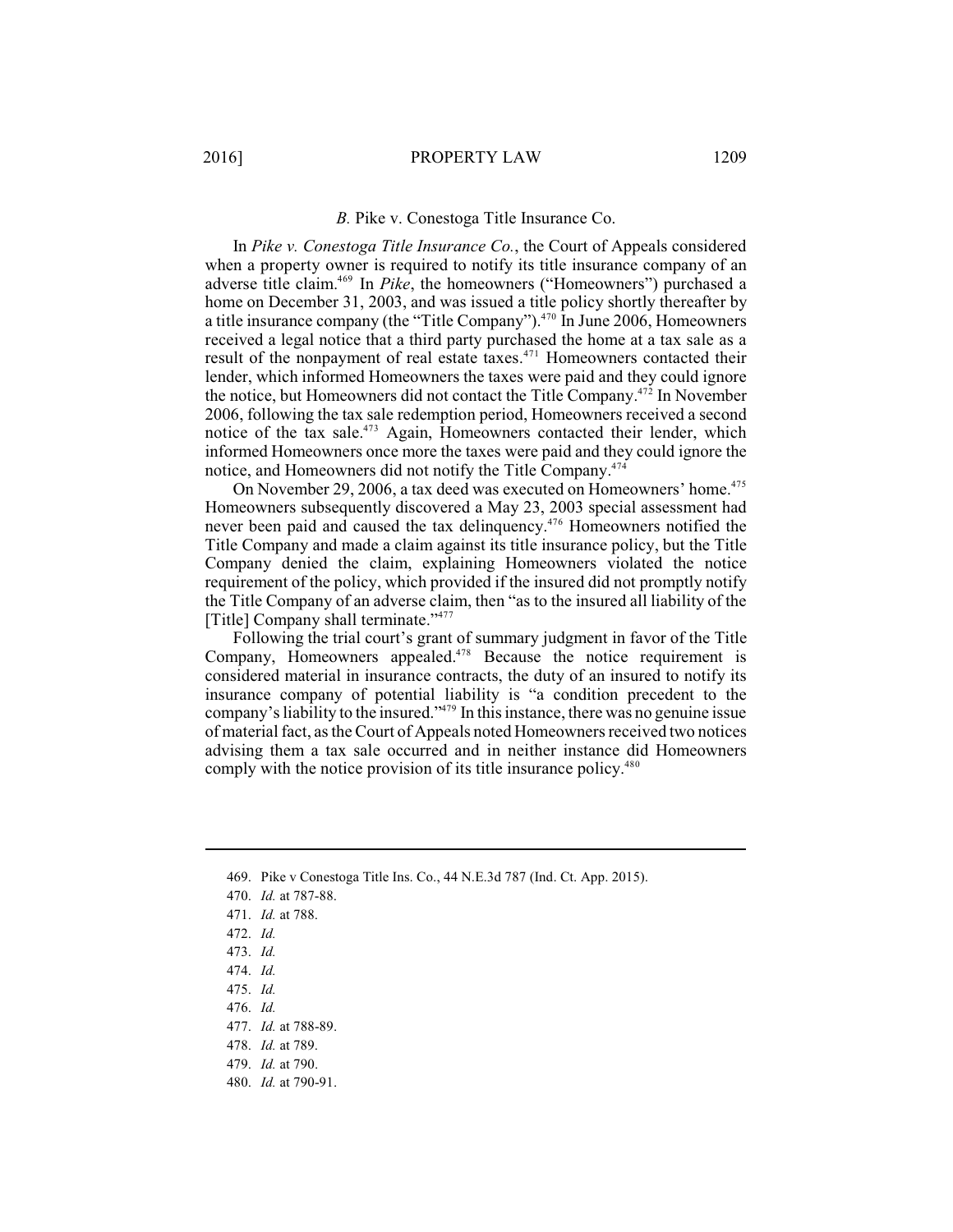#### *C.* Bonnell v. Cotner

In *Bonnell v. Cotner*, theCourt of Appeals considered when a property owner who holds title through adverse possession may be divested of title in a subsequent property tax sale.<sup>481</sup> The landowners ("Owners") owned two adjacent parcels (the "Property") that were part of a subdivision consisting of several parcels sharing a state highway as its western border. $482$  An approximate 0.75acre strip of land (the "Strip") served as the eastern border of each parcel in the subdivision.<sup>483</sup> Notwithstanding the fact that the Strip was the actual eastern border, all owners in the subdivision, including Owners, believed the eastern boundary lines of their parcels extended across the Strip to a farm fence that ran in a north-south direction along the eastern boundary of the Strip.<sup>484</sup> In 1968, Owners' predecessor-in-interest constructed an outbuilding within the portion of the Strip directly east of the Property, and in 2010, Owners built an extension to the outbuilding, such that the outbuilding extended as much as twenty-two feet past the eastern boundary of the Property.<sup>485</sup>

In 1993, the county auditor issued a tax sale deed to the Strip, and in 2011, the auditor again put the Strip up for tax sale.<sup>486</sup> A purchaser ("Purchaser") bought the Strip at the tax sale, believing he purchased 0.75 acres *east* of the farm fence, but realized after surveying the Strip, his newly acquired property was west of the farm fence.<sup>487</sup> Purchaser contacted all landowners of the parcels in the subdivision and offered to divide the Strip to permit each owner to extend his or her eastern boundary to the farm fence.  $488$  Owners declined and filed suit, claiming they held title to the portion of the Strip directly east of the Property via adverse possession.<sup>489</sup>

The only element of adverse possession which was disputed in *Cotner* was whether Owners complied with Indiana Code 32-21-7-1, which requires an adverse possessor "pay[] and discharge[] all taxes and special assessments that the adverse possessor or claimant reasonably believes in good faith to be due on land or real estate during the period the adverse possessor or claimant claims to have possessed the land or real estate adversely."<sup>490</sup> The trial court concluded Owners did not comply with this statute, stating because the Strip was put up for tax sale by the county on two separate occasions, Owners could not have had a

<sup>481.</sup> Bonnell v. Cotner, 35 N.E.3d 275, 276 (Ind. Ct. App. 2015), *vacated*, No. 66503-37 N.E.3d 493 (Ind. 2016), *aff'd in part, rev'd in part*, No. 66503-1509-PL-530, 2016 WL 614107 (Ind. Feb. 16, 2016).

<sup>482.</sup> *Id.* at 277.

<sup>483.</sup> *Id.*

<sup>484.</sup> *Id.*

<sup>485.</sup> *Id.*

<sup>486.</sup> *Id.*

<sup>487.</sup> *Id.*

<sup>488.</sup> *Id.*

<sup>489.</sup> *Id.*

<sup>490.</sup> IND. CODE § 32-21-7-1 (2006); *Cotner*, 35 N.E.3d at 278.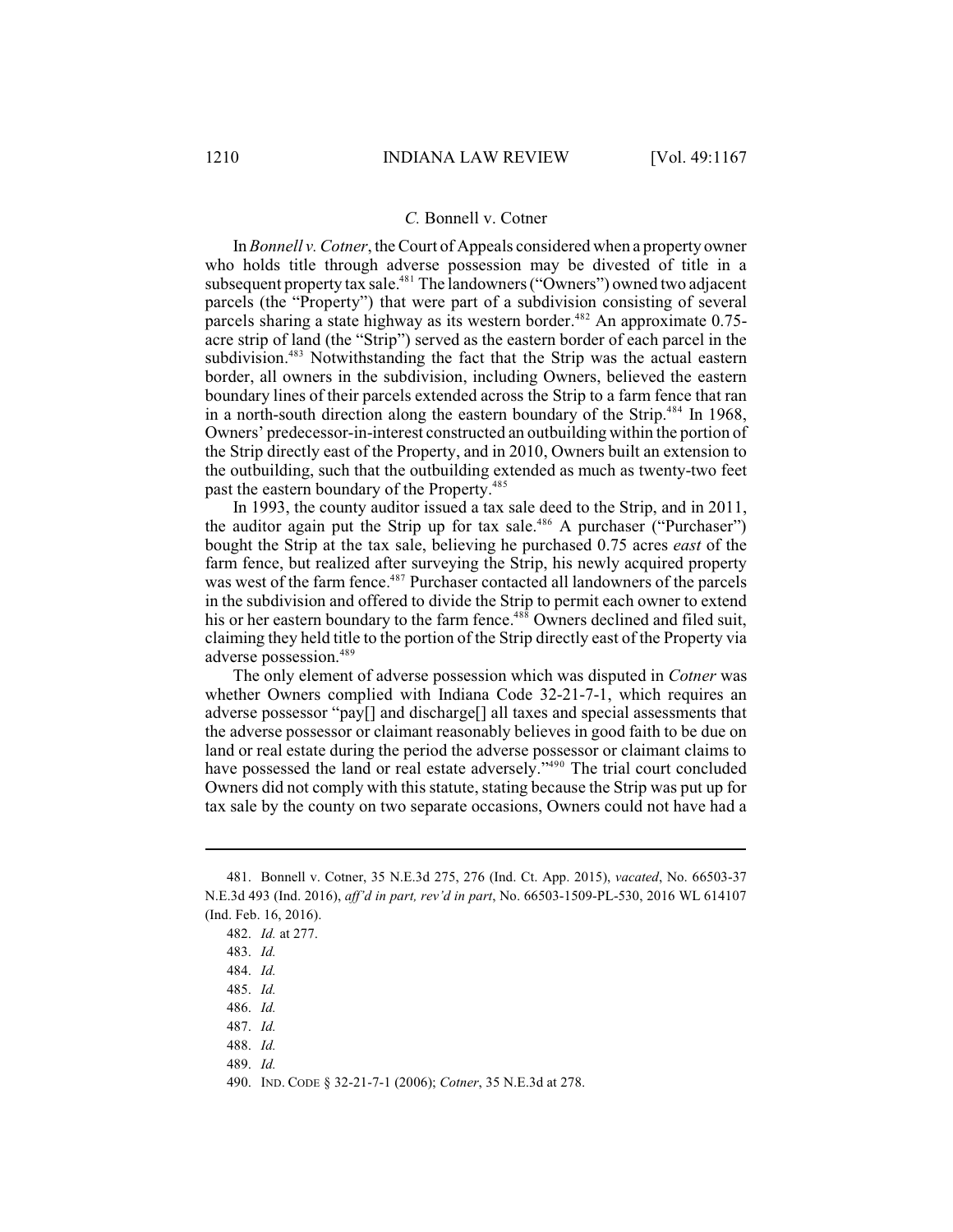reasonable, good faith belief they were paying a portion of the taxes on the Strip. $491$  The trial court further concluded, since the county took possession of the Strip when taxes were not paid, Owners' post-tax sale attempt to establish adverse possession violated state law that prohibited the taking of title from a political subdivision by adverse possession. 492

On appeal, the Court of Appeals reviewed the Supreme Court's holdings in *Echterling v. Kalvaitis*<sup>493</sup> and *Fraley v. Minger*,<sup>494</sup> which, taken together, provide that Indiana law "permits substantial compliance to satisfy the requirement of the adverse possession tax statute in boundary disputes where the adverse claimant has a reasonable and good faith belief that the claimant is paying the taxes during the period of adverse possession."<sup>495</sup> In this instance, the *Cotner* court concluded substantial compliance with the tax statute had been met, as Owners and their predecessor-in-interest paid the taxes assessed on the Property, as well as the outbuilding, and had a reasonable, good faith belief those taxes also included the portion of the Strip immediately east of the Property.<sup>496</sup> Consequently, title to this area was vested in Owners' predecessor-in-interest in 1978, once the ten-year statutory period for adverse possession had been completed.<sup>497</sup>

Although the trial court earlier concluded any title vesting in the disputed area was subsequently severed by the two tax sales, the Court of Appeals disagreed.<sup>498</sup> The *Cotner* court noted *Echterling* recognized the tax duplicate generated by the county often provides an incomplete legal description of a taxpayer's property, and thus a taxpayer is rarely put on clear notice of the boundaries of his property based on the tax duplicate.<sup>499</sup> Accordingly, since Owners reasonably believed they were paying the proper taxes, the tax duplicate did not provide him with notice to the contrary that a tax sale had occurred.<sup>500</sup> As a result, the tax sales did not divest Owners of the disputed area and they retained title to the disputed area, even after Purchaser's tax sale purchaser of the Strip.<sup>501</sup>

#### *D.* Celebration Worship Center, Inc. v. Tucker

In *Celebration Worship Center, Inc. v. Tucker*, the Supreme Court (the "Supreme Court") considered claims of adverse possession and prescriptive easement.<sup>502</sup> Celebration Worship involved homeowners ("Homeowners") who

<sup>491.</sup> *Cotner*, 35 N.E.3d at 278.

<sup>492.</sup> *Id.* at 278-79.

<sup>493.</sup> 126 N.E.2d 573 (Ind. 1955).

<sup>494.</sup> 829 N.E.2d 476 (Ind. 2005).

<sup>495.</sup> *Cotner*, 35 N.E.3d at 282 (citing *Fraley*, 829 N.E.2d at 493).

<sup>496.</sup> *Id.* at 283.

<sup>497.</sup> *Id.*

<sup>498.</sup> *Id.*

<sup>499.</sup> *Id.*

<sup>500.</sup> *Id.*

<sup>501.</sup> *Id.* at 283-84.

<sup>502.</sup> Celebration Worship Ctr., Inc. v. Tucker, 35 N.E.3d 251, 252 (Ind. 2015).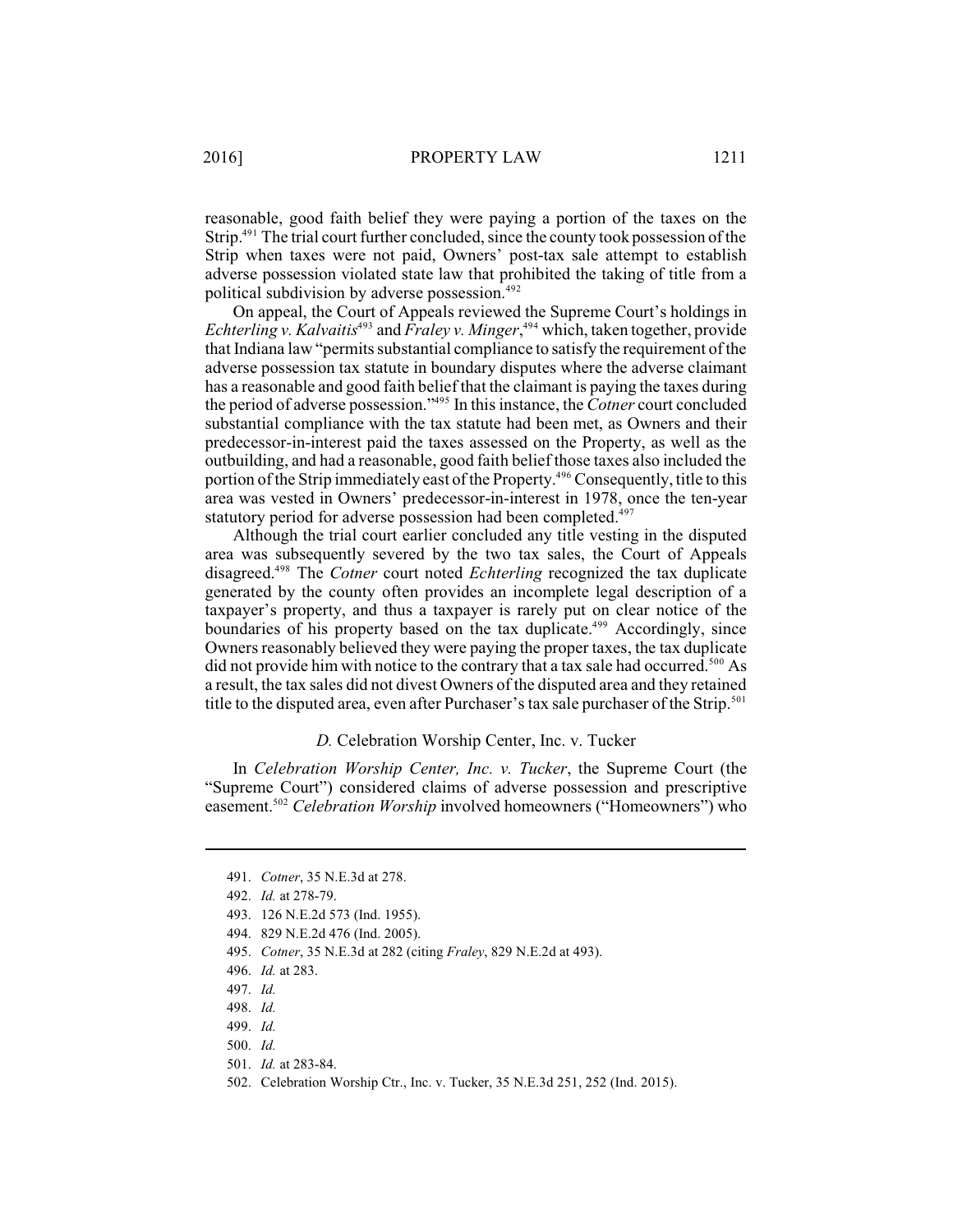owned a lot ("Lot 4") which was directly east of a lot ("Lot 3") owned by a neighboring church (the "Church").<sup>503</sup> On the east side of Lot 3 was a gravel driveway (the "Driveway") and a grassy area (the "Grassy Area") which separated the Driveway from Lot  $4^{504}$  The Church sued Homeowners with respect to ownership of the Driveway and the Grassy Area, and Homeowners counterclaimed, contending they owned the Grassy Area as a result of adverse possession and held a prescriptive easement over the Driveway.<sup>505</sup> The trial court granted summary judgment in favor of Homeowners on both claims, the Court of Appeals reversed both claims and the Supreme Court granted transfer.<sup>506</sup>

To succeed on an adverse possession claim, the *Celebration Worship* court concluded a claimant must prove by clear and convincing evidence the elements of control, intent, notice, and duration (for ten years), as well as demonstrate a reasonable and good-faith belief the claimant was paying taxes on the disputed property.<sup>507</sup> In *Celebration Worship*, the Supreme Court placed great weight on sworn affidavits signed by Homeowners and by one of the Homeowners' mother, who owned Lot 4 from 1972 to 2003, when she conveyed it to Homeowner.<sup>508</sup> In the mother's affidavit, the mother stated that she believed in good faith that the taxes she had paid on Lot 4 included the Grassy Area.<sup>509</sup> In addition, the elements of intent, notice, and control were evidenced, respectively, by: (1) the mother's affidavit, which provided at no time was there any question as to her continuous use of the Grassy Area; (2) a statement from a 2004 survey, which depicted the Grassy Area and stated it "has been used and recognized as part of the property of the owner of Lot 4" and photographs from the 1980s which showed evidence of constructive notice, namely, a location of an old garage and photos of family events taking place on the Grassy Area; and (3) a statement in the mother's affidavit providing at no time did the owner of Lot 3 maintain the Grassy Area.<sup>510</sup>

Because the elements of adverse possession generally apply to prescriptive easements, the evidence designated by Homeowners in the claim of adverse possession with respect to the Grassy Area aided Homeowners with respect to

509. *Id.* The Court distinguished this case from prior decisions such as *Hoose v. Doody*, 886 N.E.2d 83 (Ind. Ct. App. 2008), and *Flick v. Reuter*, 5 N.E.3d 372 (Ind. Ct. App. 2014), in which instances the claimant failed to demonstrate a reasonable belief as to the payment of taxes. The Court's reasoning in distinguishing the cases was based on the fact that the Homeowners and the mother reasonably believed the Grassy Area was part of the side yard of Lot 4. In *Hoose*, the disputed property involved an entire lot separate from the lot on which the claimant paid taxes, and in *Flick*, the disputed property involved real estate underlying a mobile home which was assessed separately from the mobile home.

510. *Celebration Worship Center, Inc.*, 35 N.E.3d at 256. The element of duration was not disputed.

<sup>503.</sup> *Id.*

<sup>504.</sup> *Id.* at 253.

<sup>505.</sup> *Id.* at 252-53.

<sup>506.</sup> *Id.* at 253.

<sup>507.</sup> *Id.* at 254.

<sup>508.</sup> *Id.* at 255.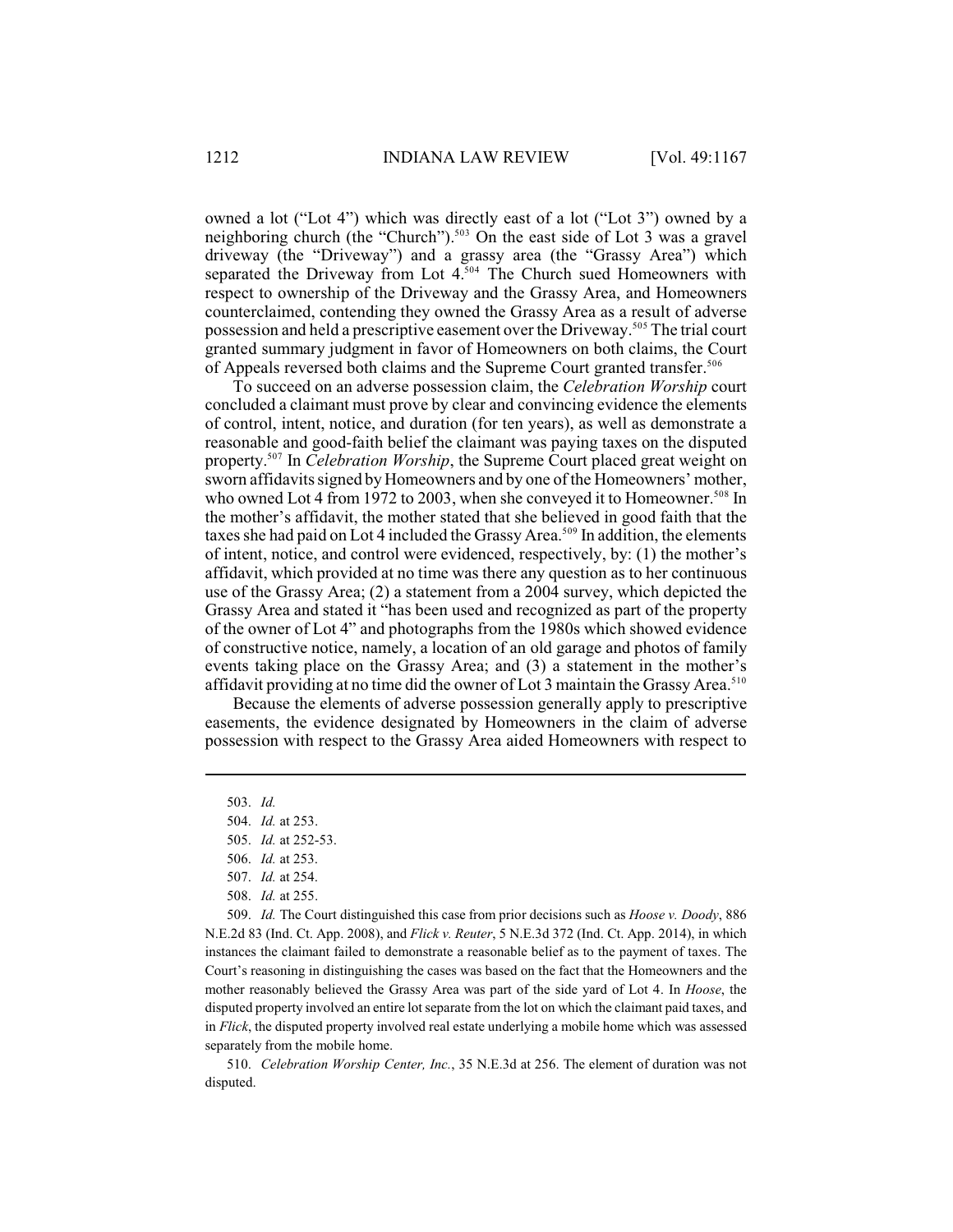their prescriptive easement claim over the Driveway.<sup>511</sup> Relevant to the prescriptive easement discussion, though, was a dispute between the parties over whether Homeowners abandoned the prescriptive easement.<sup>512</sup> To demonstrate the element of control, Homeowners designated the mother's affidavit, which provided the mother had used the Driveway to access a garage on Lot 4, which was only accessible via the Driveway, but had since been torn down.<sup>513</sup> The Church argued any prescriptive easement was abandoned upon demolition of the garage.<sup>514</sup> The Supreme Court disagreed on the basis the Homeowners and the mother continued to use the Driveway for ingress and egress to their current garage, even after demolition of the previous garage.<sup>515</sup>

### VI. RECEIVERSHIPS

In *Memory Gardens Management Corp. v. Liberty Equity Partners, LLC*, the Court of Appeals considered the impact of the omission of a demand note from a receiver's report.<sup>516</sup> In this case, a company (the "Company") owned several subsidiary companies that owned and operated funeral homes, cemeteries, and other businesses in the funeral home and cemetery industry.<sup>517</sup> One such whollyowned subsidiary was Memory Gardens Management Corporation, Inc. (the "Subsidiary").<sup>518</sup> In 2008, certain mortgage holders and other creditors of the Company filed an action requesting the appointment of a receiver (the "Receivership Action") over the Company and its subsidiaries (including the Subsidiary), which was subsequently granted. $519$ 

On June 2, 2008, the Subsidiary's controller filed an affidavit with the receivership court which purported to itemize the assets of the Company and each of its wholly-owned subsidiaries.<sup>520</sup> The affidavit did not identify any loans made by the Subsidiary to Liberty Equity Partners, LLC and Old Bridge Funeral Home, LLC (collectively, the "Old Bridge Parties").<sup>521</sup> In a separate affidavit submitted to the receiver, the funeral director of Old Bridge Funeral Home stated that "during the construction of the Old Bridge Funeral Home, approximately \$450,000.00 was lent by [the Subsidiary] to Old Bridge Funeral Home, LLC to complete the construction."<sup>522</sup>

516. Memory Gardens Mgmt. Corp. v. Liberty Equity Partners, LLC, 43 N.E.3d 609 (Ind. Ct. App.), *trans. denied*, 42 N.E.3d 520 (Ind. 2015).

517. *Id.* at 611.

518. *Id.*

<sup>511.</sup> *Id.* at 257-58.

<sup>512.</sup> *Id.* at 258.

<sup>513.</sup> *Id.*

<sup>514.</sup> *Id.*

<sup>515.</sup> *Id.*

<sup>519.</sup> *Id.* at 611-12.

<sup>520.</sup> *Id.* at 613.

<sup>521.</sup> *Id.* at 611, 613.

<sup>522.</sup> *Id.* at 613.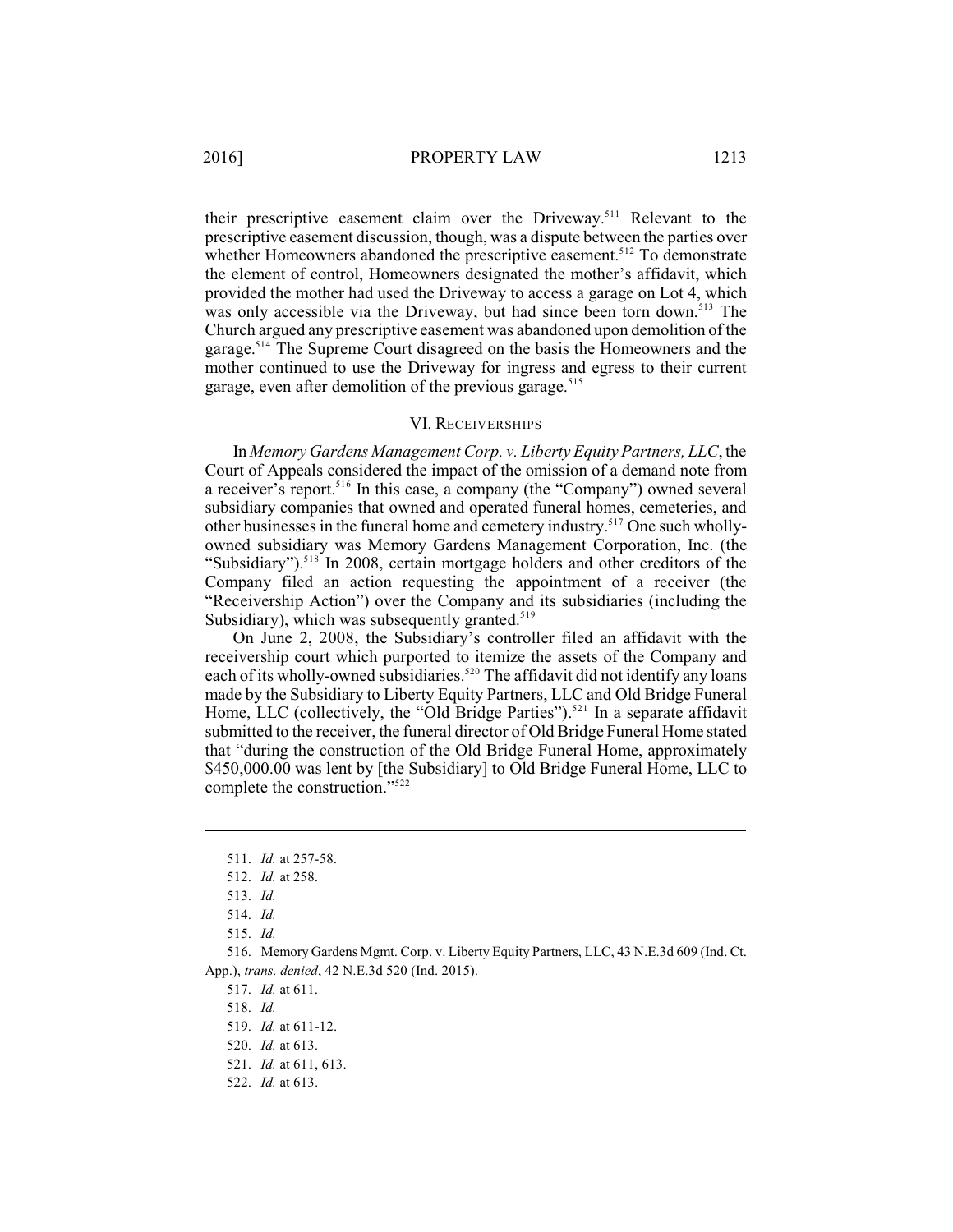Over the course of several years, the receiver filed several reports concerning the receivership.<sup>523</sup> These reports contained the itemized list of the assets of the Company and its subsidiaries.<sup> $524$ </sup> Notably missing from all of these reports was any reference to the  $$450,000$  the Subsidiary's loan.<sup>525</sup> Neither the Company, the Subsidiary, nor Robert Nelms ("Nelms"), the Managing Member and CEO of the Old Bridge Parties, objected to these reports.<sup>526</sup> The Subsidiary was eventually dissolved.<sup>527</sup>

Approximately two years and eight months after the Subsidiary's dissolution, Nelms, purporting to act as the President of the Subsidiary, filed a Verified Complaint (the "Complaint") for Damages on Commercial Note, Security Agreement, and for Replevin against the Old Bridge Parties.<sup>528</sup> The Complaint alleged the Old Bridge Parties entered into a security agreement with the Subsidiary on March 3, 2006 to secure repayment of note.<sup>529</sup> It also alleged the Old Bridge Parties breached the terms of the note and security agreement and were indebted to the Subsidiary in the amount of  $$450,000$  plus interest.<sup>530</sup> In turn, the Old Bridge Parties contended the Subsidiary's claims under the note were forever barred by operation of law and because the Subsidiary was dissolved, it did not have standing to bring the claims.<sup>531</sup> The parties filed crossmotions for summary judgment. 532

The trial court entered an order granting the Old Bridge Parties' motion for summary judgment and denying the Subsidiary's cross-motion for summary judgment. $533$  The trial court stated:

The \$450,000 Demand Note was an asset subject to the Receivership. As such, the Receiver was able to consider collecting the \$450,000 [Demand Note]. By omitting any mention of the \$450,000 Demand Note at issue in her Inventory or failing to collect the \$450,000, the Receiver effectively abandoned this claim. Indiana Code § 32-30-5-18(b) placed an affirmative duty upon [the Company], [the Subsidiary], and/or Nelms to file their objections or exceptions to the Receiver's Inventory and Final Report/Accounting within the 30 day period. Since neither [the Company], [the Subsidiary], nor Nelms filed an objection, [the Subsidiary] is forever barred from its claim as to the \$450,000 Demand

- 523. *Id.* at 613-15.
- 524. *Id.* at 613.
- 525. *Id.* at 613-15.
- 526. *Id.* at 611, 615.
- 527. *Id.* at 614-15.
- 528. *Id.* at 615.
- 529. *Id.*
- 530. *Id.*
- 531. *Id.*
- 532. *Id.*
- 
- 533. *Id.*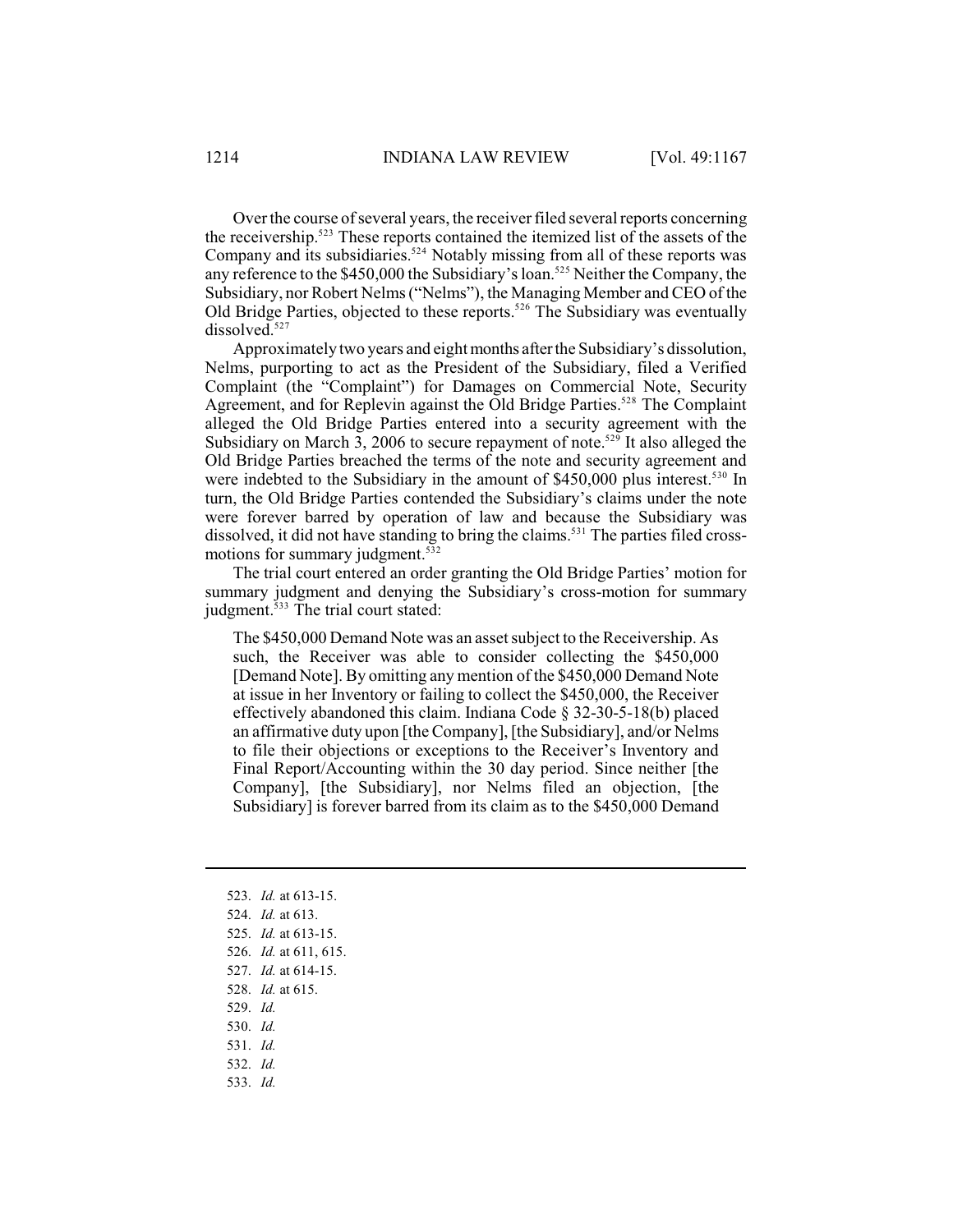## Note. 534

On appeal, the central issue was whether the trial court erred in granting the Old Bridge Parties' motion for summary judgment.<sup>535</sup> The Subsidiary first argued it had no obligation to object to the receiver'streatment of the note, but the court disagreed, holding the Indiana Non-Claim Statute, IndianaCode section 32-30-5- 18, extended not only to the "'matters and things contained in an account or report' but also to the matters and things omitted from an account or report that should have been included in the report."<sup>536</sup> Next, the Subsidiary argued the trial court erred in finding the receiver abandoned the Subsidiary's claims under the note.<sup>537</sup> Again, the court disagreed, finding the Company was required to file with the receivership court an affidavit "setting forth in detail all the assets and all the liabilities of [the Company], including those assets and liabilities of the wholly owned subsidiaries."<sup>538</sup> By omitting any mention of the note in her final report, the receiver effectively abandoned Subsidiary's claims under the note.<sup>539</sup>

#### VII. MECHANIC'S LIENS

In *Wells Fargo Bank, N.A. v. Rieth-Riley Construction Co.*<sup>540</sup> the Court of Appeals considered the remedy available to a mechanic's lienholder when the property subject to the lien is also subject to a mortgage foreclosure action. Debtor, the owner of certain commercial real estate, refinanced its property through Lender in 2007.<sup>541</sup> In April 2011, Debtor defaulted under its loan.<sup>542</sup> In November 2011, Debtor hired Contractor to pave its parking lot, which Contractor did in November and December 2011.<sup>543</sup> Contractor was never paid and, in February 2012, Contractor recorded a mechanic's lien against Debtor's property.<sup>544</sup> In February 2013, Contractor brought suit to foreclose its lien, naming Debtor and Lender in the complaint.<sup>545</sup> At trial Lender argued its lien, being recorded first in time, had priority over Contractor's mechanic's lien.<sup>546</sup> The trial court concluded Lender's lien in fact had priority, but Contractor's lien held priority with respect to the improvements it made and, therefore, Contractor was entitled to priority as to any proceeds from the sale of the improvements it

- 536. *Id.* at 616-17 (quoting IND. CODE § 32-30-5-18 (2015)).
- 537. *Id.* at 618.
- 538. *Id.*
- 539. *Id.* at 619.

- 541. *Id.*
- 542. *Id.*
- 543. *Id.*
- 544. *Id.*
- 545. *Id.*
- 546. *Id.*

<sup>534.</sup> *Id.*

<sup>535.</sup> *Id.* at 616.

<sup>540.</sup> 38 N.E.3d 666, 668 (Ind. Ct. App. 2015).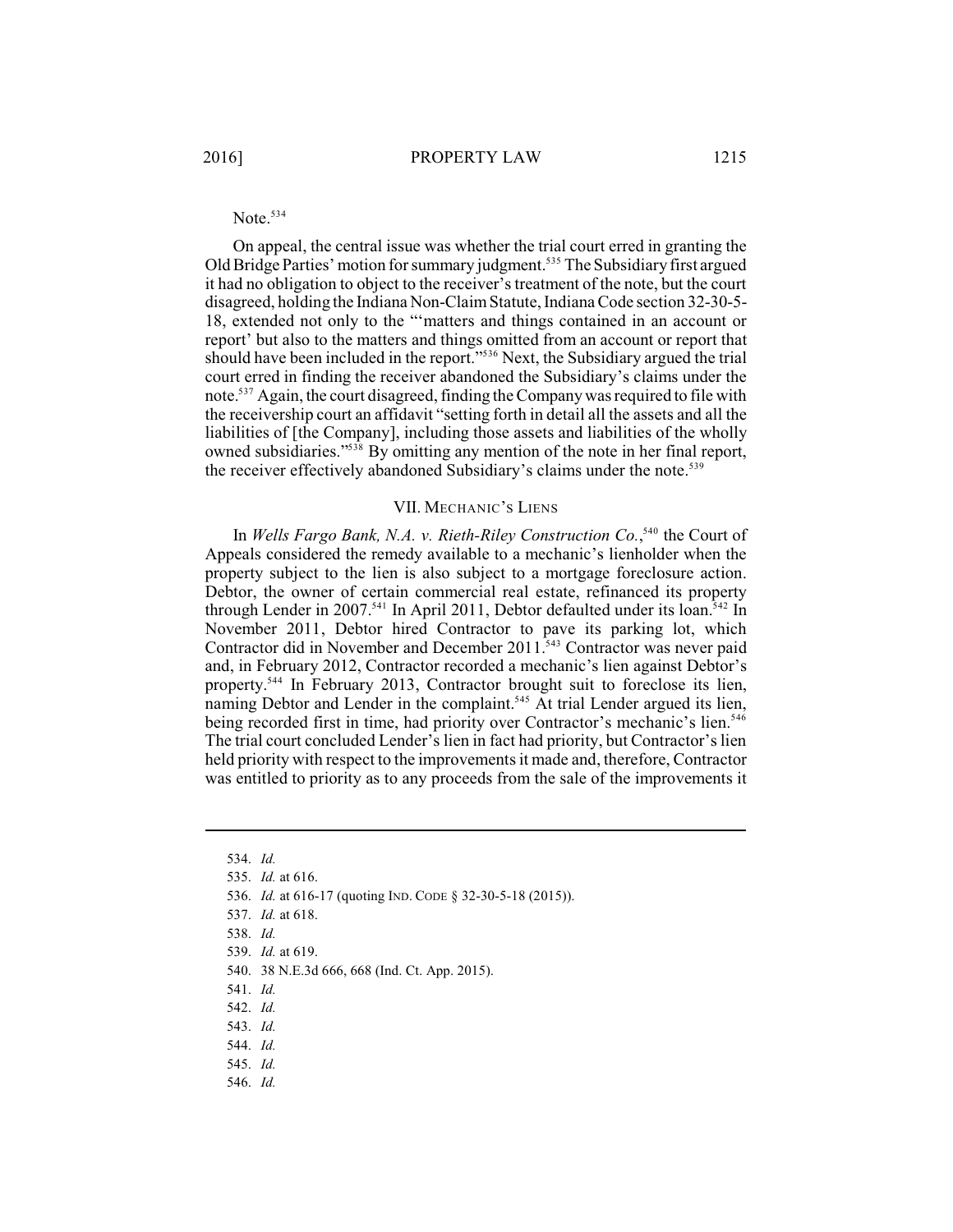made.<sup>547</sup> The trial court also held Lender was permitted to credit-bid its judgment, but required Lender escrow funds sufficient to ensure Contractor a recovery in the event the trial court subsequently determined that Contractor was entitled to a share of the sales proceeds.<sup> $548$ </sup> Lender appealed.<sup> $549$ </sup>

The Court of Appeals reversed and remanded to the trial court to determine whether Contractor would be entitled to remove its improvements—i.e., the parking lot—pursuant to Indiana's mechanic's lien statutes, or whether Contractor would receive proceeds from the sale of the property after Lender's lien was fully satisfied.<sup>550</sup> Indiana law provides a "mortgage, memorandum of lease, or lease takes priority according to the time of its filing."<sup>551</sup> Indiana's mechanic's lien statute states a recorded mechanic's lien relates back to the date the work was commenced or the materials or machinery furnished.<sup>552</sup> Consistent with long-standing Indiana law, the Court of Appeals concluded Lender's mortgage lien, dating to 2008, had priority over Contractor's mechanic's lien, relating to November 2011, with respect to the Debtor's property.<sup>553</sup> Contractor's lien would not, under Indiana statute, be impaired by the foreclosure of the mortgage, though it was entitled only to the remedies provided under the relevant statute.<sup>554</sup> Contractor's remedies include the right to remove the improvements it constructed to satisfy its mechanic's lien to the extent removal is practical—i.e., the removal would not substantially impair the value of the land beyond that which it would have been had the parking lot never been paved.<sup>555</sup>

#### VIII. RESIDENTIAL REAL ESTATE DISCLOSURE FORM

In *Hays v. Wise*, the Court of Appeals considered whether a seller may be

- 552. *Id.* (citing IND. CODE § 32-28-3-5 (2010)).
- 553. *Id.* at 670-71.
- 554. *Id.* at 671 (quoting IND. CODE § 32-28-3-2).

555. *Id.* at 671-75. The Court of Appeals cited *Provident Bank v. Tri-County Southside Asphalt, Inc.*, 804 N.E.2d 161 (Ind. Ct. App. 2004), in which the Court concluded a contractor holding a lien relating to the installation of a driveway held priority as to the improvements for which the lienholder provided labor and materials. *See id.* at 671-72. Relying in part upon the decision in *Provident Bank*, in part on the ambiguity in Indiana Code section 32-28-3-2 regarding the meaning to be given to the term "building," and in part on the Court's interpretation of legislative intent, the Court of Appeals concluded a parking lot, like the driveway at issue in *Provident Bank*, was an improvement within the meaning of the term "building" for the purposes of Indiana Code section § 32-28-3-2 and established Contractor's remedies thereunder. *See id.* at 672-74.

<sup>547.</sup> *Id.* at 669.

<sup>548.</sup> *Id.* at 669-70. The Court of Appeals concluded the trial court erred in requiring Lender to escrow funds where Lender was entitled to credit-bid its judgment. This issue is not further discussed in this summary.

<sup>549.</sup> *Id.* at 670.

<sup>550.</sup> *Id.* at 675.

<sup>551.</sup> *Id.* at 671 (quoting IND. CODE § 32-21-4-1(b) (2015)).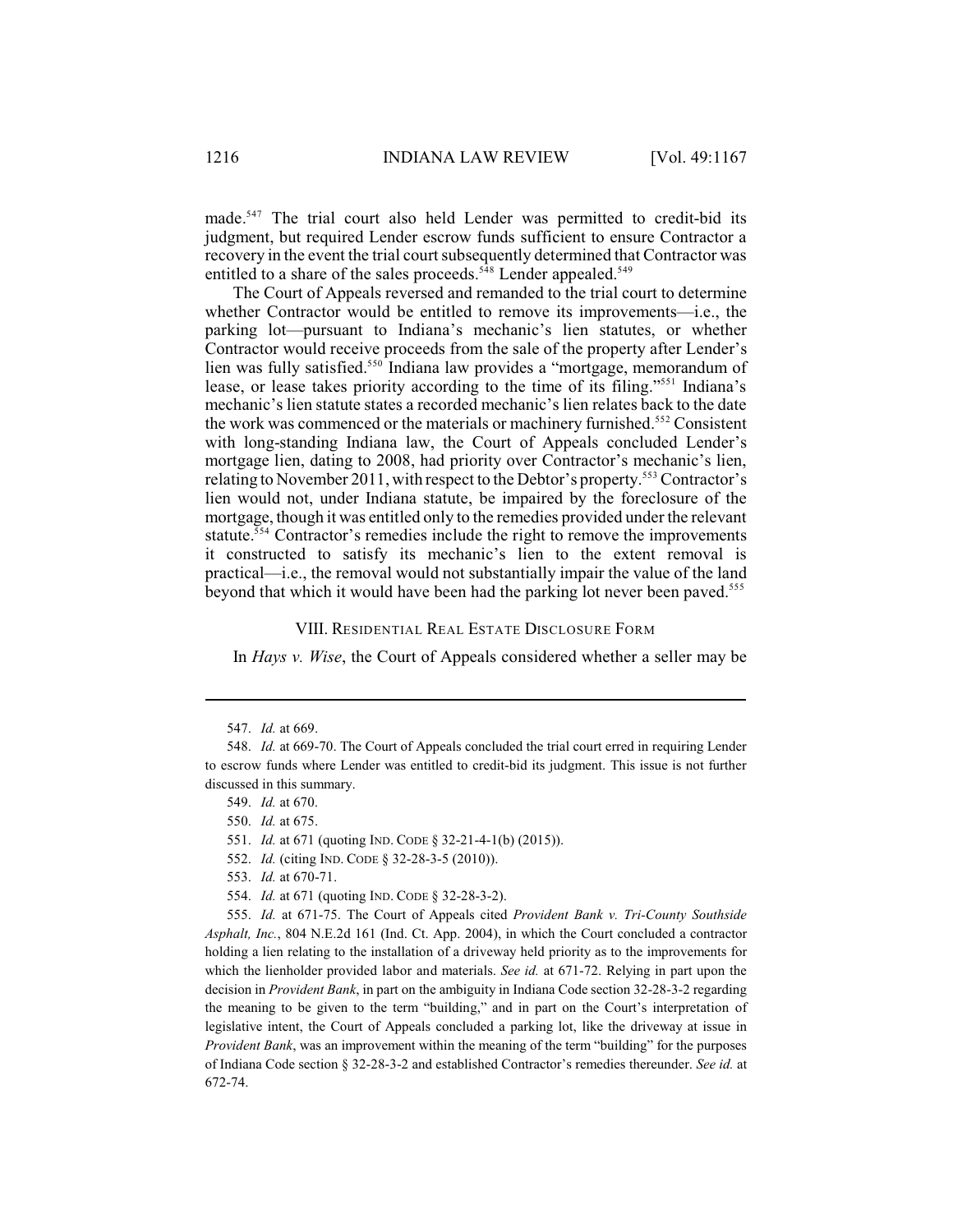liable for fraudulent misrepresentations made on a "Residential Real Estate Disclosure Form" when he or she had actual knowledge the representation was false at the time he or she completed the form.<sup>556</sup> In 2007, Buyer purchased a residence from Seller.<sup>557</sup> The property consisted of sixteen and a half acres and a house that had been personally built by Seller.<sup>558</sup> Seller completed a "Seller's Residential Real Estate Sales Disclosure Form" ("Form").<sup>559</sup> On the Form, Seller answered no to the following questions: (1) "Are there any structural problems with the building?"; (2) "Have you received any notices by any governmental or quasi-governmental agencies affecting this property?";(3) "Have any substantial additions or alterations been made without a required building permit?"; and (4) "Is the property in a flood plain?"<sup>560</sup> After the purchase, Buyer hired a professional engineer to inspect the residence.<sup>561</sup> The engineer revealed a number of code violations and structural problems, ultimately concluding the house was completely unsafe and repairs would cost more than the value of the home.<sup>562</sup>

Buyer brought suit against the Seller for fraud.<sup>563</sup> The trial court granted Seller's motion that Buyer failed to state a claim upon which relief can be granted, concluding Buyer had no right to rely on the Seller's representations because Buyer had a reasonable opportunity to inspect the property.<sup>564</sup> On appeal, the Court of Appeals held the Indiana General Assembly had codified the rights of a buyer to rely on the disclosures of the seller by requiring a seller to complete, sign, and submit the Form before an offer is accepted.<sup>565</sup> The Court of Appeals thus remanded to the trial court, where a bench trial subsequently ensued.<sup>566</sup> The trial court found for Buyer in the amount of \$281,062.77.<sup>567</sup> Seller then appealed arguing (1) the court's judgment was clearly erroneous due to a lack of evidence Seller had actual knowledge of the defects and (2) the judgment ordered damages in excess of the amount that would have been required to repair known structural defects.<sup>568</sup>

On appeal again, the Court noted the residential disclosure form is not a warranty by the Seller; however, "just because the statements made on the [] form are not warranties does not mean that they are not actionable

561. *Id.*

812 (Ind. Ct. App. 2014)).

566. *Id.*

567. *Id.*

568. *Id.* at 362.

<sup>556.</sup> Hays v. Wise, 19 N.E.3d 358 (Ind. Ct. App. 2014).

<sup>557.</sup> *Id.* at 360.

<sup>558.</sup> *Id.* at 360, 363.

<sup>559.</sup> *Id.* at 360.

<sup>560.</sup> *Id.*

<sup>562.</sup> *Id.* at 360-61, 364-68.

<sup>563.</sup> *Id.* at 359.

<sup>564.</sup> *Id.* at 359-60.

<sup>565.</sup> *Id.* at 361 (citing IND. CODE § 32-21-5-10 (2015); Boehringer v. Weber, 2 N.E.3d 807,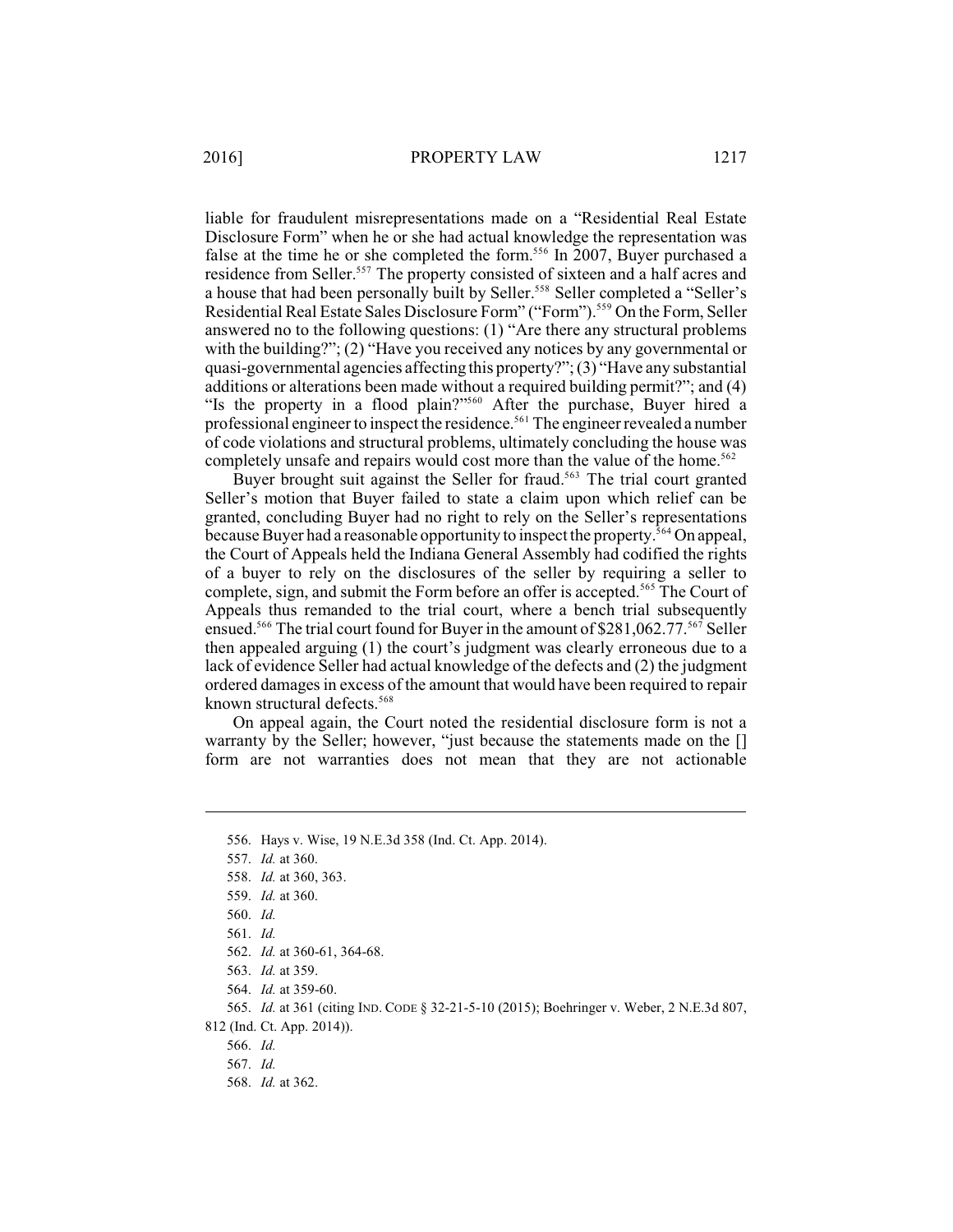representations."<sup>569</sup> Under Indiana law, "a seller may be liable for fraudulent misrepresentations made on the disclosure form when he or she had actual knowledge that the representation was false at the time he or she completed the form." $570$  In this case, the trial court entered findings of fact and conclusions determining Seller was liable to Buyer for failing to disclose conditions about the house known to Seller.<sup>571</sup> The issue here was not whether defects existed, but whether Seller had knowledge of them.<sup>572</sup> The Court of Appeals found Seller—who personally built the home in 2000, but had never previously built a home or any other structure—had actual knowledge of some of the defects when he signed the sales disclosure form.<sup>573</sup> Although there was no direct evidence Seller had actual knowledge of the defects, the Court of Appeals found, "based on the facts and circumstances of the case, there was sufficient circumstantial evidence before the trial court from which it could infer that the [Seller] had actual knowledge."<sup>574</sup> As a result, the Court of Appeals affirmed the value of the damages finding based on expert testimony it would have cost more to repair the house than the house was worth.<sup>575</sup>

#### IX. CONTRACTS

### *A.* Huber v. Hamilton

In *Huber v. Hamilton*,<sup>576</sup> the Court of Appeals considered whether the statute of frauds applied to an oral agreement modifying a written land contract and also whether the oral agreement could be enforceable under the equitable doctrine of promissory estoppel.<sup>577</sup> In 2007, Roger Hamilton ("Seller") sold commercial real estate located in Crawfordsville, Indiana to Terry Huber ("Buyer") for a \$150,000 purchase price, with a down payment of \$20,000.<sup>578</sup> The remainder of the principal was payable in monthly installments of \$1132.44 at 6.5% interest over a thirty-five month period, at which time the remaining unpaid balance would come due as a balloon payment.<sup> $579$ </sup> The land contract also included terms discussing the transfer of title to Buyer upon full performance, as well as terms discussing what happens in the event of default.<sup>580</sup> In late 2010, as the due date

<sup>569.</sup> *Id.* at 361-62 (quoting Johnson v. Wysocki, 990 N.E.2d 456, 462 (Ind. 2013) (citing IND. CODE § 32-21-5-9)).

<sup>570.</sup> *Id.* at 362 (citing *Johnson*, 990 N.E.2d at 466).

<sup>571.</sup> *Id.* 

<sup>572.</sup> *Id.*

<sup>573.</sup> *Id.* at 363-66.

<sup>574.</sup> *Id.* at 366.

<sup>575.</sup> *Id.* at 368.

<sup>576.</sup> 33 N.E.3d 1116 (Ind. Ct. App.), *trans. denied*, 41 N.E.3d 690 (Ind. 2015).

<sup>577.</sup> *Id.* at 1117-18.

<sup>578.</sup> *Id.* at 1118.

<sup>579.</sup> *Id.*

<sup>580.</sup> *Id.*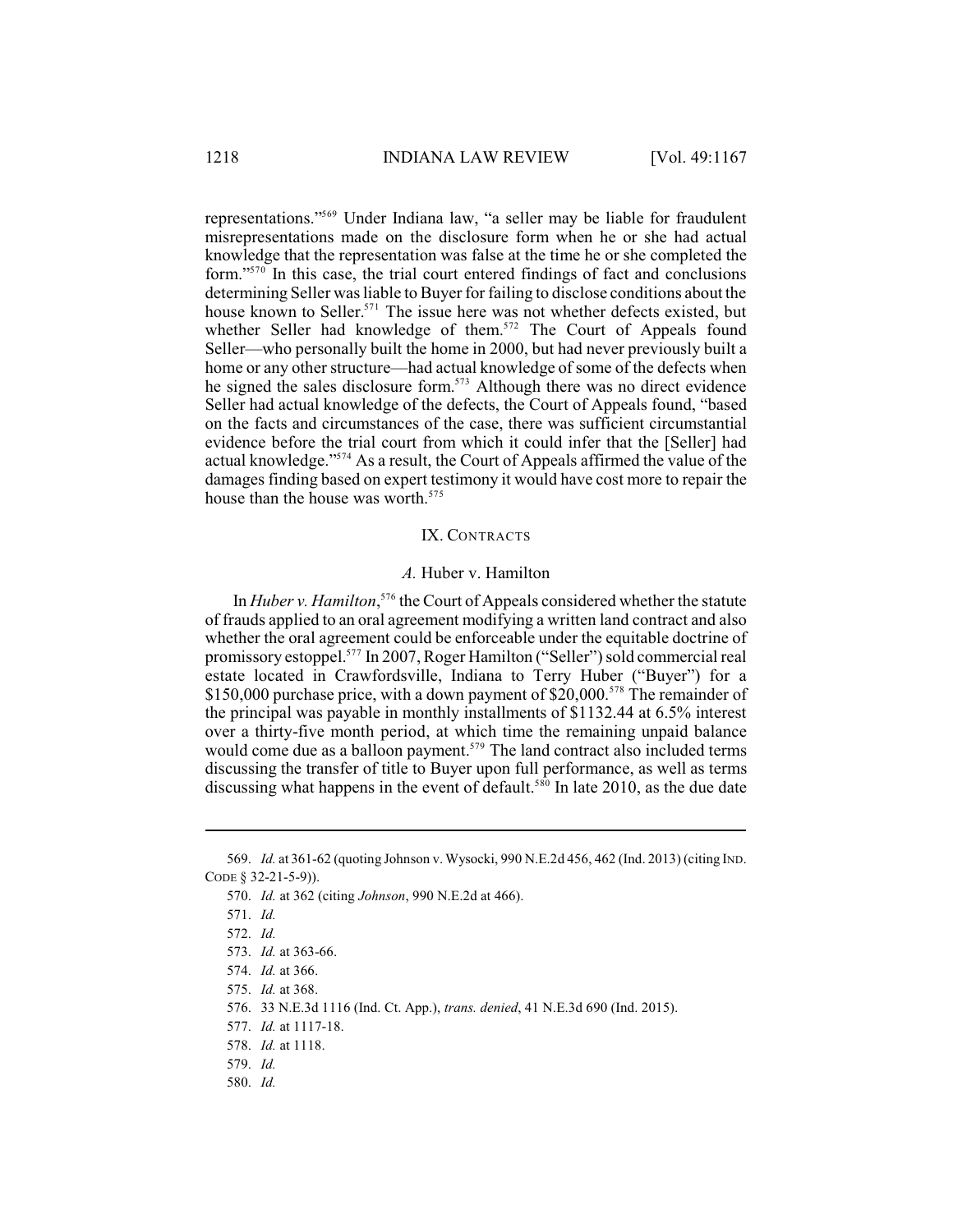for the final balloon payment approached, Buyer requested an extension from Seller.<sup>581</sup> Buyer claimed Seller told him to pay an additional \$300 per month to extend the contract, whereas Seller claimed he told Buyer he would accept an additional \$300 per month from Buyer for up to a year as a penalty to give Buyer time to arrange financing for the balloon payment.<sup>582</sup> Buyer and Seller's agreement was oral only and never put in writing.<sup>583</sup> Buyer made a total of thirtyfour additional monthly payments with the \$300 penalty included before Seller provided written notice to Buyer that he was in default demanding full payment within thirty days.<sup>584</sup>

In 2013, Buyer filed a complaint for declaratory judgment against Seller in response to this notice alleging Buyer and Seller had renegotiated the contract, and Seller subsequently counterclaimed to foreclose the land contract.<sup>585</sup> In early 2014, the trial court held a bench trial determining the parties had conflicting intentions as to their oral modification agreement and also the oral agreement was unenforceable as the statute of frauds applied.<sup>586</sup>

The Court of Appeals affirmed the decision of the trial court.<sup>587</sup> First, the Court of Appeals stated the long-standing Indiana rule that the statute of frauds<sup>588</sup> applies to contracts for the sale of land requiring them to be in writing.<sup>589</sup> The Court of Appeals reasoned since the original land contract was required to be in writing, so must any modification.<sup>590</sup> Moreover, this decision echoed an underlying rationale of the statute of frauds in avoiding reliance on the memory and story-telling of the parties by requiring a writing, especially in cases as such where the details of an oral agreement were unable to be determined by the trial court.<sup>591</sup> Thus, the Court of Appeals held, under the statute of frauds, the oral agreement between Buyer and Seller was unenforceable.<sup>592</sup>

Furthermore, the Court of Appeals determined the oral agreement between Buyer and Seller was unenforceable under the equitable doctrine of promissory estoppel.<sup>593</sup> The required elements to enforce an agreement under promissory estoppel were absent in this instance.<sup>594</sup> The Court of Appeals held the agreement was not enforceable as there was no actual "promise" to enforce between the

588. *Id.* at 1122-23; IND. CODE § 32-21-1-1 (2015).

593. *Id.* at 1124.

594. *Id.* (citing First Nat'l Bank v. Logan Mfg. Co., 577 N.E.2d 949, 954 (Ind. 1991) (discussing list of elements)).

<sup>581.</sup> *Id.*

<sup>582.</sup> *Id.* at 1118-19.

<sup>583.</sup> *Id.* at 1119.

<sup>584.</sup> *Id.*

<sup>585.</sup> *Id.*

<sup>586.</sup> *Id.* at 1120.

<sup>587.</sup> *Id.* at 1125.

<sup>589.</sup> *Huber*, 33 N.E.3d at 1123 (quoting Brown v. Branch, 758 N.E.2d 48, 51 (Ind. 2001)).

<sup>590.</sup> *Id.*

<sup>591.</sup> *Id.* (citing *Brown*, 758 N.E.2d 48).

<sup>592.</sup> *Id.*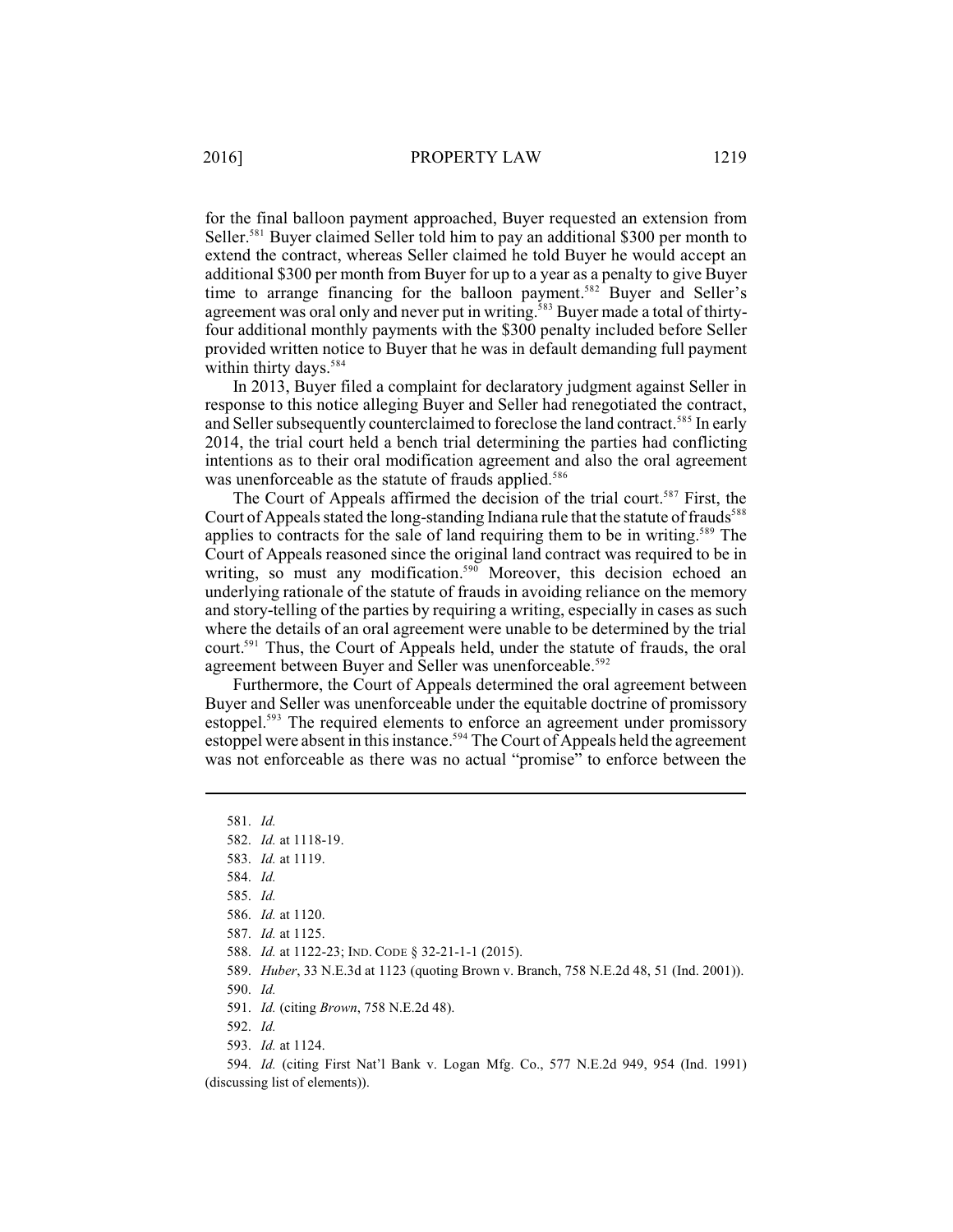parties since the trial court could not determine the details of the oral agreement. 595

### *B.* Metro Holdings One, LLC v. Flynn Creek Partner LLC

In *Metro Holdings One, LLC v. Flynn Creek Partner LLC*, the Court of Appeals held specific performance is an available remedy to a seller of real estate in a dispute, when the parties contract for specific performance to be available to the seller.<sup>596</sup> Metro Holdings One LLC ("Metro Holdings") entered into a purchase agreement to buy two contiguous real estate parcels (the "Phase 1 Property" and the "Phase 2 Property") from Flynn Creek Partners, LLC ("Flynn Creek") on two separate closing dates.<sup>597</sup> Metro Holdings closed on the Phase 1 Property, but on the day of the closing for the Phase 2 Property, Metro Holdings sent Flynn Creek a notice alleging Flynn Creek failed to satisfy certain closing conditions and specifically alleged the existence of wetlands on the property.<sup>598</sup> Metro Holdings invoked a "sixty-day period for Flynn Creek to satisfy the disputed closing conditions."<sup>599</sup> Flynn Creek responded by "asserting that Metro [Holdings] had defaulted in its performance under the purchase agreement by failing to purchase the [Phase  $2$  Property]."<sup>600</sup> Metro Holdings sent a letter to Flynn Creek stating "that it was electing to terminate the purchase agreement due to the presence of wetlands on the [Phase 2 Property]."<sup>601</sup> Flynn Creek filed suit for breach of contract and "sought specific performance of the purchase agreement or an alternative remedy of damages for its breach of contract claim."<sup>602</sup> Metro Holdings "counterclaimed, arguing the Flynn Creek had repudiated or anticipatorily breached the purchase agreement."<sup>603</sup> The trial court granted Flynn Creek's motion for summary judgment finding that Metro Holdings had "breached the purchase agreement by failing to purchase the second [] parcel and that Flynn Creek was entitled to specific performance."<sup>604</sup>

On appeal, the Court of Appeals held it was undisputed that under the purchase agreement, Metro Holdings "had an obligation to purchase and close on the Phase 2 Property," and Metro Holdings did not purchase the Phase 2 Property on the closing date.<sup> $605$ </sup> Based on the plain language of the purchase agreement, the Court of Appeals determined Metro Holdings could not rely on

<sup>595.</sup> *Id.*

<sup>596.</sup> Metro Holdings One, LLC v. Flynn Creek Partner, LLC, 25 N.E.3d 141, 145 (Ind. Ct. App. 2014), *trans. denied*, 29 N.E.3d 1274 (Ind. 2015).

<sup>597.</sup> *Id.* at 144.

<sup>598.</sup> *Id.*

<sup>599.</sup> *Id.*

<sup>600.</sup> *Id.*

<sup>601.</sup> *Id.*

<sup>602.</sup> *Id.*

<sup>603.</sup> *Id.*

<sup>604.</sup> *Id.*

<sup>605.</sup> *Id.* at 158.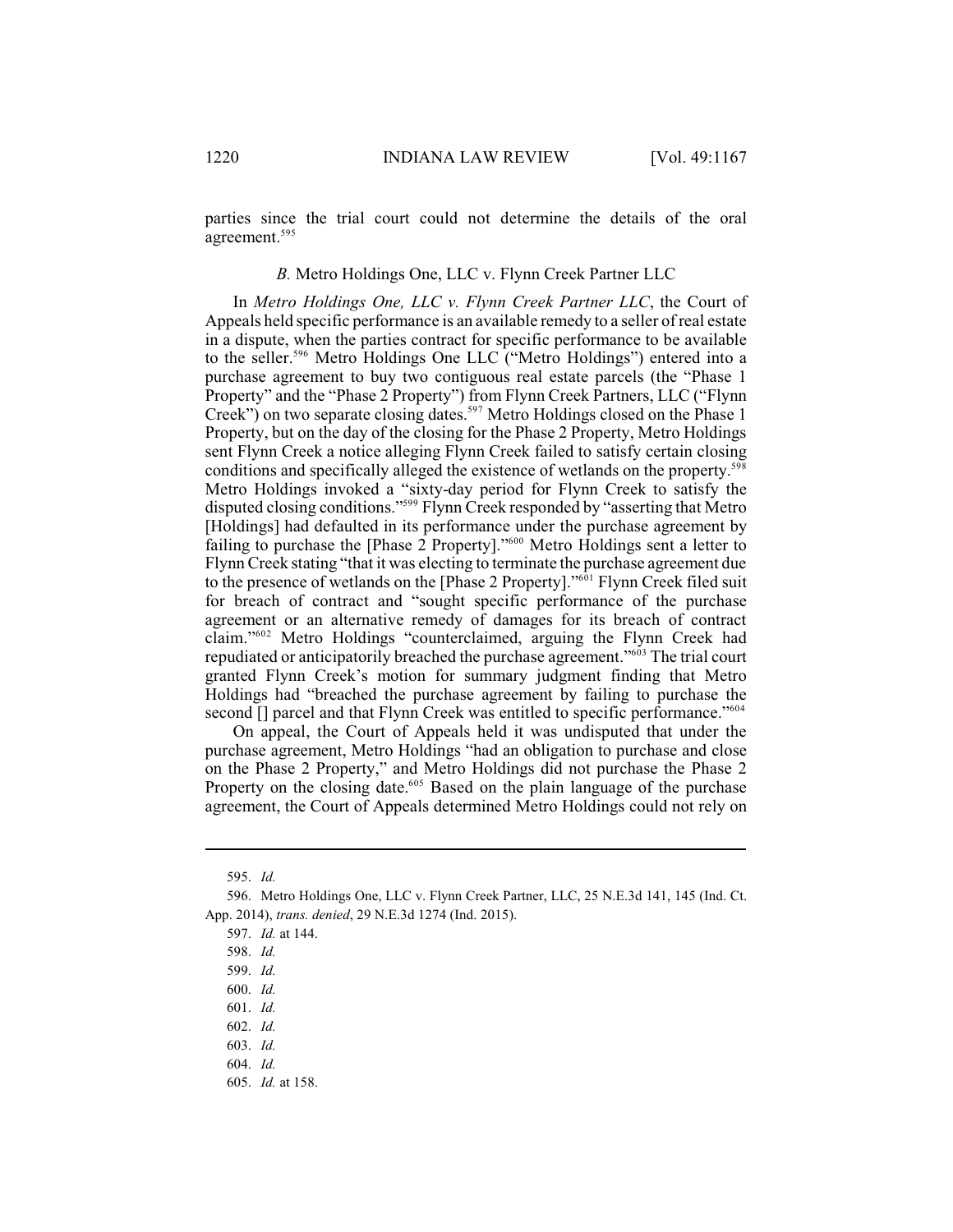its attempt to terminate the purchase agreement on account of alleged wetlands as justification for terminating the contract. $606$  The purchase agreement required Metro Holdings to procure a wetlands study and provide written notice to Flynn Creek prior to the end of the due diligence period in April 2007 to terminate the purchase agreement based on wetlands.<sup>607</sup> Metro Holdings did not do so.<sup>608</sup>

"The parties' purchase agreement included specific language providing that Flynn Creek had 'the right' to specific performance."<sup>609</sup> "Indiana courts recognize the freedom of parties to enter into contracts and indeed, presume that contracts represent the freely bargained agreement of the parties."<sup>610</sup> "Here the terms of the parties' purchase agreement allowed for Flynn Creek, upon default by Metro Holdings, to choose a remedy at law or equity, and the parties agreed that Flynn Creek's equitable remedy included 'the right' to specific performance."<sup>611</sup> Therefore, the Court of Appeals held "the trial court did not err by granting summary judgment to Flynn Creek on its claim for specific performance."<sup>612</sup>

#### X. DRAINAGE LAW

In *Frazee v. Skees*, the Court of Appeals discussed and decided upon a number of drainage issues arising from a dispute between adjacent landowners occurring during a period of increased rainfall.<sup>613</sup> Frazee and the Skeeses were neighboring landowners whose properties sat upon a high water table and they shared a clay tile drain (the "Subsurface Drain") installed approximately eighty years before the dispute.<sup>614</sup> Surface water naturally drained in a westward direction along a natural swale from the property owned by the Skeeses (the "Skees Parcel") towards the property owned by Frazee (the "Frazee Parcel").<sup>615</sup> During the installation of a geothermal system on the Frazee Parcel, Frazee was forced to repair a portion of the Subsurface Drain, which had been damaged by tree roots.  $61\overline{6}$  Frazee also discovered, while constructing a barn on her property, sewage was present in the Subsurface Drain. $617$  A dye test performed by the county health department (the "Department") indicated the sewage was coming from the Skeeses' home.<sup>618</sup> As a result of the test, the Department required the

614. *Id.* at 26.

<sup>606.</sup> *Id.* at 160.

<sup>607.</sup> *Id.*

<sup>608.</sup> *Id.*

<sup>609.</sup> *Id.* at 164.

<sup>610.</sup> *Id.* (quoting Haegert v. Univ. of Evansville, 977 N.E.2d 924, 937 (Ind. 2012) (quoting Fresh Cut Inc. v. Fazli*,* 650 N.E.2d 1126, 1129 (Ind. 1995))).

<sup>611.</sup> *Id.*

<sup>612.</sup> *Id.*

<sup>613.</sup> Frazee v. Skees, 30 N.E.3d 22 (Ind. Ct. App. 2015).

<sup>615.</sup> *Id.*

<sup>616.</sup> *Id.* at 27.

<sup>617.</sup> *Id.*

<sup>618.</sup> *Id.*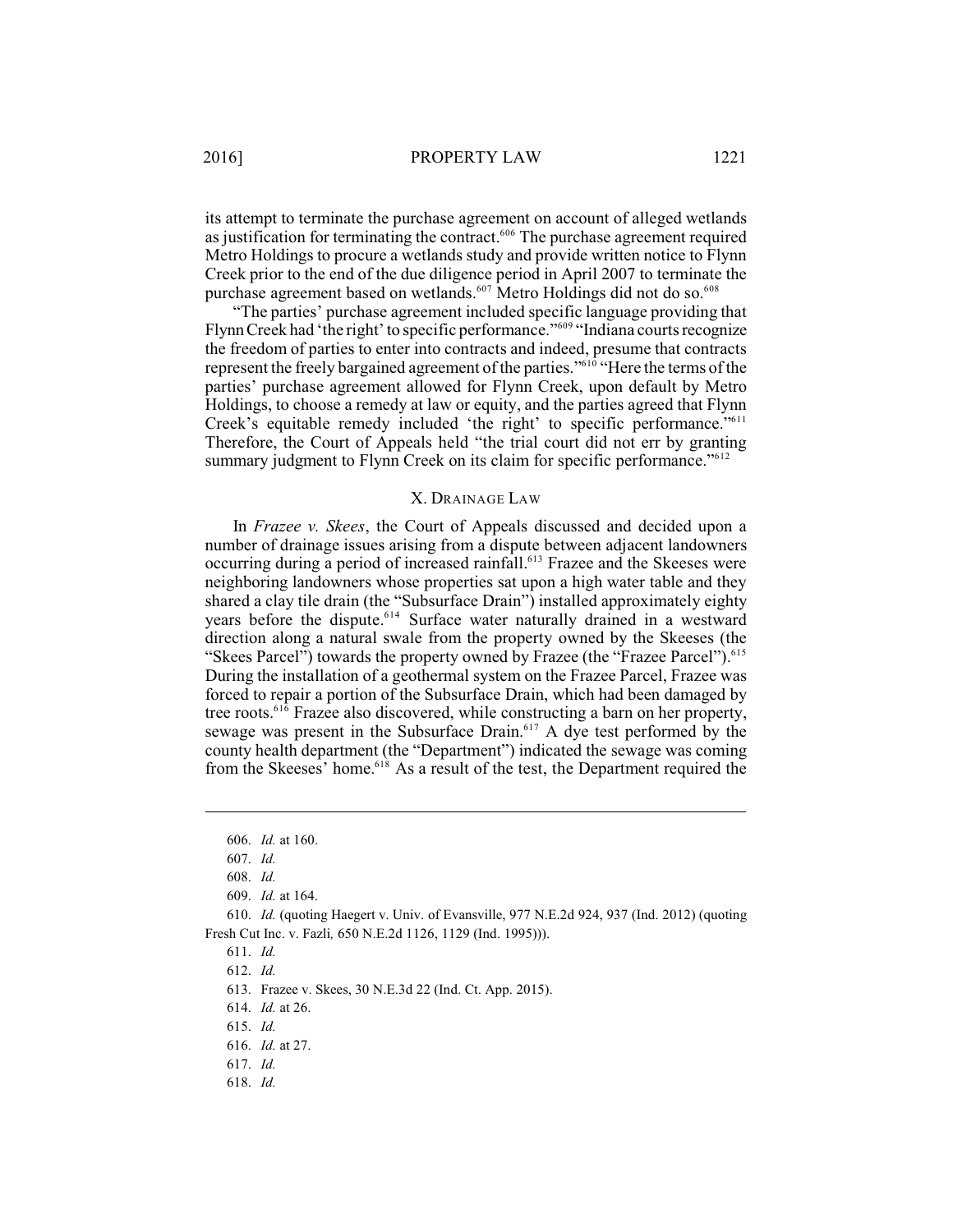Skeeses to install a new septic system.<sup>619</sup>

As part of the work performed to install the new septic system, the Skeeses' contractor (1) dug a hole at the end of the septic's finger system, severing the Skeeses' connection to the Subsurface Drain, and (2) placed a boulder inside of the hole over the severed connection, but left the hole otherwise open to permit ground water to continue to flow into the hole and leach into the Subsurface Drain.<sup>620</sup> Although the Department concluded the Skeeses' new system complied with all laws, the disconnection of the Skees Parcel from the Subsurface Drain, when coupled with the increased rainfall, made the already high water table rise even higher, which negatively affected the functionality of the new septic system. $621$  In an effort to lower the water table, the Skeeses installed multiple sump pumps on the Skees Parcel and also agreed, upon request from the Department, to install a perimeter drain around the septic system's absorption field which would then connect to the Subsurface Drain.<sup>622</sup> Thus, as a result of the installation of the perimeter drain, the connection between the drainage on the Skees Parcel and the Subsurface Drain was reestablished.<sup> $623$ </sup> At the same time, because the perimeter drain collected the same amount of water that the Subsurface Drain collected prior to the Subsurface Drain being disconnected, the perimeter drain would not increase the downstream burden placed on the Subsurface Drain.<sup>624</sup>

Frazee claimed the barns on the Frazee Parcel flooded more often following the connection of the perimeter drain to the Subsurface Drain, and in an effort to ameliorate these effects, she installed a curtain drain near her barns and replaced a portion of the Subsurface Drain on her property with a six-inch plastic drain pipe.<sup>625</sup> In addition, Frazee filed an action against the Skeeses, alleging nuisance and trespass claims, among other items. The Skeeses counterclaimed, alleging negligence, nuisance, and criminal trespass.<sup> $626$ </sup> The trial court held a two-day bench trial and found (1) the Subsurface Drain was a mutual drain under Indiana law, (2) the Skeeses never abandoned the Subsurface Drain during the course of any of the work required by the Department, and (3) Frazee was solely responsible for all costs to repair the portion of the Subsurface Drain located under the Frazee Parcel. 627

On appeal, Frazee argued, among otheritems, all three of these findings were incorrect.<sup> $628$ </sup> With respect to the question of whether the Subsurface Drain was

- 624. *Id.*
- 625. *Id.*

<sup>619.</sup> *Id.* at 28.

<sup>620.</sup> *Id.*

<sup>621.</sup> *Id.*

<sup>622.</sup> *Id.* at 29-30.

<sup>623.</sup> *Id.* at 30.

<sup>626.</sup> *Id.* at 30-31.

<sup>627.</sup> *Id.* at 31-32.

<sup>628.</sup> *Id.* at 34.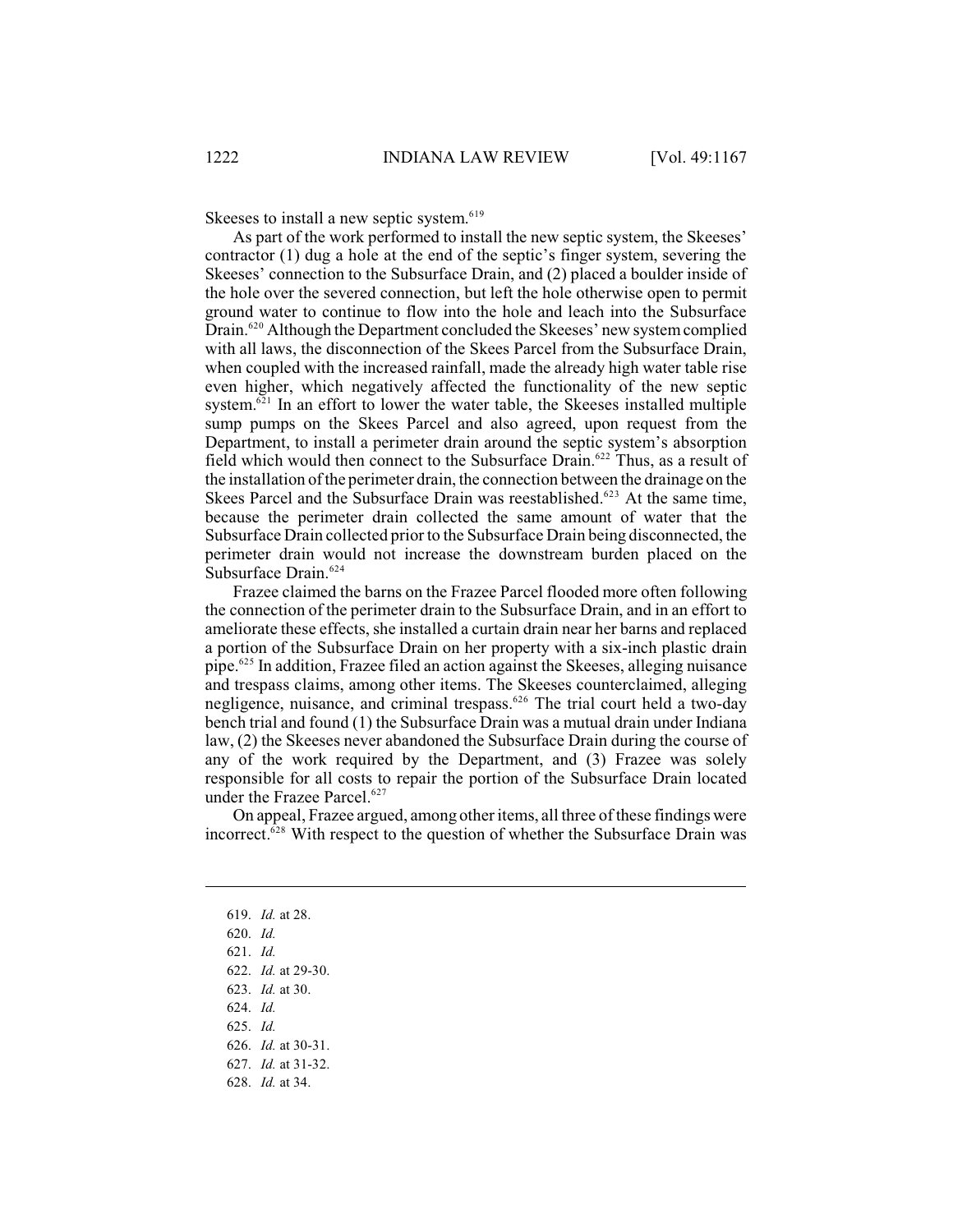a mutual drain,<sup>629</sup> Frazee challenged the trial court's conclusion the Subsurface Drain diverted water from the Skees Parcel, claiming the swale located on both parcels provided the only method of drainage from the Skees Parcel.<sup>630</sup> Frazee argued the Subsurface Drain was not a mutual drain, but, rather, two separate drains: (1) a drain that illegally directed the sewage from the Skees Parcel into (2) the private drain located on the Frazee Parcel. $631$  The Court of Appeals disagreed. $632$  Although the swale did serve to drain some surface water from the Skees Parcel, the Court also pointed out once the Skeeses disconnected from the Subsurface Drain, the water table rose, indicating the Subsurface Drain also diverted ground water from the Skees Parcel.<sup>633</sup> Consequently, the trial court could have properly determined the Subsurface Drain directed water (in addition to sewage) away from the Skees Parcel and thus the Subsurface Drain was a mutual drain.<sup>634</sup>

Frazee also contended the trial court erred when it concluded the Skeeses permanently abandoned their right to use the Subsurface Drain when the contractor severed the Skeeses' connection to the Subsurface Drain for a period of six months.<sup>635</sup> The Court of Appeals disagreed with Frazee on this issue for three reasons.<sup>636</sup> First, the Skeeses created a hole near the disconnection to permit water to continue to flow into the hole in part to determine whether the Subsurface Drain still serviced the Skees Parcel.<sup>637</sup> Second, the work performed by the contractor ensured ground water was still able to leach into the Subsurface Drain through the clay tile.<sup> $638$ </sup> Finally, the Skeeses reconnected to the Subsurface Drain when Frazee installed the perimeter drain.<sup>639</sup> Consequently, in the Court's view, no intent to abandon the Subsurface Drain permanently was present.<sup>640</sup>

Finally, Frazee argued the trial court erred with holding her solely

- 632. *Id.* at 35.
- 633. *Id.* at 34-35.

634. *Id.* Frazee also claimed no evidence existed that the Subsurface Drain was "established by the mutual consent of all the owners." *Id.* Although the Court acknowledged no evidence was presented to establish this mutual consent at the time of the installation of the eighty-year-old drain, the Court concluded the trial court could infer the element of consent in this instance, since it was clear the Subsurface Drain was installed as one contiguous system approximately eighty years ago, which passed through multiple parcels. *Id.*

- 636. *Id.*
- 637. *Id.*
- 638. *Id.*
- 639. *Id.*
- 640. *Id.*

<sup>629.</sup> IND. CODE § 36-9-27-2 (2015). Under Indiana law, a mutual drain is a drain "that (1) is located on two (2) or more tracts of land that are under different ownership; (2) was established by the mutual consent of all the owners; and (3) was not established under or made subject to any drainage statute." *Id.*

<sup>630.</sup> *Frazee,* 30 N.E.3d at 34.

<sup>631.</sup> *Id.*

<sup>635.</sup> *Id.* at 35-36.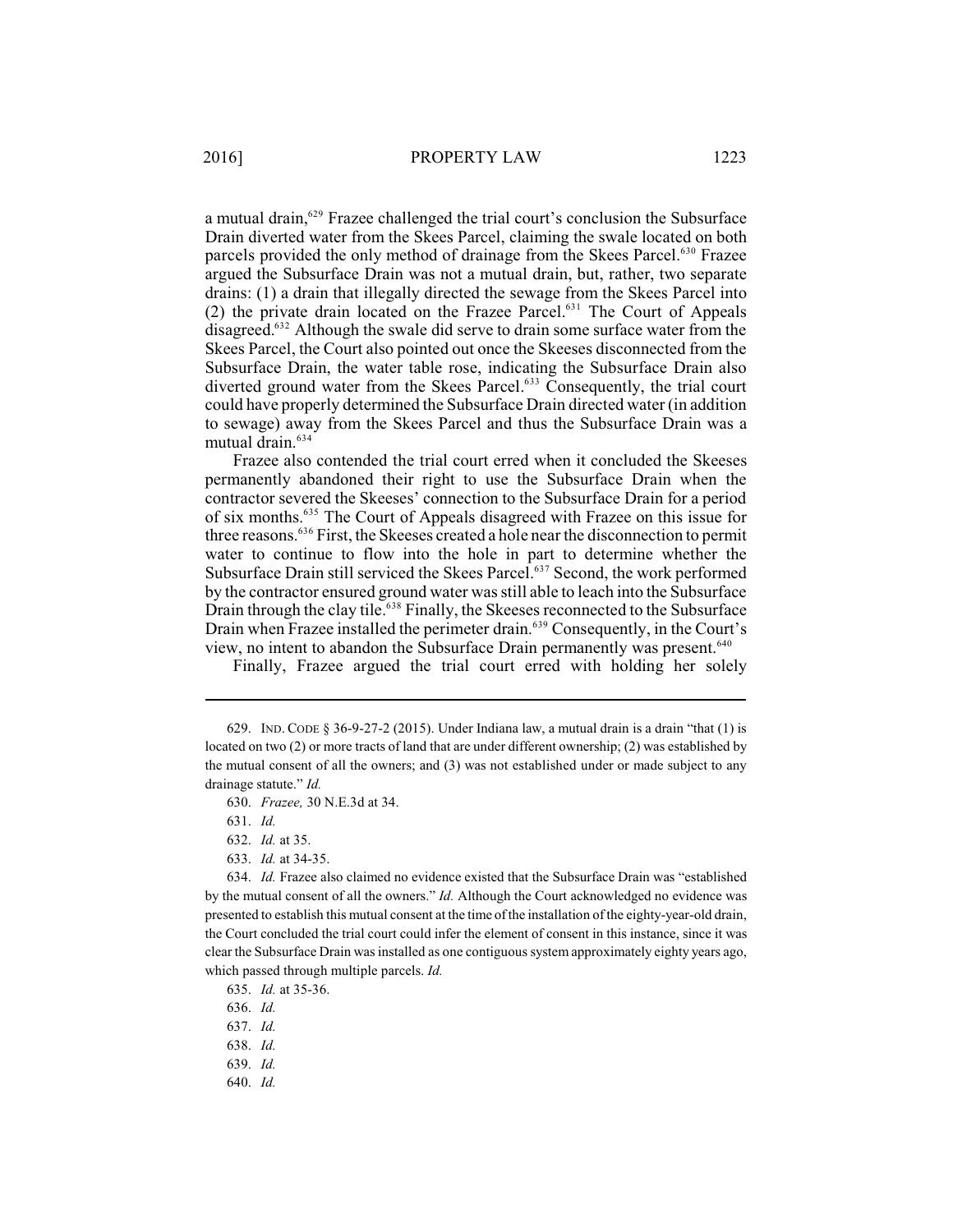responsible for the costs of the repairs to the portion of the Subsurface Drain located under her property.<sup>641</sup> In reviewing this claim, the Court of Appeals held that "the tracts of land under which a mutual drain is located benefit from the existence of that drain." $642$  At the same time, the Court also held the trial court may exercise its equitable authority to apportion the costs of any necessary repairs among the owners of the land under which the mutual drain lies based on a list of factors set forth in Indiana Code section 36-9-27-112.<sup>643</sup> In this instance, the Court believed the fact that the trial court determined Frazee was responsible for all costs of the repairs was not a determination that, in general, a landowner is always solely responsible for repairs made to the portion of a mutual drain located solely on such landowner's property; rather, the trial court had, in the Court's view, exercised its authority to apportion such costs equitably and had assigned 100% of all such costs to Frazee.<sup>644</sup> For the Court of Appeals, the fact that the Skees Parcel was not affected by the broken part of the Subsurface Drain and Frazee's repairs were required to finish the construction of the geothermal system on the Frazee Parcel supported this apportionment.<sup>645</sup>

#### XI. ANNEXATION

#### *A.* American Cold Storage NA v. City of Boonville

In *American Cold Storage NA v. City of Boonville*,<sup>646</sup> the Court of Appeals considered whether the City of Boonville, Indiana ("Boonville") satisfied the statutory requirements needed to overcome landowners' remonstrance.<sup>647</sup> Boonville sought to annex over 1000 acres of land adjacent to existing city limits (the "Annexation Area").<sup>648</sup> Certain landowners remonstrated and asserted at trial that Boonville failed to demonstrate Boonville had met its statutory requirement of showing either 60% of the Annexation Area was subdivided, or the Annexation Area was needed and can be used in the reasonably near future by Boonville for development.<sup>649</sup> The trial court rejected remonstrators' petition and authorized the annexation, so the remonstrators appealed, arguing the trial court erred in finding Boonville adequately met its statutory burden of proof.<sup>650</sup>

645. *Id.* at 39.

<sup>641.</sup> *Id.* at 36-37.

<sup>642.</sup> *Id.* at 38.

<sup>643.</sup> *Id.* Although this statute involves regulated drains, rather than mutual drains, the *Frazee* court held the factors set forth in the statute could apply equally to mutual drains. *id.*; *see also* Crowel v. Marshall Cty. Drainage Bd., 971 N.E.2d 638 (Ind. 2012).

<sup>644.</sup> *Frazee*, 30 N.E.3d at 38-39.

<sup>646.</sup> 42 N.E.3d 1027 (Ind. Ct. App. 2015), *reh' g denied*, 2015 Ind. App. LEXIS 685 (Ind. Ct. App. Oct. 13, 2015).

<sup>647.</sup> *Id.* at 1028.

<sup>648.</sup> *Id.*

<sup>649.</sup> *Id.*

<sup>650.</sup> *Id.* The Court of Appeals provides a brief synopsis of the long history of this proposed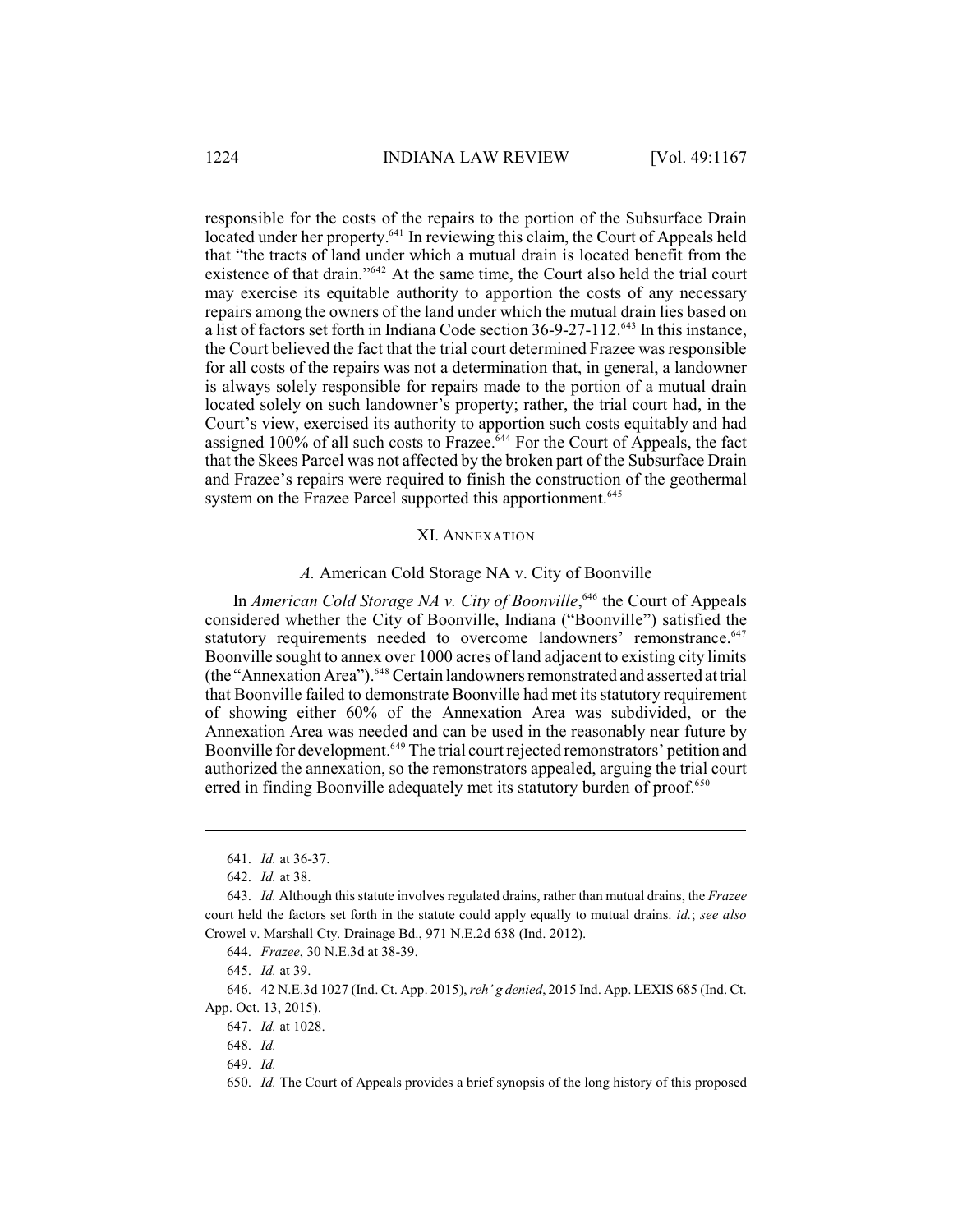The Court of Appeals affirmed.<sup>651</sup> Annexation under Indiana law is an essentially legislative function in which courts play a limited role and must afford substantial deference to a municipality's legislative determinations.<sup>652</sup> The remonstrators contended on appeal that Boonville failed to satisfy the requirements of Indiana Code section 36-4-3-13, which requires a municipality show the territory to be annexed is 60% subdivided, and the territory to be annexed is needed and can be developed by the municipality in the reasonably near future.<sup>653</sup> The Court of Appeals rejected remonstrators' arguments regarding the 60% subdivision requirement.<sup>654</sup> At trial, Boonville's expert witness testified 61.5% of the territory of the Annexation Area had been divided in such a way that would have been subject to the Boonville subdivision control ordinance, had it been applicable at the time.<sup>655</sup> In light of the deference given to a municipality's legislative determinations, the definition of "subdivided" proffered by Boonville was sufficient to satisfy the requirements of Indiana Code section 36-4-3-13(b).<sup>656</sup> Similarly, the Court of Appeals confirmed the "needed and can be used" requirement under Indiana Code section 36-4-3-13(c) is to be applied by courts with substantial deference to a municipality's legislative determinations.<sup>657</sup> Accordingly, Boonville was not required to prove the existence of specific development projects for the Annexation Area.<sup>658</sup> Boonville's showing of the need for the annexation, as well as its intended uses of the Annexation Area to promote business and transportation development was sufficient to satisfy the requirements of Indiana Code section  $36-4-3-13(c)$ .<sup>659</sup>

### *B.* Town of Whitestown v. Rural Perry Township Landowners

In *Town of Whitestown v. Rural Perry Township Landowners*,<sup>660</sup> the Court of Appeals considered the remonstrators' challenge to a proposed annexation

annexation and the remonstrators' opposition, which has been ongoing since 2008.

654. *Am. Cold Storage NA*, 42 N.E.3d at 1033.

655. *Id.*

<sup>651.</sup> *Id.*

<sup>652.</sup> *Id.* at 1031 (quoting *In re* Annexation of Certain Territory to City of Muncie, 914 N.E.2d 796, 801 (Ind. Ct. App 2009)).

<sup>653.</sup> *Id.* at 1032 (citing IND. CODE § 36-4-3-13(b)-(c) (2015)). Indiana Code section 36-4-3- 13(b) requires a municipality show the territory is contiguous to the municipality, and that one of three conditions exists—one of which is the 60% threshold relied on byBoonville. *See id.* § 36-4-3- 13(c) similarly provides more than one means for a municipality to overcome remonstrance—the one stated in this summary is the one apparently relied upon by Boonville.

<sup>656.</sup> *Id.* Because the statute does not itself define "subdivided," the Court of Appeals considered the definitions for the term proffered by the parties.

<sup>657.</sup> *Id.* at 1035.

<sup>658.</sup> *Id.*

<sup>659.</sup> *Id.*

<sup>660.</sup> 40 N.E.3d 916 (Ind. Ct. App. 2015).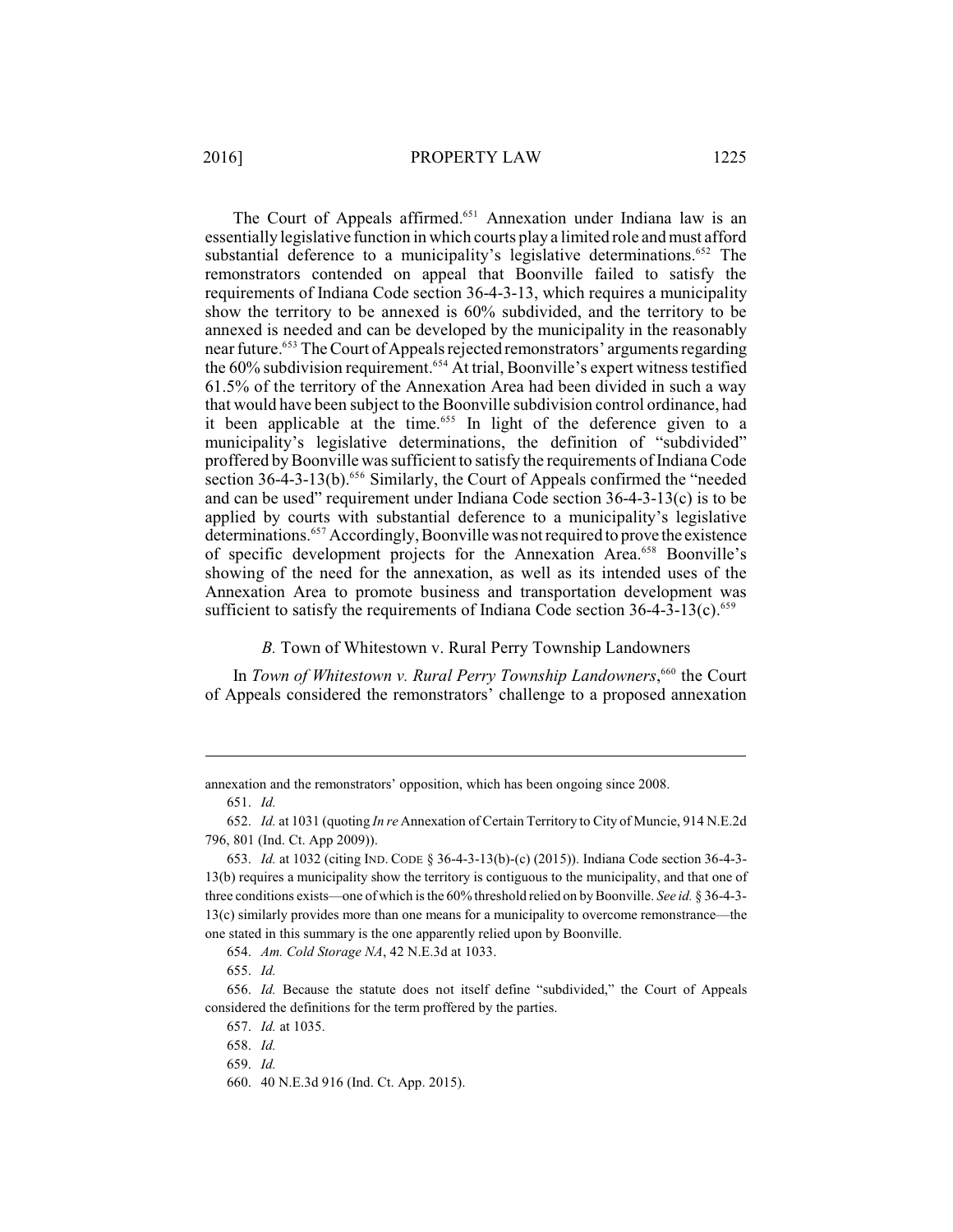under Indiana Code sections  $36-4-13(c)$  and  $36-4-13(e)(2)(B)$ . <sup>661</sup> The Town of Whitestown, Indiana ("Whitestown") sought to annex twenty-eight parcels of land encompassing approximately 621.87 acres in unincorporated Perry Township adjacent to Whitestown (the "Annexation Area").<sup>662</sup> Prior to adopting the annexation ordinance, Whitestown purchased land at the western end of the Annexation Area, intending the site for development of a new waste water treatment plant.<sup>663</sup> Remonstrators filed a petition challenging Whitestown's annexation ordinance, asserting Whitestown failed to carry its burden of proof with respect to Indiana Code section  $36-4-13(c)$  (need and future use) and Indiana Code section 36-4-13(e).  $664$  The trial court adopted remonstrators' findings of fact and conclusions verbatim and entered judgment blocking the annexation ordinance, and Whitestown appealed.<sup>665</sup>

The Court of Appeals reversed and remanded for entry of judgment in favor of Whitestown.<sup>666</sup> On appeal, Whitestown argued the trial court erred in interpreting the relevant annexation statutes and failed to give Whitestown proper deference. $667$  Indiana Code section 36-4-3-13 prescribes the substantive criteria upon which a trial court must review a proposed annexation of unincorporated land.<sup>668</sup> The statute requires a municipality satisfy the requirements under either subsection 13(b) or subsection 13(c), and under subsection 13(d). <sup>669</sup> Whitestown challenged the trial court's conclusions that the municipality failed to satisfy the requirements of Indiana Code section  $36-4-3-13(c)$  for want of specific, impending plans for development of the Annexation Area, arguing the trial court's interpretation failed to give sufficient deference to the municipality's legislative process.  $570$  The Court of Appeals agreed, reasoning that in addressing the requirements of Indiana Code section 36-4-3-13(c), the focus should be on the question of the municipality's purpose for annexing the subject area. $671$ Indiana courts previously held a purpose of collecting additional tax revenues alone is insufficient reason to support annexation.  $672$  Thus, the test under Indiana Code section 36-4-3-13(c) is not whether the annexing municipality can make do without the proposed annexation territory, but whether the municipality could use the annexation territory for a purpose other than increased tax collections in the reasonably near future.<sup>673</sup> The Court of Appeals concluded there was sufficient

661. *Id.* at 919. 662. *Id.* 663. *Id.* 664. *Id.* at 920. 665. *Id.* at 920-21. 666. *Id.* at 918. 667. *Id.* at 921. 668. *Id.* 669. *Id.* at 922. 670. *Id.* 671. *Id.* at 926. 672. *Id.* 673. *Id.*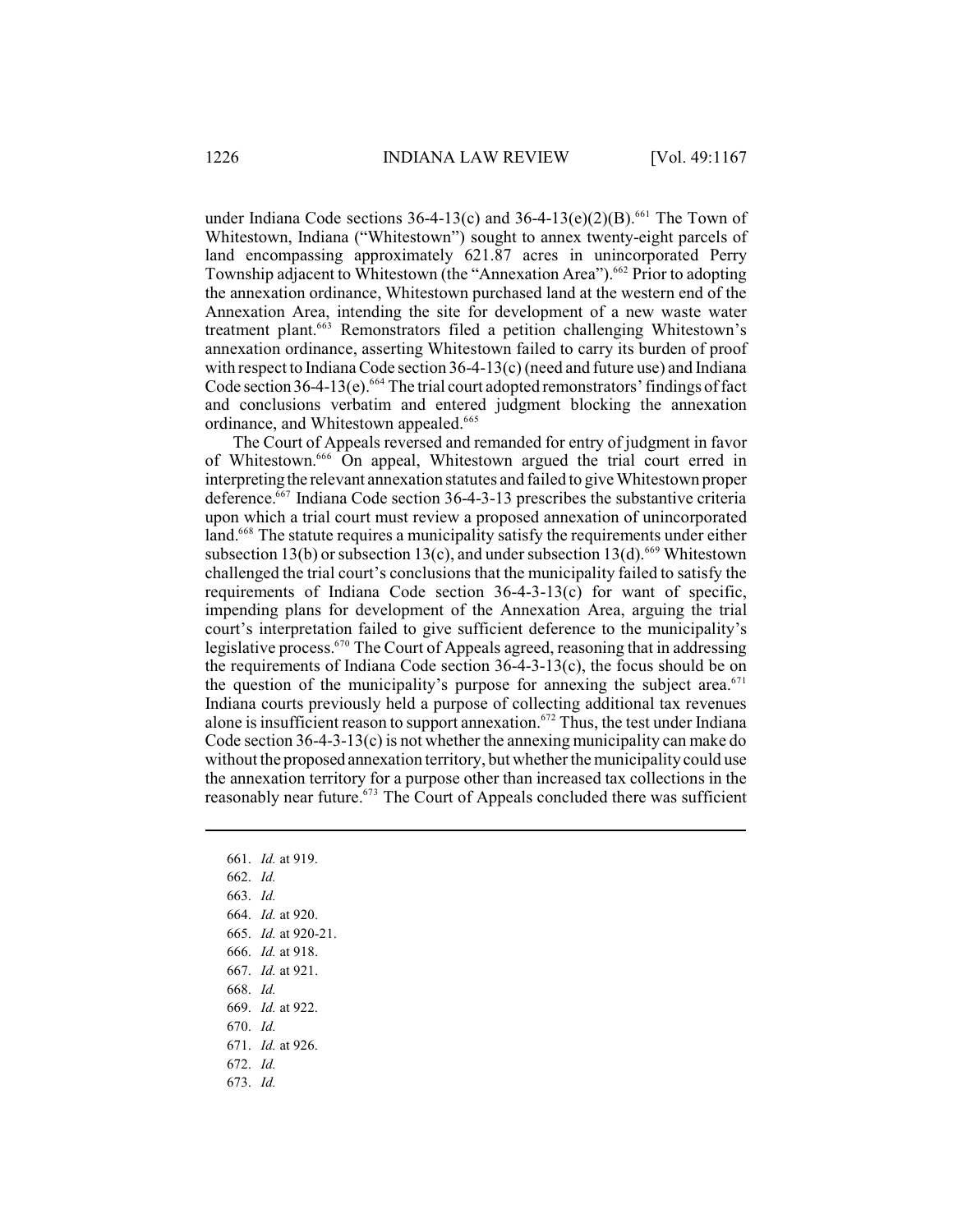2016] PROPERTY LAW 1227

evidence in the record to demonstrate Whitestown satisfied its burden under subsection  $13(c)$ , and the trial court's interpretation of Indiana Code section 36-4- $3-13(c)$  was too narrow and failed to grant proper deference to Whitestown.<sup>674</sup>

Indiana Code section 36-4-3-13(e) provides a separate avenue for challenging an otherwise permissible annexation ordinance.  $675$  Subsection 13(e) allows remonstrators to prevail if certain elements can be established related to: (1) the availability of adequate local governmental services (police, fire protection, street/road maintenance) from a source other than the annexing municipality, (2) the financial impact of the proposed annexation upon residents or landowners, (3) "the best interests of the territory to be annexed," and (4) "the proportion of landowners opposed to the annexation."<sup>676</sup> Remonstrators bear the burden of proof with respect to each element except the "best interests" element, which lies with the annexing municipality to demonstrate annexation is in the best interests of the territory to be annexed. $677$  This case focused on the "financial impact" element, which had not previously been adjudicated in Indiana.<sup> $678$ </sup> At trial, remonstrators introduced evidence demonstrating property taxes after the addition of Whitestown's municipal tax would significantly increase property taxes in the Annexation Area, imposing a significant financial impact on landowners in the Annexation Area according to the trial court.<sup>679</sup> Whitestown's annexation ordinance provided, in effect, a thirteen-year period during which property taxes in the Annexation Area would not be subject to the municipal layer, which the trial court discounted as an attempt to "game the system."<sup>680</sup> The Court of Appeals accepted the trial court's reasoning with respect to the impact of the additional taxes, but concluded such findings did not settle the question of what must be satisfied to establish an annexation will have a significant financial impact.<sup>681</sup> The evidence at trial did not speak to what impact there might be after the thirteen-year period in which the Whitestown municipal layer would not be applied, only that for thirteen years following annexation, the municipal layer would not be applied.<sup>682</sup> And absent a legislative provision barring such an accommodation from an annexing municipality, the Court of Appeals disagreed Whitestown's withholding of its municipal property tax layer was "gaming the system."<sup>683</sup> Therefore, the trial court erred when it concluded an uncertain future tax situation at the end of the thirteen-year period constituted a significant financial impact under Indiana Code section  $36-4-13(e)$  and remonstrators had

- 674. *Id.* at 927.
- 675. *Id.* at 927-28.
- 676. *Id.*
- 677. *Id.* at 928.
- 678. *Id.*
- 679. *Id.* at 928-29.
- 680. *Id.* at 929.
- 681. *Id.*
- 682. *Id.* at 929-30.
- 683. *Id.* at 930.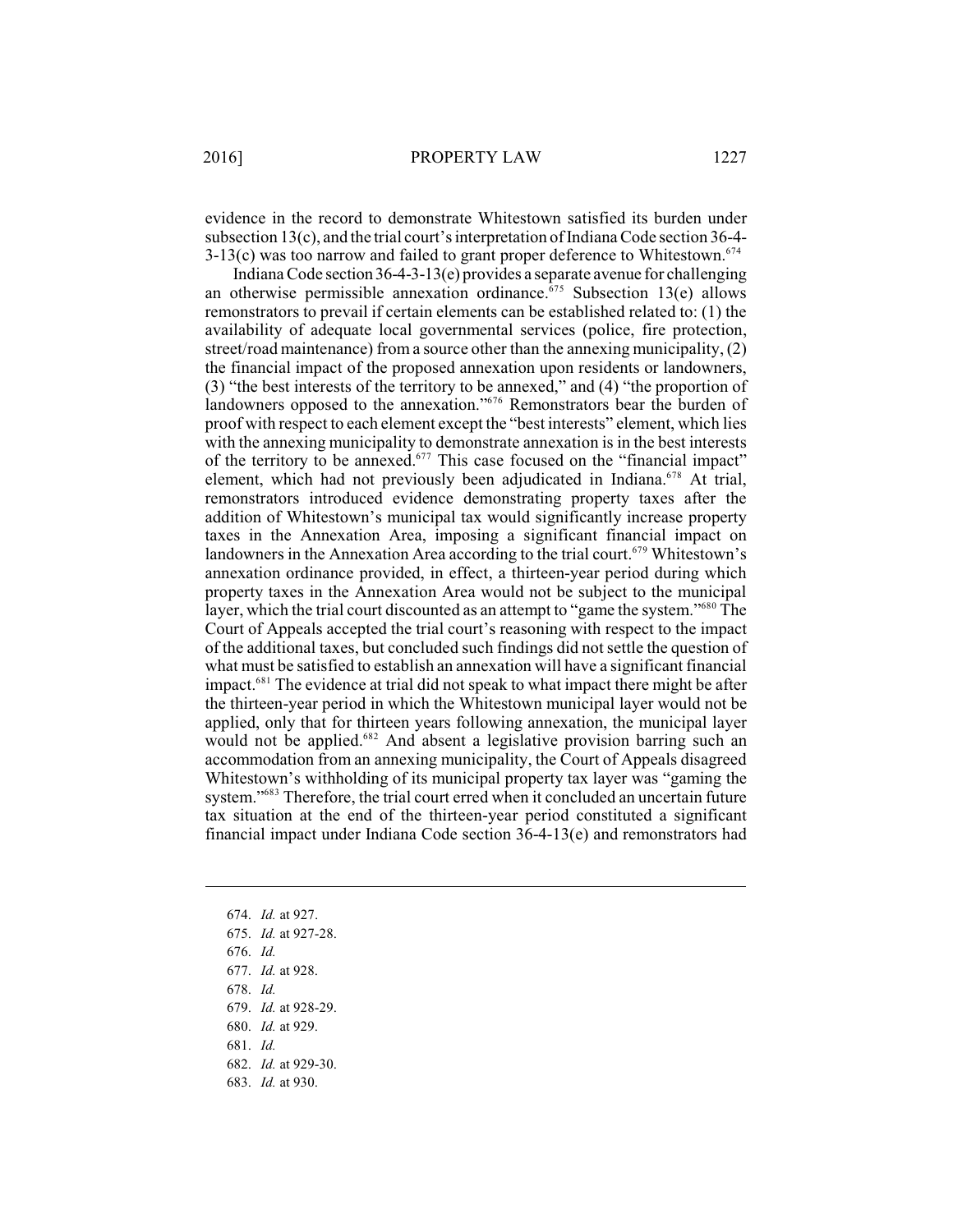satisfied their statutory burden.<sup>684</sup>

*C.* Fight Against Brownsburg Annexation v. Town of Brownsburg

In *Fight Against Brownsburg Annexation v. Town of Brownsburg*<sup>685</sup>, the Court of Appeals considered a remonstrance petition filed against the Town of Brownsburg ("Town Council"), Indiana to protest the annexation of thousands of acres of land. <sup>686</sup> In early 2013, the Town Council introduced an ordinance proposing the annexation of 1193 parcels located on 4461 acres of land north of Brownsburg and a related fiscal plan.<sup>687</sup> Shortly thereafter, several affected landowners formed a group called the Fight Against Brownsburg Annexation ("Remonstrators") and began gathering signatures for an appeal through a remonstrance petition under Indiana Code section 36-4-3-11.<sup>688</sup> The Town Council held public hearings over the next few months regarding the annexation plan as well as related zoning issues, ultimately adopting a final annexation plan.<sup>689</sup> In response, the Remonstrators filed a written remonstrance petition for declaratory judgment to the trial court with signatures of the owners of 808 out of the 1193 parcels to be annexed, or approximately  $67\%$ .<sup>690</sup> The Town Council moved to dismiss the remonstrance for lack of subject matter jurisdiction, failure to state a claim upon which relief can be granted, and finally for the Remonstrators' failure to obtain a sufficient number of signatures under Indiana Code section 36-4-3-11(a).<sup>691</sup> The trial court dismissed the remonstrance petition for lack of subject matter jurisdiction.<sup> $692$ </sup> The Remonstrators appealed.<sup> $693$ </sup>

The Court of Appeals first analyzed the subject matter jurisdiction issue and found the trial court erred by dismissing the remonstrance petition.<sup> $694$ </sup> More importantly, in relation to real estate law, the Court of Appeals also analyzed the issues raised by the parties under Indiana Code section  $36-4-3-11$ . <sup>695</sup> Indiana Code section 36-4-3-11 allows for an appeal of an annexation of a territory by a municipality by filing a written remonstrance with the appropriate court within the county in which the territory is located.<sup>696</sup> The written remonstrance required by Indiana Code section 36-4-3-11 must be signed by at least 65% of the land owners in the annexed territory or the owners of more than 75% of the assessed

<sup>684.</sup> *Id.*

<sup>685.</sup> 32 N.E.3d 798 (Ind. Ct. App. 2015).

<sup>686.</sup> *Id.* at 800.

<sup>687.</sup> *Id.*

<sup>688.</sup> *Id.*

<sup>689.</sup> *Id.*

<sup>690.</sup> *Id.* at 801.

<sup>691.</sup> *Id.*

<sup>692.</sup> *Id.*

<sup>693.</sup> *Id.*

<sup>694.</sup> *Id.* at 802-05.

<sup>695.</sup> *Id.* at 805-06.

<sup>696.</sup> IND. CODE § 36-4-3-11 (2015)*.*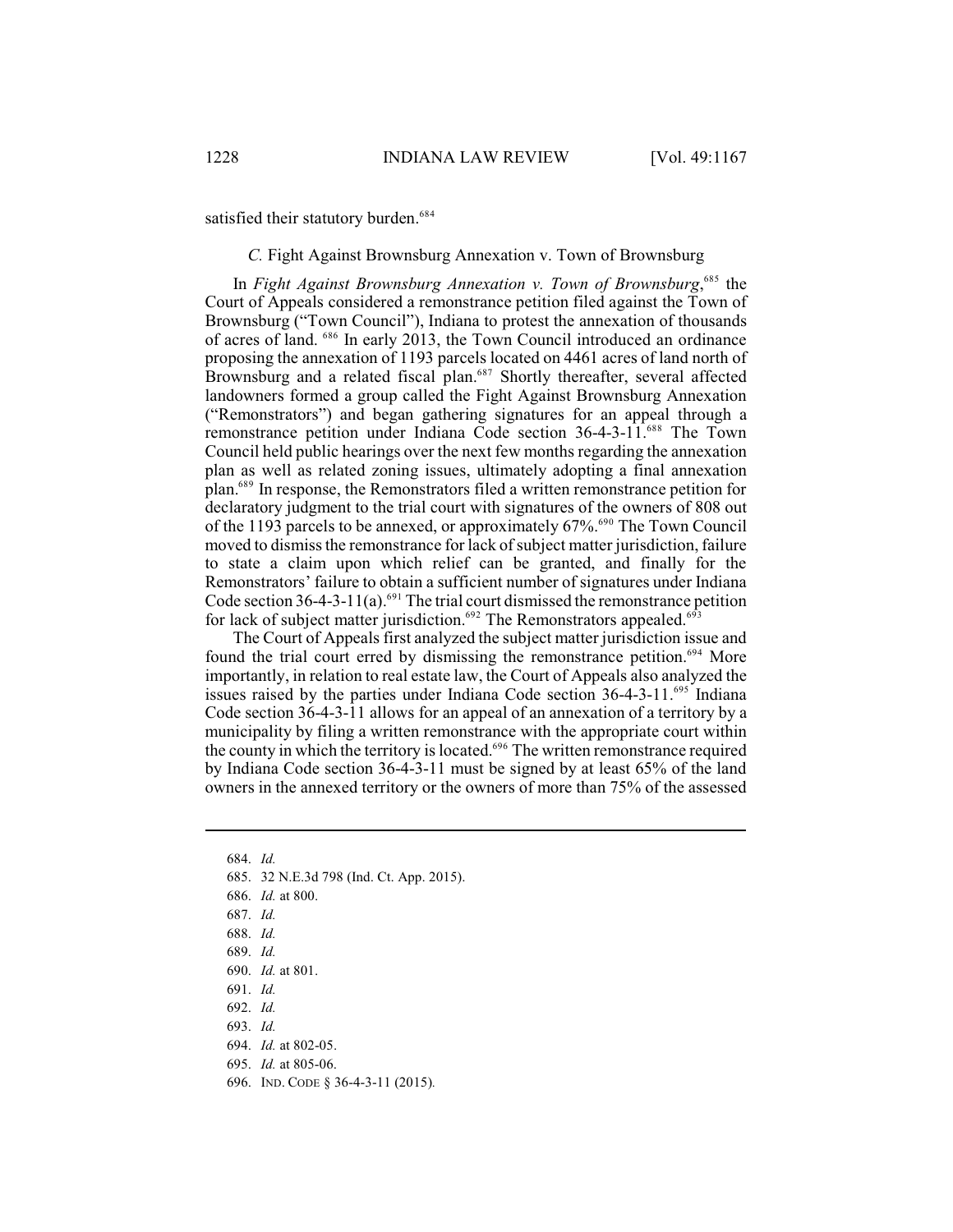valuation of the annexed territory.<sup>697</sup> To determine the total number of landowners of the annexed territory, the court should consider the names appearing on the tax duplicate for that county as prima facie evidence.<sup>698</sup> Finally, the written remonstrance petition required by Indiana Code section 36-4-3-11 must be filed within ninety days after the publication of the annexation ordinance with a copy of the ordinance as well as a reason as to why the annexation should not take place.<sup>699</sup>

The Remonstrators appealed the trial court's determination that the petitioners failed to attach a sufficient amount of signatures to their written remonstrance petition under Indiana Code section  $36-4-3-11$ .<sup>700</sup> The Court of Appeals reversed the trial court holding that the Remonstrators' remonstrance petition was sufficient on its face as if the signatures were valid.<sup>701</sup> The Town Council made several arguments under Indiana Code section 36-4-3-11 concerning the signatures on the remonstrance petition.<sup>702</sup> First, the Town Council argued the signatures on the petition should have been gathered following the actual adoption of the annexation ordinance, but the Court of Appeals found no language in Indiana Code section 36-4-3-11 to support this contention.<sup>703</sup> Second, the Town Council argued the Remonstrators' petition was deficient because it did not include the signatures of every owner of the parcels of land owned by more than one person, but the Court of Appeals found Indiana Code section 36-4-3-11 expressly states only one owner needs to sign for each parcel.<sup>704</sup> Finally, the Town Council argued the remonstrance petition was moot, as many of the petition's signatures were collected prior to amendment of the ordinance, but the Court of Appeals held Indiana Code section 36-4-3-11 does not require a timeframe for the signatures to have been collected.<sup>705</sup> Moreover, the Court of Appeals held no substantive change was made to the ordinance from the proposed version to the final amended version.<sup>706</sup> Accordingly, the Court of Appeals concluded the trial court should not have granted the Town Council's Trial Rule  $12(6)(b)$  Motion to Dismiss.<sup>707</sup>

> *D.* Certain Martinsville Annexation Territory Landowners v. City of Martinsville

In *Certain Martinsville Annexation Territory Landowners v. City of*

<sup>697.</sup> *Id.*

<sup>698.</sup> *Id.*

<sup>699.</sup> *Id.* 

<sup>700.</sup> *Fight Against Brownsburg Annexation*, 32 N.E.3d at 806.

<sup>701.</sup> *Id.* at 811.

<sup>702.</sup> *Id.* at 807.

<sup>703.</sup> *Id.*

<sup>704.</sup> *Id.* at 809-10.

<sup>705.</sup> *Id.* at 810.

<sup>706.</sup> *Id.* at 808.

<sup>707.</sup> *Id.* at 810.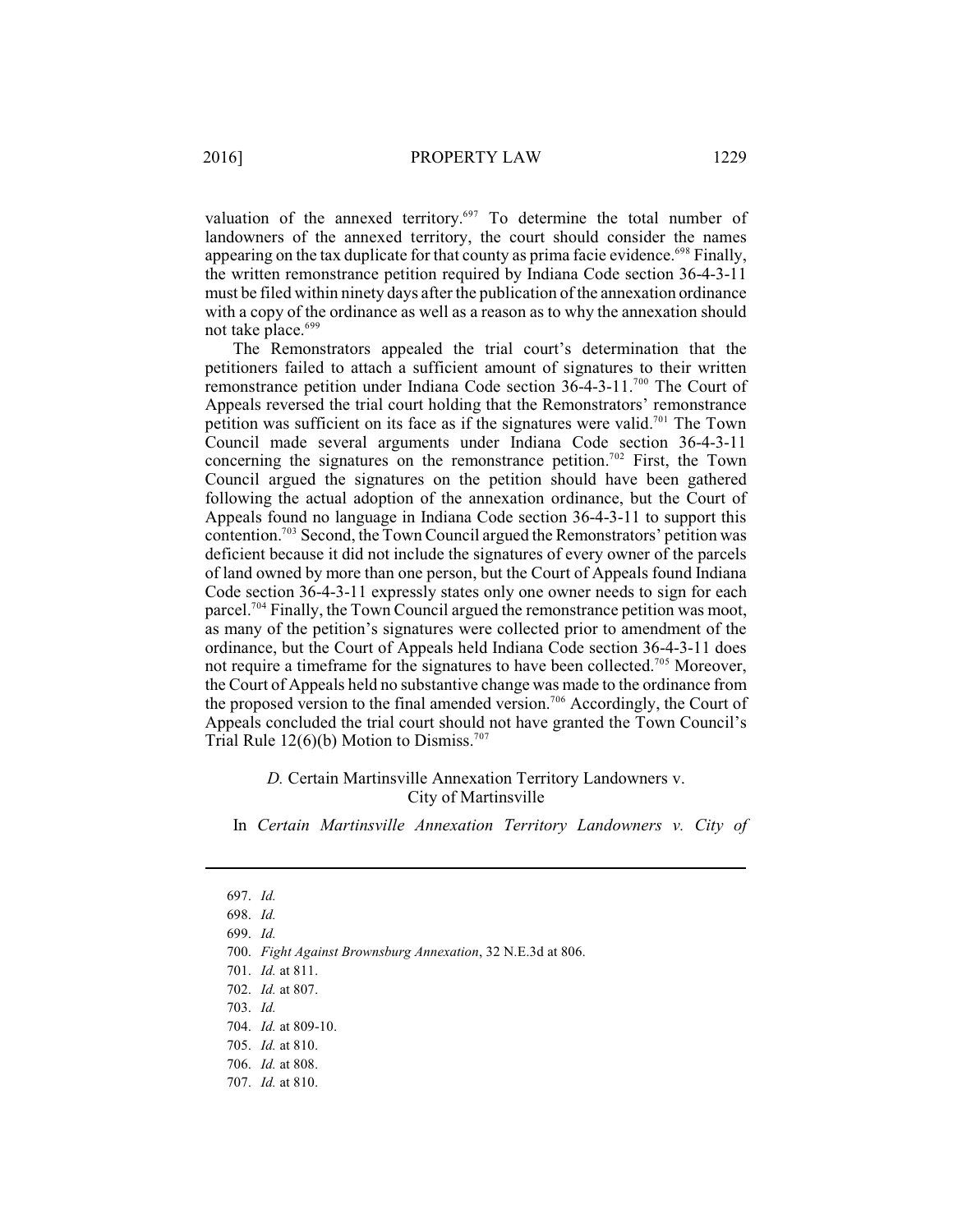*Martinsville*,<sup> $708$ </sup> the Court of Appeals held absent an injunction or stay of the annexation procedure, after an annexation becomes final, any appeal of a proposed annexation will become moot.<sup>709</sup> The City of Martinsville (the "City") adopted an amended resolution in August 2012 to annex 3030 acres of land surrounding the City.<sup> $710$ </sup> In November 2012, the Remonstrators filed a petition against the evidence and arguments, the trial court entered its judgment against the Remonstrators, thus upholding the annexation.<sup>711</sup>

"Under Indiana Code section 36-4-3-15(f), an annexation becomes effective when the clerk of the municipality complies with the filing requirement of section  $22(a)$ ."<sup>712</sup> Indiana Code section  $36-4-3-22(a)$  then requires the clerk to file the affirmed annexation ordinance with each of the following: (A) the county auditor of each county in which the annexed territory is located; (B) the circuit court clerk of each county in which the annexed territory is located; (C) if a board of registration exists, the registration board of each county in which the annexed territory is located; (D) the Office of the Secretary of State; (E) the Office of Census Data established by I.C. 2-5-1.1-12.2.

In *City of Martinsville*, the trial court ordered the approval of the annexation ordinance on January 15, 2014.<sup>713</sup> On January 24, 2014, the City filed a copy of the judgment and annexation ordinance with the necessary authorities.<sup>714</sup> "Once these steps had been taken, the annexation became final and effective, and the annexation territory became part of the City."<sup>715</sup> "The Remonstrators did not request a stay of the annexation at any time prior to the appeal."<sup>716</sup> Since the annexation became effective without the Remonstrators requesting an injunction or a stay ordering the municipality to not proceed with the proposed annexation pending appeal, any further challenges to the annexation of land were therefore moot.<sup> $717$ </sup> "An appellate court cannot grant any effective relief without a stay because it has no statutory authority to order disannexation."<sup>718</sup>

Furthermore, the Court of Appeals concluded the public interest exception to the mootness doctrine did not apply.<sup>719</sup> The Court of Appeals noted, "the Supreme Court has long held that landowners have no vested interest in maintaining any particular municipal boundaries because annexation of territory to a city is not a taking of the property and does not deprive any person of any

<sup>708.</sup> 18 N.E.3d 1030 (Ind. Ct. App. 2014), *trans. denied*, 26 N.E.3d 981 (Ind. 2015).

<sup>709.</sup> *Id.* at 1034.

<sup>710.</sup> *Id.* at 1032.

<sup>711.</sup> *Id.* at 1034.

<sup>712.</sup> *Id.*

<sup>713.</sup> *Id.*

<sup>714.</sup> *Id.*

<sup>715.</sup> *Id.*

<sup>716.</sup> *Id.*

<sup>717.</sup> *Id.* at 1033-34.

<sup>718.</sup> *Id.* at 1034.

<sup>719.</sup> *Id.*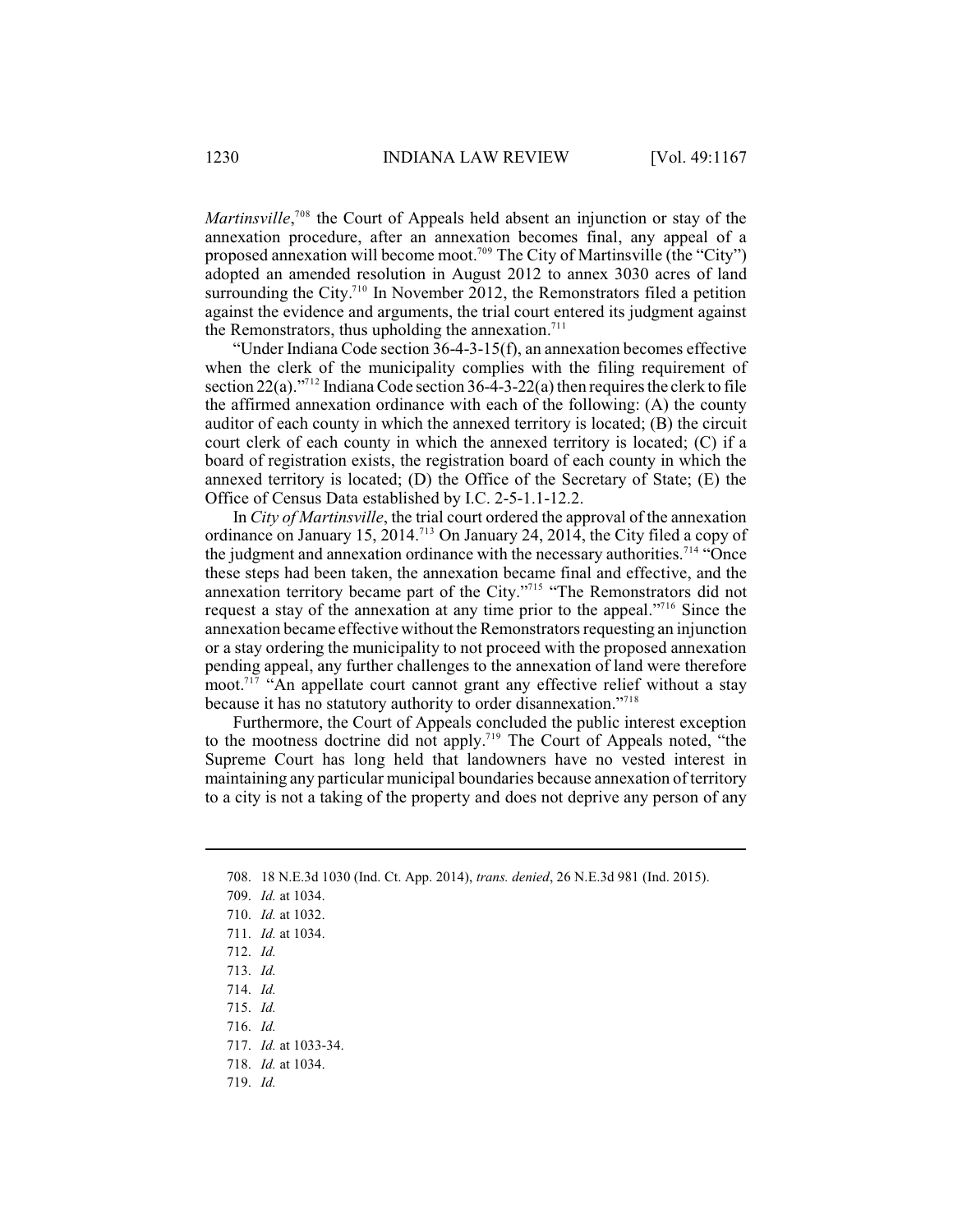property."<sup>720</sup> Thus, this case, in the Court's view, did not present "a question of great public importance" and the questions presented on appeal in the case were unlikely to recur or "continue to evade review."<sup>721</sup> The Remonstrators' appeal was thus held as moot and dismissed.<sup>722</sup>

#### *E.* Town of Fortville v. Certain Fortville Annexation Territory Landowners

In *Town of Fortville v. Certain Fortville Annexation Territory* Landowners,<sup>723</sup> the Court of Appeals contemplated whether courts should consider non-physical uses to determine whether a municipality needs and can use proposed annexation territory.<sup>724</sup> The Town of Fortville sought to annex 644 acres of land (the "Annexation"), which was surrounded on three sides by Fortville's boundaries.<sup>725</sup> 93% of the owners of the parcels in the Annexation filed a petition remonstrating against the annexation.<sup>726</sup> After stipulations by both parties, the issue was narrowed to the question of what factors may be considered, under Indiana Code section 36-4-3-13(c)(2), in determining whether an annexation is needed and can be used by a municipality for its development in the reasonably near future.<sup> $727$ </sup> After a bench trial, the court concluded Fortville failed to demonstrate the Annexation was needed and could be used for the town's development in the reasonably near future.<sup>728</sup>

Fortville appealed, arguing the trial court erred when it did not afford the town's annexation ordinance substantial deference.<sup>729</sup> In agreement with Fortville, the Court of Appeals reversed the lower court's ruling.<sup>730</sup> The Court of Appeals noted the types of evidence cited by the trial court that would support annexation, including plans for construction of schools, plans for opening and closing of roads in the area, and evidence showing expansion from the town surrounding the area on three sides.<sup>731</sup> The Court of Appeals concluded the trial court improperly sought evidence only of physical construction to meet Fortville's burden.<sup>732</sup> Rather, a municipality does not need to provide evidence of "brick and mortar" construction to show its need and use for the annexed land

<sup>720.</sup> *Id.* at 1035; *see also* Annexation Ordinance F-2008-15 v. City of Evansville, 955 N.E.2d 769, 777 (Ind. Ct. App. 2011); Bradley v. City of New Castle, 764 N.E.2d 212, 216 (Ind. 2002).

<sup>721.</sup> *Certain Martinsville Annexation Territory Landowners*, 18 N.E.3d at 1035.

<sup>722.</sup> *Id.*

<sup>723.</sup> 36 N.E.3d 1176 (Ind. Ct. App. 2015), *vacated*, No. 30S01–1510–MI–626, 2016 WL 1718831 (Ind. 2016).

<sup>724.</sup> *Id.* at 1177.

<sup>725.</sup> *Id.*

<sup>726.</sup> *Id.*

<sup>727.</sup> *Id.*

<sup>728.</sup> *Id.* at 1178.

<sup>729.</sup> *Id.*

<sup>730.</sup> *Id.* at 1181.

<sup>731.</sup> *Id.* at 1179.

<sup>732.</sup> *Id.* at 1180.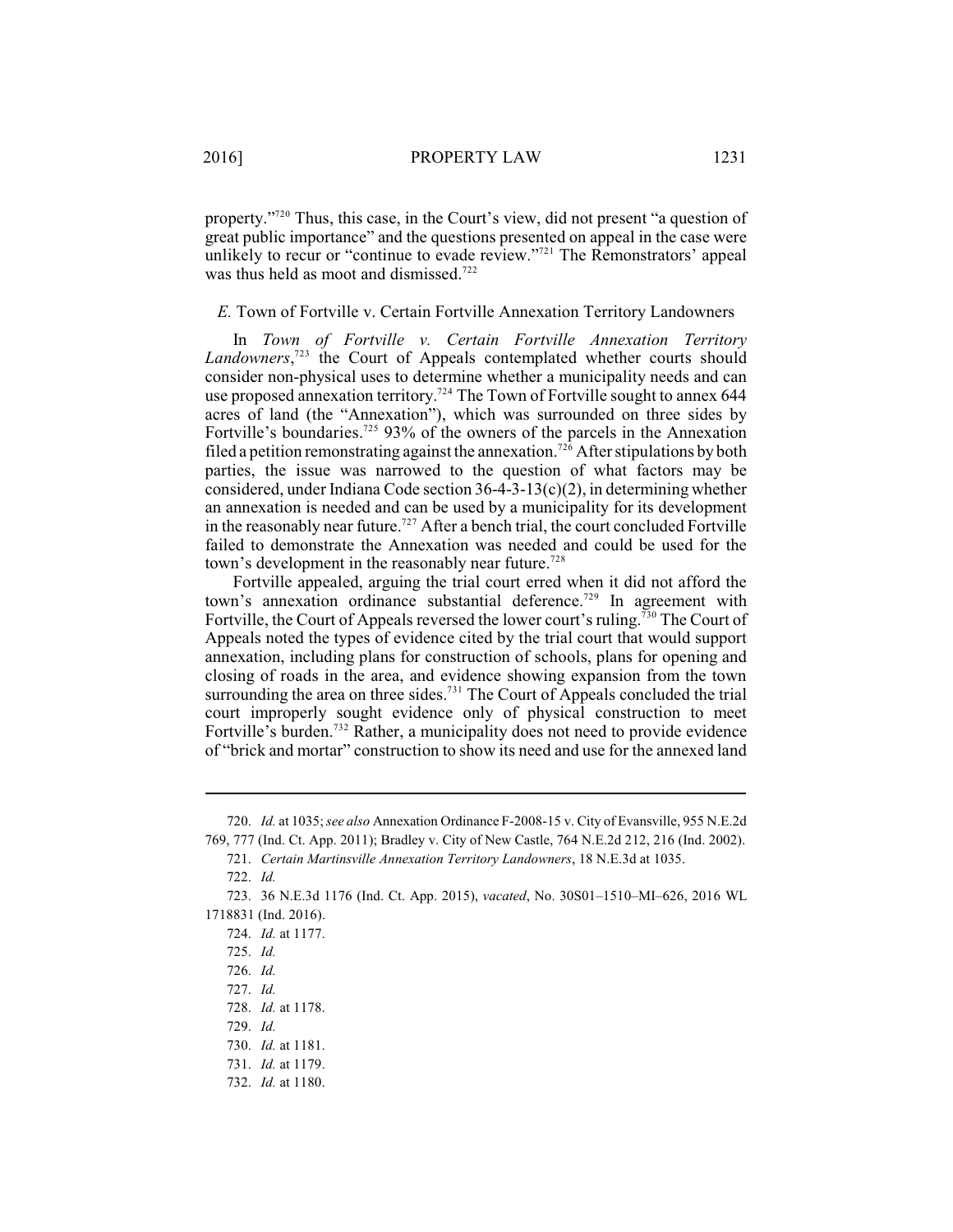for development in the near future.<sup>733</sup> The Court of Appeals held the facts demonstrated by Fortville were sufficient: (1) the Annexation partakes in the town's water and emergency services; (2) "Fortville intends to expand and continue to develop municipal services . . . provided to the Annexation"; (3) Fortville seeks to protect its sewer and utility services; and (4) development in the areas to the north and west of the Annexation is quickly growing.<sup>734</sup> Ultimately, Indiana courts should consider non-physical factors that pertain to development, including "using annexed territory for 'transportation linkages with other developing areas, to control adjacent development on its borders, and to prevent conflicting land uses."<sup>735</sup> The trial court's judgment was reversed and the case was remanded.<sup>736</sup>

#### XII. ABANDONMENT OF MOBILE HOMES

In *Mobile Home Management Indiana, LLC v. Avon Village MHP, LLC*, 737 the Court of Appeals addressed the issue of the timing requirements of the Indiana Abandoned Mobile Home Statute.<sup>738</sup> The *Mobile Home Management case* arose after a property owner purchased certain property that contained mobile homes from a sheriff's sale.<sup>739</sup> The sale did not include title to the mobile homes.<sup>740</sup> The property owner began the process to auction the mobile homes as "abandoned" under the Abandoned Mobile Home Statute, $741$  which grants a property owner the right to auction an abandoned mobile home if it has been on the property owner's property without permission for thirty days.<sup>742</sup> The thirtyday clock of "without permission" begins when the property owner delivers a statutorily required notice to the mobile home's owner of record.<sup> $743$ </sup> If the owner of record of the mobile home does not request additional time or remove the mobile home within thirty days of the first notice, the property owner is required to send a second notice by certified mail to the owner of record of the mobile home.<sup>744</sup> "The auction may be held no sooner than thirty days after the second notice's return receipt is received by the property owner."<sup>745</sup> In *Mobile Home Management*, the property owner mailed the two notices, but did not comply with the statutorily required time frames, by conducting the auction only forty-two

745. *Id.*

<sup>733.</sup> *Id.*

<sup>734.</sup> *Id.*

<sup>735.</sup> *Id.* at 1181 (quoting Chidester v. City of Hobart, 631 N.E.2d 908, 913 n.6 (Ind. 1994)).

<sup>736.</sup> *Id.*

<sup>737.</sup> 17 N.E.3d 275 (Ind. Ct. App. 2014), *trans. denied*, 26 N.E.3d 614 (Ind. 2015).

<sup>738.</sup> *Id.* at 278; IND. CODE §§ 9-22-1.5-1 to -7 (2016).

<sup>739.</sup> *Mobile Home Mgmt. Ind., LLC*, 17 N.E.3d at 277.

<sup>740.</sup> *Id.*

<sup>741.</sup> *Id.*

<sup>742.</sup> *Id.* at 279.

<sup>743.</sup> *Id.* at 280.

<sup>744.</sup> *Id.*